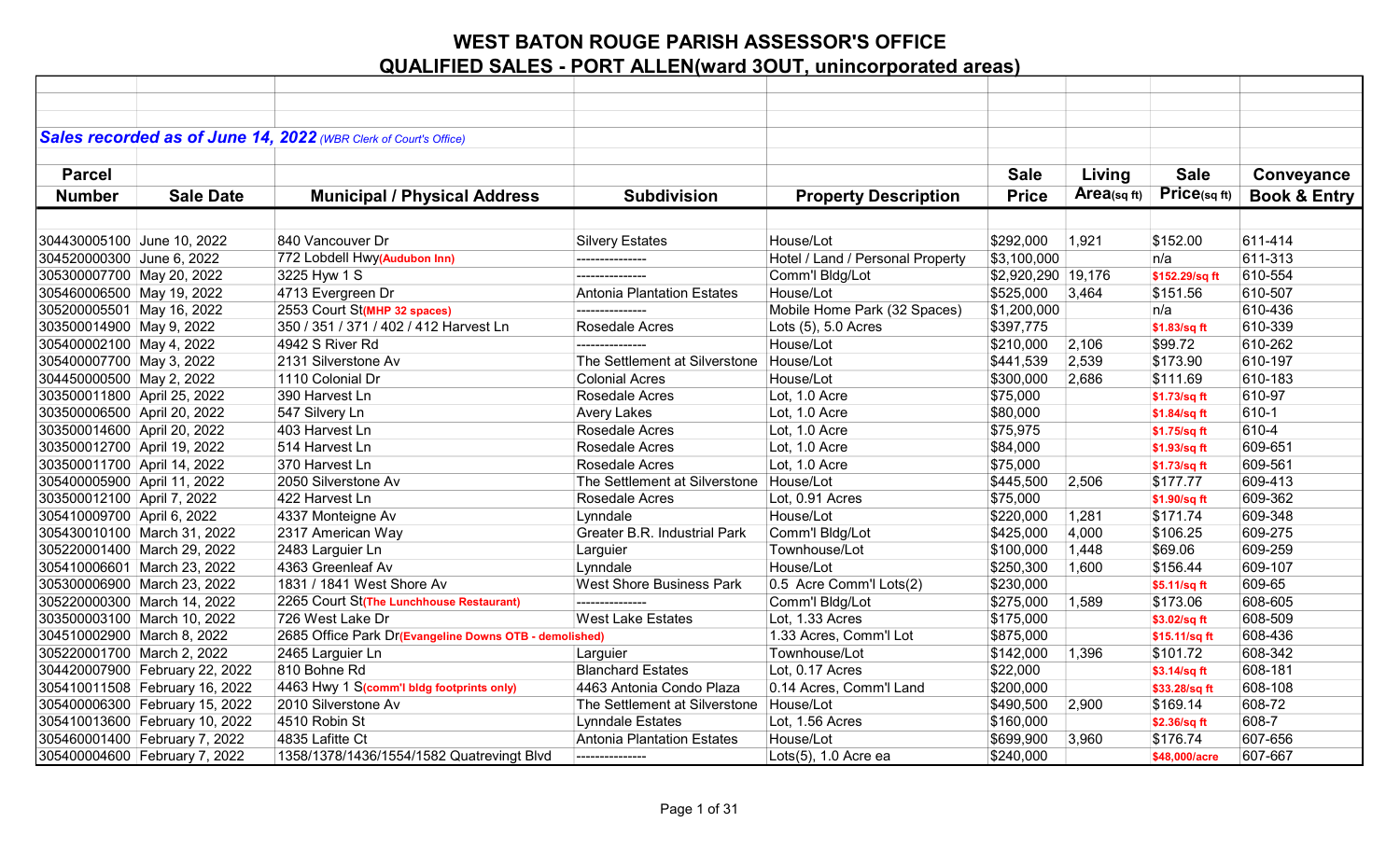|               |                                | Sales recorded as of June 14, 2022 (WBR Clerk of Court's Office) |                                                       |                             |                    |                |                |                         |
|---------------|--------------------------------|------------------------------------------------------------------|-------------------------------------------------------|-----------------------------|--------------------|----------------|----------------|-------------------------|
|               |                                |                                                                  |                                                       |                             |                    |                |                |                         |
| <b>Parcel</b> |                                |                                                                  |                                                       |                             | <b>Sale</b>        | Living         | <b>Sale</b>    | Conveyance              |
| <b>Number</b> | <b>Sale Date</b>               | <b>Municipal / Physical Address</b>                              | <b>Subdivision</b>                                    | <b>Property Description</b> | <b>Price</b>       | Area(sq $ft$ ) | Price(sq ft)   | <b>Book &amp; Entry</b> |
|               |                                |                                                                  |                                                       |                             |                    |                |                |                         |
|               | 303500015000 January 31, 2022  | 331 Harvest Ln                                                   | Rosedale Acres                                        | Lot, 1.250 Acres            | \$94,650           |                | \$1.74/sq ft   | 607-529                 |
|               | 303500012900 January 28, 2022  | 534 Harvest Ln                                                   | <b>Rosedale Acres</b>                                 | Lot, 1.0 Acre               | \$75,000           |                | \$1.73/sq ft   | 607-522                 |
|               | 304600001900 January 4, 2022   | 2723 American Way                                                | ---------------                                       | 5.0 Acres, Industrial Land  | \$575,000          |                | \$115,000/acre | 607-1                   |
|               | 305220002300 December 29, 2021 | 2427 Larguier Ln                                                 | Larguier                                              | Townhouse/Lot               | \$168,400          | 1,366          | \$123.28       | 606-585                 |
|               | 305410012800 December 23, 2021 | 1700 Lansdown Dr                                                 | <b>Lynndale Estates</b>                               | House/Lot                   | \$403,500          | 2,829          | \$142.63       | 606-473                 |
|               | 305450003700 December 23, 2021 | 1959 Fariview Dr                                                 | <b>Fairview Estates</b>                               | House/Lot                   | \$320,000          | 2,561          | \$124.95       | 606-470                 |
|               | 304510003900 December 21, 2021 | Court St(Due E of old Wal-Mart bldg)                             | ---------------                                       | 1.363 Acres, Comm'l Land    | \$160,000          |                | \$2.70/sq ft   | 606-434                 |
|               | 305410019100 December 21, 2021 | 1878 St Simon Ln                                                 | ---------------                                       | House/Lot                   | \$379,900          | 2,496          | \$152.20       | 606-418                 |
|               | 305310006600 December 8, 2021  | 3721 Hwy 1 S                                                     | ---------------                                       | Lot, 0.456 Acres            | \$40,000           |                | \$2.02/sq ft   | 606-164                 |
|               | 305410009600 December 6, 2021  | 4327 Monteigne Av                                                | Lynndale                                              | House/Lot                   | \$165,000          | 1,143          | \$144.36       | 606-16                  |
|               | 303500004400 December 3, 2021  | 841 West Lake Dr                                                 | <b>West Lake Estates</b>                              | Lot, 2.02 Acres             | \$115,000          |                | \$1.32/sq ft   | 605-692                 |
|               | 305400005700 December 1, 2021  | 2070 / 2080 Silverstone Av                                       | The Settlement at Silverstone Lots (2), 0.45 Acres ea |                             | \$185,800          |                | \$4.79/sq ft   | 605-625                 |
|               | 305400006800 December 1, 2021  | 2033 Silverstone Av                                              | The Settlement at Silverstone Lot, 0.45 Acres         |                             | \$95,900           |                | \$4.84/sq ft   | 605-620                 |
|               | 305400005800 December 1, 2021  | 2060 Silverstone Av                                              | The Settlement at Silverstone Lot, 0.45 Acres         |                             | \$92,900           |                | \$4.79/sq ft   | 605-617                 |
|               | 305300001902 November 30, 2021 | 4040A S River Rd                                                 | ---------------                                       | House/Lot                   | \$198,000          | 1,719          | \$115.18       | 605-578                 |
|               | 305400005400 November 18, 2021 | 2102 Silverstone Av                                              | The Settlement at Silverstone   House/Lot             |                             | \$455,000          | 2,599          | \$175.07       | 605-448                 |
|               | 305200005500 November 16, 2021 | 2583 Court St(SM Storage Centers)                                |                                                       | Comm'l Bldg/Lot             | \$3,770,000        |                | n/a            | 605-414                 |
|               | 305400004800 November 12, 2021 | 2218 Silverstone Av                                              | The Settlement at Silverstone Lot, 0.45 Acres         |                             | \$88,000           |                | \$4.53/sq ft   | 605-325                 |
|               | 303500013100 November 9, 2021  | 555 Harvest Ln                                                   | Rosedale Acres                                        | Lot, 1.0 Acre               | \$75,000           |                | \$1.73/sq ft   | 605-316                 |
|               | 305400006000 November 8, 2021  | 2040 Silverstone Av                                              | The Settlement at Silverstone House/Lot               |                             | \$429,802          | 2,551          | \$168.48       | 605-294                 |
|               | 303000010600 November 5, 2021  | 370 Westwood Blvd                                                | <b>Westover Plantation</b>                            | Lot, 1.0 Acre               | \$110,000          |                | \$2.53/sq ft   | 605-278                 |
|               | 305410011402 November 5, 2021  | 4463 Hwy 1 S                                                     | 4463 Antonia Condo Plaza                              | Comm'l Bldg/Lot             | \$315,000          | 2,017          | \$156.17       | 605-232                 |
|               | 305410006601 November 3, 2021  | 4363 Greenleaf Av                                                | Lynndale                                              | Lot, 0.18 Acres             | \$38,500           |                | \$5.14/sq ft   | 605-182                 |
|               | 305400005300 October 29, 2021  | 2122 Silverstone Av                                              | The Settlement at Silverstone                         | House/Lot                   | \$459,000          | 2,520          | \$182.14       | 605-136                 |
|               | 305420001200 October 29, 2021  | 2722 Emily Dr                                                    | <b>Westside Estates</b>                               | House/Lot                   | \$202,000          | 1,527          | \$132.29       | 605-119                 |
|               | 305300004600 October 28, 2021  | 3475 Hwy 1 S(former AT&T Wireless Store)                         | ---------------                                       | Comm'l Bldg/Lot             | \$354,640          | 1,050          | \$337.75       | 605-112                 |
|               | 303500006600 October 28, 2021  | 567 Silvery Ln                                                   | <b>Avery Lakes</b>                                    | Lot, 1.0 Acre               | \$78,950           |                | \$1.82/sq ft   | 605-105                 |
|               | 305300018900 October 20, 2021  | 2012 Forrest Dr                                                  | <b>Woolands Commercial</b>                            | Comm'l Bldg/1.344 Acres     | \$1,500,000 15,392 |                | \$97.45        | 604-684                 |
|               | 305220004000 October 14, 2021  | 2119 Court St                                                    | <b>Courtland Estates</b>                              | Lot, 0.33 Acres             | \$18,000           |                | \$1.27/sq ft   | 604-531                 |
|               | 303500014300 October 14, 2021  | 433 Harvest Ln                                                   | Rosedale Acres                                        | Lot, 1.0 Acre               | \$75,000           |                | \$1.73/sq ft   | 604-527                 |
|               | 304450000700 October 6, 2021   | 1117 Colonial Dr                                                 | <b>Colonial Acres</b>                                 | Lot, 1.18 Acres             | \$60,000           |                | \$50.847/acre  | 604-420                 |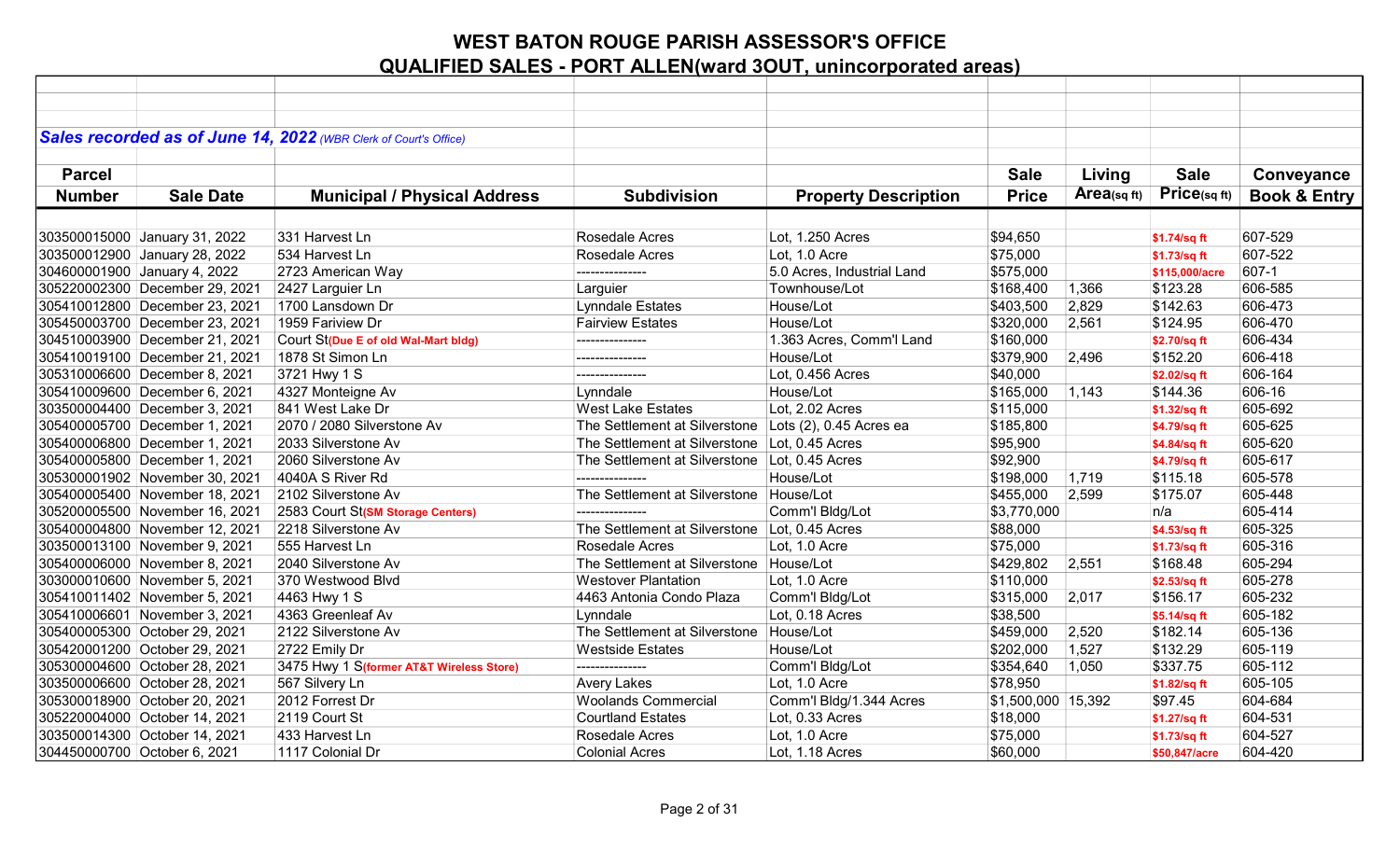|                             |                                 | Sales recorded as of June 14, 2022 (WBR Clerk of Court's Office) |                                           |                                 |              |             |               |                         |
|-----------------------------|---------------------------------|------------------------------------------------------------------|-------------------------------------------|---------------------------------|--------------|-------------|---------------|-------------------------|
|                             |                                 |                                                                  |                                           |                                 |              |             |               |                         |
| <b>Parcel</b>               |                                 |                                                                  |                                           |                                 | <b>Sale</b>  | Living      | <b>Sale</b>   | Conveyance              |
| <b>Number</b>               | <b>Sale Date</b>                |                                                                  |                                           |                                 | <b>Price</b> | Area(sq ft) | Price(sq ft)  | <b>Book &amp; Entry</b> |
|                             |                                 | <b>Municipal / Physical Address</b>                              | <b>Subdivision</b>                        | <b>Property Description</b>     |              |             |               |                         |
|                             |                                 |                                                                  |                                           |                                 |              |             |               |                         |
|                             | 303500005000 October 6, 2021    | 667 West Lake Dr                                                 | <b>West Lake Estates</b>                  | House/Lot                       | \$515,000    | 3,536       | \$145.64      | 604-417                 |
|                             | 305400005500 October 5, 2021    | 2090 Silverstone Av                                              | The Settlement at Silverstone   House/Lot |                                 | \$420,725    | 2,570       | \$163.71      | 604-361                 |
|                             | 305300011300 October 1, 2021    | 1160 Rue Riviere Dr                                              | <b>Vieux Riviere</b>                      | House/Lot                       | \$238,000    | 1,876       | \$126.87      | 604-312                 |
|                             | 303500014200 October 1, 2021    | 443 Harvest Ln                                                   | Rosedale Acres                            | Lot, 1.025 Acres                | \$73,000     |             | \$71,220/acre | 604-315                 |
|                             | 305300011300 October 1, 2021    | 1160 Rue Riviere Dr                                              | <b>Vieux Riviere</b>                      | House/Lot                       | \$238,000    | 1,876       | \$126.87      | 604-312                 |
|                             | 305300014000 September 30, 2021 | 2488 Woodland Ct                                                 | The Woodlands                             | House/Lot                       | \$390,000    | 2,635       | \$148.01      | 604-251                 |
|                             | 305200007400 September 29, 2021 | Sarrco Ln                                                        | Sarrco                                    | House/Storage Bldgs(4)/Lots(16) | \$550,000    |             |               | 604-239                 |
|                             | 305200006600 September 29, 2021 | 348 Sarrco Ln                                                    | Sarrco                                    | Lot, 0.234 Acres                | \$15,000     |             | \$1.48/sq ft  | 604-236                 |
|                             | 305400007800 September 28, 2021 | 2151 Silverstone Av                                              | The Settlement at Silverstone   House/Lot |                                 | \$453,975    | 2,796       | \$162.37      | 604-213                 |
|                             | 303500001900 September 28, 2021 | 5230 Genre Dr                                                    | ---------------                           | House/Lot                       | \$210,000    | 1,931       | \$108.75      | 604-201                 |
|                             | 305450001500 September 27, 2021 | 1862 Fairview Dr                                                 | <b>Fairview Estates</b>                   | Lot, 0.42 Acres                 | \$73,000     |             | \$3.99/sq ft  | 604-177                 |
|                             | 305410004900 September 23, 2021 | 1734 Antonio Rd                                                  | ---------------                           | House/Lot                       | \$265,000    | 2,140       | \$123.83      | 604-91                  |
|                             | 304400000400 September 15, 2021 | Court St & Lobdell Hwy(behind old Wal-Mart)                      | ---------------                           | 118.039 Acres                   | \$2,020,000  |             | \$17.113/acre | 603-694                 |
|                             | 305400003700 August 31, 2021    | 1620 Alayna Ln                                                   | <b>OakView</b>                            | Garage/Lot                      | \$100,000    |             | n/a           | 603-476                 |
|                             | 303500012300 August 27, 2021    | 442 Harvest Ln                                                   | Rosedale Acres                            | Lot, 1.0 Acre                   | \$75,000     |             | \$1.73/sq ft  | 603-443                 |
|                             | 304500004200 August 23, 2021    | 543 Bates Industrial Dr                                          | <b>Goss Industrial Park</b>               | Comm'l Bldg/Lot                 | \$200,000    |             | n/a           | 603-355                 |
|                             | 305400006500 August 18, 2021    | 2003 Silverstone Av                                              | The Settlement at Silverstone House/Lot   |                                 | \$443,050    | 3,055       | \$145.02      | 603-224                 |
|                             | 303500001200 August 18, 2021    | 5213 Rebelle Ln                                                  | ---------------                           | House/Lot                       | \$162,000    | 1,888       | \$85.81       | 603-309                 |
|                             | 303500014500 August 17, 2021    | 472/413 Harvest Ln                                               | Rosedale Acres                            | $Lot(s)$ , 2.0 Acres            | \$151,575    |             | \$1.74/sq ft  | 603-213                 |
|                             | 304500000403 August 16, 2021    | 4007 I-10 Frontage Rd                                            |                                           | Comm'l Bldg/Lot                 | \$920,000    |             | n/a           | 603-186                 |
|                             | 304610007500 August 13, 2021    | 3839 Emily Dr                                                    | <b>Emily Drive</b>                        | Lot 0.684 Acres                 | \$67,500     |             | \$2.27/sq ft  | 603-144                 |
| 305300011800 August 9, 2021 |                                 | 2245 Woodland Ct                                                 | The Woodlands                             | House/Lot                       | \$220,000    | 1,427       | \$154.17      | 603-66                  |
| 305300015800 August 4, 2021 |                                 | 2264 Woodland Ct                                                 | The Woodlands                             | House/Lot                       | \$228,000    | 1,423       | \$160.22      | 603-30                  |
| 305300006800 August 2, 2021 |                                 | 1812 / 1821 West Shore Dr                                        | <b>West Shore Business Park</b>           | Comm'l Bldg/1.93 Acres          | \$540,000    |             | n/a           | 602-689                 |
| 304610005401 July 23, 2021  |                                 | 3721 Emily Dr                                                    | <b>Emily Drive</b>                        | House/Lot                       | \$325,000    | 2,009       | \$161.77      | 602-537                 |
| 303500012400 July 21, 2021  |                                 | 462 Harvest Ln                                                   | Rosedale Acres                            | Lot, 1.0 Acre                   | \$75,000     |             | \$1.73/sq ft  | 602-515                 |
| 303500012200 July 20, 2021  |                                 | 432 Harvest Ln                                                   | Rosedale Acres                            | Lot, 1.0 Acre                   | \$73,500     |             | \$1.69/sq ft  | 602-478                 |
| 305300018200 July 20, 2021  |                                 | 2173 Woodland Ct                                                 | The Woodlands                             | House/Lot                       | \$200,000    | 1,240       | \$161.29      | 602-500                 |
| 304440000701 July 14, 2021  |                                 | 817 Wilma Ln                                                     | ---------------                           | Mobile Home/Lot                 | \$170,000    |             | n/a           | 602-397                 |
| 303500007300 July 13, 2021  |                                 | 4884 Rebelle Ln                                                  | <b>Avery Lakes</b>                        | House/Lot                       | \$355,000    | 2,193       | \$161.88      | 602-372                 |
| 30540000700 July 12, 2021   |                                 | 2035 Silverstone                                                 | The Settlement at Silverstone   House/Lot |                                 | \$485,000    | 2,956       | \$164.07      | 602-341                 |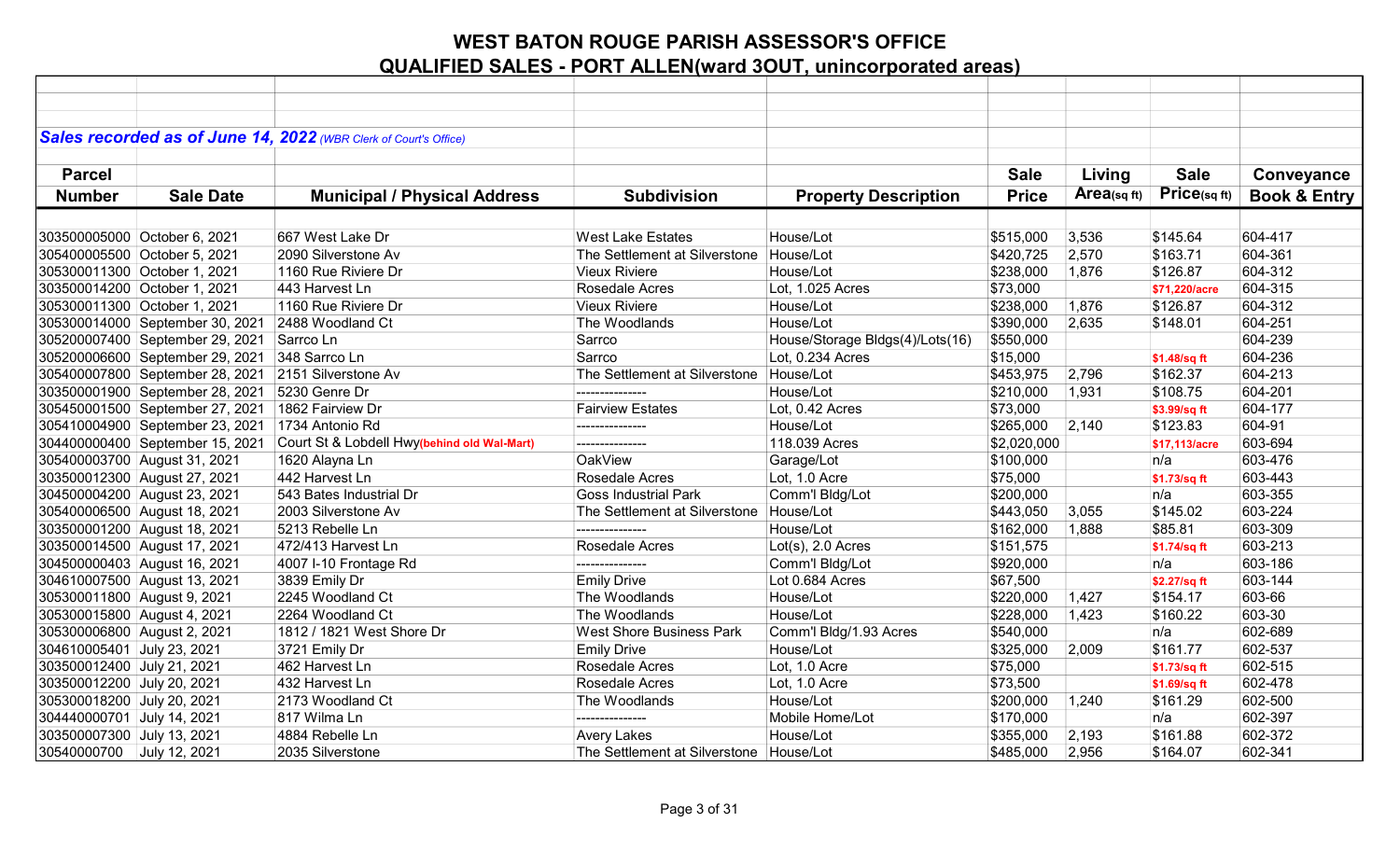| Sales recorded as of June 14, 2022 (WBR Clerk of Court's Office)<br><b>Sale</b><br><b>Sale</b><br>Living<br>Conveyance<br><b>Parcel</b><br>$Price_{(sq ft)}$<br>Area(sq ft)<br><b>Price</b><br><b>Book &amp; Entry</b><br><b>Number</b><br><b>Sale Date</b><br><b>Municipal / Physical Address</b><br><b>Subdivision</b><br><b>Property Description</b><br>303500007200 July 1, 2021<br>4906 Rebelle Ln<br>House/Lot<br>2,104<br>602-157<br><b>Avery Lakes</b><br>\$349,900<br>\$166.30<br>2073 Silverston Av<br>The Settlement at Silverstone<br>305400007200 June 29, 2021<br>Lot, 0.46 Acres<br>\$80,000<br>602-91<br>\$4.06/sq ft<br>305410003000 June 25, 2021<br>2064 Rowcliff Dr<br>Lynndale<br>House/Lot<br>1,064<br>\$140.98<br>602-51<br>\$150,000<br><b>Esperanza Estates</b><br>2,649<br>\$130.00<br>601-615<br>304440004900 June 17, 2021<br>1048 Esperanza Dr<br>House/Lot<br>\$344,360<br>305300009100 June 15, 2021<br>1397 Rue Riviere Dr<br><b>Vieux Riviere</b><br>House/Lot<br>2,246<br>\$125.56<br>601-549<br>\$282,000<br>305410011505 June 11, 2021<br>4463 Hwy 1 S<br>4463 Antonia Condo Plaza<br>Comm'l Bldg/Lot<br>\$420,000<br>2,196<br>\$191.26<br>601-501<br>2608 Riverside Dr<br>2,199<br>\$133.24<br>305440001000 June 7, 2021<br><b>Riverside Estates</b><br>House/Lot<br>\$293,000<br>601-387<br>2043 SilverStone<br>3,106<br>\$152.11<br>601-368<br>305400006900 June 4, 2021<br>The Settlement at Silverstone   House/Lot<br>\$472,450<br>2,119<br>304430004200 June 1, 2021<br>930 Brantford Dr<br>House/Lot<br>\$291,000<br>\$137.33<br>601-257<br><b>Silvery Estates</b><br>601-273<br>305300014500 June 1, 2021<br>2438 Woodland Ct<br>The Woodlands<br>1,844<br>\$143.71<br>Hosue/Lot<br>\$265,000<br>305440002000 May 26, 2021<br>2709 Riverside Dr<br>2,118<br>601-24<br><b>Riverside Estates</b><br>House/Lot<br>\$260,000<br>\$122.76<br>600-638<br>305460002600 May 20, 2021<br>4772 Missouri Dr<br>Antonia Plantation Estates<br>House/Lot<br>\$425,000<br>3,697<br>\$114.96<br>305400007300 May 18, 2021<br>2083 Silverstone<br>The Settlement at Silverstone<br>Lot, 0.46 Acres<br>\$89,000<br>600-560<br>\$4.52/sq ft<br>2,249<br>600-332<br>305300010400 May 4, 2021<br>1334 Rue Riviere Dr<br><b>Vieux Riviere</b><br>House/Lot<br>\$285,000<br>126.72<br>303500000800 April 28, 2021<br>4714 Rebelle Ln<br>House/Lot<br>2,170<br>\$160.83<br>600-175<br><b>Avery Lakes</b><br>\$349,000<br>305300014800 April 28, 2021<br><b>Woodland Ct</b><br>The Woodlands<br>Lots $(10)$<br>\$425,000<br>600-169<br>n/a<br><b>Greater B.R. Industrial Park</b><br>n/a<br>600-59<br>305430012300 April 21, 2021<br>2110 American Way<br>Comm'l Bldg/Lot<br>\$377,500<br><b>Vieux Riviere</b><br>\$132.47<br>599-642<br>305300011100 April 15, 2021<br>1212 Rue Riviere Dr<br>House/Lot<br>\$257,000<br>1,940<br>599-611<br>303500014100 April 14, 2021<br>453 Harvest Ln<br>Rosedale Acres<br>Lot, 1.0 Acre<br>\$73,000<br>n/a<br>1819 Fairview Dr<br>599-562<br>305450004600 April 13, 2021<br><b>Fairview Estates</b><br>House/Lot<br>\$338,000<br>2,614<br>\$129.30<br>599-368<br>304440007200 April 5, 2021<br>753 Esperanza Dr<br>House/Lot<br>\$265,000<br>1,955<br>\$135.55<br><b>Esperanza Estates</b><br>599-313<br>305410009300 April 1, 2021<br>4334 Dunleith Av<br>House/Lot<br>2,297<br>\$88.59<br>Lynndale<br>\$203,500<br>545 Harvest Ln<br>Rosedale Acres<br>\$75,000<br>599-177<br>303500013200 March 26, 2021<br>Lot, 1.0 Acre<br>n/a<br><b>Vieux Riviere</b><br>599-171<br>305300009600 March 25, 2021<br>1456 Rue Riviere Dr<br>House/Lot<br>\$238,000<br>1,720<br>\$138.37<br>599-40<br>305300016200 March 23, 2021<br>2224 Woodland Ct<br>The Woodlands<br>House/Lot<br>\$220,000<br>1,427<br>\$154.17<br>599-37<br>305300008700 March 22, 2021<br><b>Vieux Riviere</b><br>\$235,000<br>1,894<br>\$124.08<br>1335 Rue Riviere Dr<br>House/Lot<br><b>Riverside Estates</b><br>\$145.68<br>599-33<br>305430006300 March 22, 2021<br>2434 Riverside Dr<br>House/Lot<br>\$265,000<br>1,819<br>305400007000 March 19, 2021 |  |                     |                               |           |           |       |          |         |
|------------------------------------------------------------------------------------------------------------------------------------------------------------------------------------------------------------------------------------------------------------------------------------------------------------------------------------------------------------------------------------------------------------------------------------------------------------------------------------------------------------------------------------------------------------------------------------------------------------------------------------------------------------------------------------------------------------------------------------------------------------------------------------------------------------------------------------------------------------------------------------------------------------------------------------------------------------------------------------------------------------------------------------------------------------------------------------------------------------------------------------------------------------------------------------------------------------------------------------------------------------------------------------------------------------------------------------------------------------------------------------------------------------------------------------------------------------------------------------------------------------------------------------------------------------------------------------------------------------------------------------------------------------------------------------------------------------------------------------------------------------------------------------------------------------------------------------------------------------------------------------------------------------------------------------------------------------------------------------------------------------------------------------------------------------------------------------------------------------------------------------------------------------------------------------------------------------------------------------------------------------------------------------------------------------------------------------------------------------------------------------------------------------------------------------------------------------------------------------------------------------------------------------------------------------------------------------------------------------------------------------------------------------------------------------------------------------------------------------------------------------------------------------------------------------------------------------------------------------------------------------------------------------------------------------------------------------------------------------------------------------------------------------------------------------------------------------------------------------------------------------------------------------------------------------------------------------------------------------------------------------------------------------------------------------------------------------------------------------------------------------------------------------------------------------------------------------------------------------------------------------------------------------------------------------------------------------------------------------------------------------------------------------------------------------------------------------------------------------------------------------------------------------------------------------------------------------------------------------------------------------------------------------------------------------------------------------------------------------------------------------------------------------------------------------------------------------|--|---------------------|-------------------------------|-----------|-----------|-------|----------|---------|
|                                                                                                                                                                                                                                                                                                                                                                                                                                                                                                                                                                                                                                                                                                                                                                                                                                                                                                                                                                                                                                                                                                                                                                                                                                                                                                                                                                                                                                                                                                                                                                                                                                                                                                                                                                                                                                                                                                                                                                                                                                                                                                                                                                                                                                                                                                                                                                                                                                                                                                                                                                                                                                                                                                                                                                                                                                                                                                                                                                                                                                                                                                                                                                                                                                                                                                                                                                                                                                                                                                                                                                                                                                                                                                                                                                                                                                                                                                                                                                                                                                                                                    |  |                     |                               |           |           |       |          |         |
|                                                                                                                                                                                                                                                                                                                                                                                                                                                                                                                                                                                                                                                                                                                                                                                                                                                                                                                                                                                                                                                                                                                                                                                                                                                                                                                                                                                                                                                                                                                                                                                                                                                                                                                                                                                                                                                                                                                                                                                                                                                                                                                                                                                                                                                                                                                                                                                                                                                                                                                                                                                                                                                                                                                                                                                                                                                                                                                                                                                                                                                                                                                                                                                                                                                                                                                                                                                                                                                                                                                                                                                                                                                                                                                                                                                                                                                                                                                                                                                                                                                                                    |  |                     |                               |           |           |       |          |         |
|                                                                                                                                                                                                                                                                                                                                                                                                                                                                                                                                                                                                                                                                                                                                                                                                                                                                                                                                                                                                                                                                                                                                                                                                                                                                                                                                                                                                                                                                                                                                                                                                                                                                                                                                                                                                                                                                                                                                                                                                                                                                                                                                                                                                                                                                                                                                                                                                                                                                                                                                                                                                                                                                                                                                                                                                                                                                                                                                                                                                                                                                                                                                                                                                                                                                                                                                                                                                                                                                                                                                                                                                                                                                                                                                                                                                                                                                                                                                                                                                                                                                                    |  |                     |                               |           |           |       |          |         |
|                                                                                                                                                                                                                                                                                                                                                                                                                                                                                                                                                                                                                                                                                                                                                                                                                                                                                                                                                                                                                                                                                                                                                                                                                                                                                                                                                                                                                                                                                                                                                                                                                                                                                                                                                                                                                                                                                                                                                                                                                                                                                                                                                                                                                                                                                                                                                                                                                                                                                                                                                                                                                                                                                                                                                                                                                                                                                                                                                                                                                                                                                                                                                                                                                                                                                                                                                                                                                                                                                                                                                                                                                                                                                                                                                                                                                                                                                                                                                                                                                                                                                    |  |                     |                               |           |           |       |          |         |
|                                                                                                                                                                                                                                                                                                                                                                                                                                                                                                                                                                                                                                                                                                                                                                                                                                                                                                                                                                                                                                                                                                                                                                                                                                                                                                                                                                                                                                                                                                                                                                                                                                                                                                                                                                                                                                                                                                                                                                                                                                                                                                                                                                                                                                                                                                                                                                                                                                                                                                                                                                                                                                                                                                                                                                                                                                                                                                                                                                                                                                                                                                                                                                                                                                                                                                                                                                                                                                                                                                                                                                                                                                                                                                                                                                                                                                                                                                                                                                                                                                                                                    |  |                     |                               |           |           |       |          |         |
|                                                                                                                                                                                                                                                                                                                                                                                                                                                                                                                                                                                                                                                                                                                                                                                                                                                                                                                                                                                                                                                                                                                                                                                                                                                                                                                                                                                                                                                                                                                                                                                                                                                                                                                                                                                                                                                                                                                                                                                                                                                                                                                                                                                                                                                                                                                                                                                                                                                                                                                                                                                                                                                                                                                                                                                                                                                                                                                                                                                                                                                                                                                                                                                                                                                                                                                                                                                                                                                                                                                                                                                                                                                                                                                                                                                                                                                                                                                                                                                                                                                                                    |  |                     |                               |           |           |       |          |         |
|                                                                                                                                                                                                                                                                                                                                                                                                                                                                                                                                                                                                                                                                                                                                                                                                                                                                                                                                                                                                                                                                                                                                                                                                                                                                                                                                                                                                                                                                                                                                                                                                                                                                                                                                                                                                                                                                                                                                                                                                                                                                                                                                                                                                                                                                                                                                                                                                                                                                                                                                                                                                                                                                                                                                                                                                                                                                                                                                                                                                                                                                                                                                                                                                                                                                                                                                                                                                                                                                                                                                                                                                                                                                                                                                                                                                                                                                                                                                                                                                                                                                                    |  |                     |                               |           |           |       |          |         |
|                                                                                                                                                                                                                                                                                                                                                                                                                                                                                                                                                                                                                                                                                                                                                                                                                                                                                                                                                                                                                                                                                                                                                                                                                                                                                                                                                                                                                                                                                                                                                                                                                                                                                                                                                                                                                                                                                                                                                                                                                                                                                                                                                                                                                                                                                                                                                                                                                                                                                                                                                                                                                                                                                                                                                                                                                                                                                                                                                                                                                                                                                                                                                                                                                                                                                                                                                                                                                                                                                                                                                                                                                                                                                                                                                                                                                                                                                                                                                                                                                                                                                    |  |                     |                               |           |           |       |          |         |
|                                                                                                                                                                                                                                                                                                                                                                                                                                                                                                                                                                                                                                                                                                                                                                                                                                                                                                                                                                                                                                                                                                                                                                                                                                                                                                                                                                                                                                                                                                                                                                                                                                                                                                                                                                                                                                                                                                                                                                                                                                                                                                                                                                                                                                                                                                                                                                                                                                                                                                                                                                                                                                                                                                                                                                                                                                                                                                                                                                                                                                                                                                                                                                                                                                                                                                                                                                                                                                                                                                                                                                                                                                                                                                                                                                                                                                                                                                                                                                                                                                                                                    |  |                     |                               |           |           |       |          |         |
|                                                                                                                                                                                                                                                                                                                                                                                                                                                                                                                                                                                                                                                                                                                                                                                                                                                                                                                                                                                                                                                                                                                                                                                                                                                                                                                                                                                                                                                                                                                                                                                                                                                                                                                                                                                                                                                                                                                                                                                                                                                                                                                                                                                                                                                                                                                                                                                                                                                                                                                                                                                                                                                                                                                                                                                                                                                                                                                                                                                                                                                                                                                                                                                                                                                                                                                                                                                                                                                                                                                                                                                                                                                                                                                                                                                                                                                                                                                                                                                                                                                                                    |  |                     |                               |           |           |       |          |         |
|                                                                                                                                                                                                                                                                                                                                                                                                                                                                                                                                                                                                                                                                                                                                                                                                                                                                                                                                                                                                                                                                                                                                                                                                                                                                                                                                                                                                                                                                                                                                                                                                                                                                                                                                                                                                                                                                                                                                                                                                                                                                                                                                                                                                                                                                                                                                                                                                                                                                                                                                                                                                                                                                                                                                                                                                                                                                                                                                                                                                                                                                                                                                                                                                                                                                                                                                                                                                                                                                                                                                                                                                                                                                                                                                                                                                                                                                                                                                                                                                                                                                                    |  |                     |                               |           |           |       |          |         |
|                                                                                                                                                                                                                                                                                                                                                                                                                                                                                                                                                                                                                                                                                                                                                                                                                                                                                                                                                                                                                                                                                                                                                                                                                                                                                                                                                                                                                                                                                                                                                                                                                                                                                                                                                                                                                                                                                                                                                                                                                                                                                                                                                                                                                                                                                                                                                                                                                                                                                                                                                                                                                                                                                                                                                                                                                                                                                                                                                                                                                                                                                                                                                                                                                                                                                                                                                                                                                                                                                                                                                                                                                                                                                                                                                                                                                                                                                                                                                                                                                                                                                    |  |                     |                               |           |           |       |          |         |
|                                                                                                                                                                                                                                                                                                                                                                                                                                                                                                                                                                                                                                                                                                                                                                                                                                                                                                                                                                                                                                                                                                                                                                                                                                                                                                                                                                                                                                                                                                                                                                                                                                                                                                                                                                                                                                                                                                                                                                                                                                                                                                                                                                                                                                                                                                                                                                                                                                                                                                                                                                                                                                                                                                                                                                                                                                                                                                                                                                                                                                                                                                                                                                                                                                                                                                                                                                                                                                                                                                                                                                                                                                                                                                                                                                                                                                                                                                                                                                                                                                                                                    |  |                     |                               |           |           |       |          |         |
|                                                                                                                                                                                                                                                                                                                                                                                                                                                                                                                                                                                                                                                                                                                                                                                                                                                                                                                                                                                                                                                                                                                                                                                                                                                                                                                                                                                                                                                                                                                                                                                                                                                                                                                                                                                                                                                                                                                                                                                                                                                                                                                                                                                                                                                                                                                                                                                                                                                                                                                                                                                                                                                                                                                                                                                                                                                                                                                                                                                                                                                                                                                                                                                                                                                                                                                                                                                                                                                                                                                                                                                                                                                                                                                                                                                                                                                                                                                                                                                                                                                                                    |  |                     |                               |           |           |       |          |         |
|                                                                                                                                                                                                                                                                                                                                                                                                                                                                                                                                                                                                                                                                                                                                                                                                                                                                                                                                                                                                                                                                                                                                                                                                                                                                                                                                                                                                                                                                                                                                                                                                                                                                                                                                                                                                                                                                                                                                                                                                                                                                                                                                                                                                                                                                                                                                                                                                                                                                                                                                                                                                                                                                                                                                                                                                                                                                                                                                                                                                                                                                                                                                                                                                                                                                                                                                                                                                                                                                                                                                                                                                                                                                                                                                                                                                                                                                                                                                                                                                                                                                                    |  |                     |                               |           |           |       |          |         |
|                                                                                                                                                                                                                                                                                                                                                                                                                                                                                                                                                                                                                                                                                                                                                                                                                                                                                                                                                                                                                                                                                                                                                                                                                                                                                                                                                                                                                                                                                                                                                                                                                                                                                                                                                                                                                                                                                                                                                                                                                                                                                                                                                                                                                                                                                                                                                                                                                                                                                                                                                                                                                                                                                                                                                                                                                                                                                                                                                                                                                                                                                                                                                                                                                                                                                                                                                                                                                                                                                                                                                                                                                                                                                                                                                                                                                                                                                                                                                                                                                                                                                    |  |                     |                               |           |           |       |          |         |
|                                                                                                                                                                                                                                                                                                                                                                                                                                                                                                                                                                                                                                                                                                                                                                                                                                                                                                                                                                                                                                                                                                                                                                                                                                                                                                                                                                                                                                                                                                                                                                                                                                                                                                                                                                                                                                                                                                                                                                                                                                                                                                                                                                                                                                                                                                                                                                                                                                                                                                                                                                                                                                                                                                                                                                                                                                                                                                                                                                                                                                                                                                                                                                                                                                                                                                                                                                                                                                                                                                                                                                                                                                                                                                                                                                                                                                                                                                                                                                                                                                                                                    |  |                     |                               |           |           |       |          |         |
|                                                                                                                                                                                                                                                                                                                                                                                                                                                                                                                                                                                                                                                                                                                                                                                                                                                                                                                                                                                                                                                                                                                                                                                                                                                                                                                                                                                                                                                                                                                                                                                                                                                                                                                                                                                                                                                                                                                                                                                                                                                                                                                                                                                                                                                                                                                                                                                                                                                                                                                                                                                                                                                                                                                                                                                                                                                                                                                                                                                                                                                                                                                                                                                                                                                                                                                                                                                                                                                                                                                                                                                                                                                                                                                                                                                                                                                                                                                                                                                                                                                                                    |  |                     |                               |           |           |       |          |         |
|                                                                                                                                                                                                                                                                                                                                                                                                                                                                                                                                                                                                                                                                                                                                                                                                                                                                                                                                                                                                                                                                                                                                                                                                                                                                                                                                                                                                                                                                                                                                                                                                                                                                                                                                                                                                                                                                                                                                                                                                                                                                                                                                                                                                                                                                                                                                                                                                                                                                                                                                                                                                                                                                                                                                                                                                                                                                                                                                                                                                                                                                                                                                                                                                                                                                                                                                                                                                                                                                                                                                                                                                                                                                                                                                                                                                                                                                                                                                                                                                                                                                                    |  |                     |                               |           |           |       |          |         |
|                                                                                                                                                                                                                                                                                                                                                                                                                                                                                                                                                                                                                                                                                                                                                                                                                                                                                                                                                                                                                                                                                                                                                                                                                                                                                                                                                                                                                                                                                                                                                                                                                                                                                                                                                                                                                                                                                                                                                                                                                                                                                                                                                                                                                                                                                                                                                                                                                                                                                                                                                                                                                                                                                                                                                                                                                                                                                                                                                                                                                                                                                                                                                                                                                                                                                                                                                                                                                                                                                                                                                                                                                                                                                                                                                                                                                                                                                                                                                                                                                                                                                    |  |                     |                               |           |           |       |          |         |
|                                                                                                                                                                                                                                                                                                                                                                                                                                                                                                                                                                                                                                                                                                                                                                                                                                                                                                                                                                                                                                                                                                                                                                                                                                                                                                                                                                                                                                                                                                                                                                                                                                                                                                                                                                                                                                                                                                                                                                                                                                                                                                                                                                                                                                                                                                                                                                                                                                                                                                                                                                                                                                                                                                                                                                                                                                                                                                                                                                                                                                                                                                                                                                                                                                                                                                                                                                                                                                                                                                                                                                                                                                                                                                                                                                                                                                                                                                                                                                                                                                                                                    |  |                     |                               |           |           |       |          |         |
|                                                                                                                                                                                                                                                                                                                                                                                                                                                                                                                                                                                                                                                                                                                                                                                                                                                                                                                                                                                                                                                                                                                                                                                                                                                                                                                                                                                                                                                                                                                                                                                                                                                                                                                                                                                                                                                                                                                                                                                                                                                                                                                                                                                                                                                                                                                                                                                                                                                                                                                                                                                                                                                                                                                                                                                                                                                                                                                                                                                                                                                                                                                                                                                                                                                                                                                                                                                                                                                                                                                                                                                                                                                                                                                                                                                                                                                                                                                                                                                                                                                                                    |  |                     |                               |           |           |       |          |         |
|                                                                                                                                                                                                                                                                                                                                                                                                                                                                                                                                                                                                                                                                                                                                                                                                                                                                                                                                                                                                                                                                                                                                                                                                                                                                                                                                                                                                                                                                                                                                                                                                                                                                                                                                                                                                                                                                                                                                                                                                                                                                                                                                                                                                                                                                                                                                                                                                                                                                                                                                                                                                                                                                                                                                                                                                                                                                                                                                                                                                                                                                                                                                                                                                                                                                                                                                                                                                                                                                                                                                                                                                                                                                                                                                                                                                                                                                                                                                                                                                                                                                                    |  |                     |                               |           |           |       |          |         |
|                                                                                                                                                                                                                                                                                                                                                                                                                                                                                                                                                                                                                                                                                                                                                                                                                                                                                                                                                                                                                                                                                                                                                                                                                                                                                                                                                                                                                                                                                                                                                                                                                                                                                                                                                                                                                                                                                                                                                                                                                                                                                                                                                                                                                                                                                                                                                                                                                                                                                                                                                                                                                                                                                                                                                                                                                                                                                                                                                                                                                                                                                                                                                                                                                                                                                                                                                                                                                                                                                                                                                                                                                                                                                                                                                                                                                                                                                                                                                                                                                                                                                    |  |                     |                               |           |           |       |          |         |
|                                                                                                                                                                                                                                                                                                                                                                                                                                                                                                                                                                                                                                                                                                                                                                                                                                                                                                                                                                                                                                                                                                                                                                                                                                                                                                                                                                                                                                                                                                                                                                                                                                                                                                                                                                                                                                                                                                                                                                                                                                                                                                                                                                                                                                                                                                                                                                                                                                                                                                                                                                                                                                                                                                                                                                                                                                                                                                                                                                                                                                                                                                                                                                                                                                                                                                                                                                                                                                                                                                                                                                                                                                                                                                                                                                                                                                                                                                                                                                                                                                                                                    |  |                     |                               |           |           |       |          |         |
|                                                                                                                                                                                                                                                                                                                                                                                                                                                                                                                                                                                                                                                                                                                                                                                                                                                                                                                                                                                                                                                                                                                                                                                                                                                                                                                                                                                                                                                                                                                                                                                                                                                                                                                                                                                                                                                                                                                                                                                                                                                                                                                                                                                                                                                                                                                                                                                                                                                                                                                                                                                                                                                                                                                                                                                                                                                                                                                                                                                                                                                                                                                                                                                                                                                                                                                                                                                                                                                                                                                                                                                                                                                                                                                                                                                                                                                                                                                                                                                                                                                                                    |  |                     |                               |           |           |       |          |         |
|                                                                                                                                                                                                                                                                                                                                                                                                                                                                                                                                                                                                                                                                                                                                                                                                                                                                                                                                                                                                                                                                                                                                                                                                                                                                                                                                                                                                                                                                                                                                                                                                                                                                                                                                                                                                                                                                                                                                                                                                                                                                                                                                                                                                                                                                                                                                                                                                                                                                                                                                                                                                                                                                                                                                                                                                                                                                                                                                                                                                                                                                                                                                                                                                                                                                                                                                                                                                                                                                                                                                                                                                                                                                                                                                                                                                                                                                                                                                                                                                                                                                                    |  |                     |                               |           |           |       |          |         |
|                                                                                                                                                                                                                                                                                                                                                                                                                                                                                                                                                                                                                                                                                                                                                                                                                                                                                                                                                                                                                                                                                                                                                                                                                                                                                                                                                                                                                                                                                                                                                                                                                                                                                                                                                                                                                                                                                                                                                                                                                                                                                                                                                                                                                                                                                                                                                                                                                                                                                                                                                                                                                                                                                                                                                                                                                                                                                                                                                                                                                                                                                                                                                                                                                                                                                                                                                                                                                                                                                                                                                                                                                                                                                                                                                                                                                                                                                                                                                                                                                                                                                    |  |                     |                               |           |           |       |          |         |
|                                                                                                                                                                                                                                                                                                                                                                                                                                                                                                                                                                                                                                                                                                                                                                                                                                                                                                                                                                                                                                                                                                                                                                                                                                                                                                                                                                                                                                                                                                                                                                                                                                                                                                                                                                                                                                                                                                                                                                                                                                                                                                                                                                                                                                                                                                                                                                                                                                                                                                                                                                                                                                                                                                                                                                                                                                                                                                                                                                                                                                                                                                                                                                                                                                                                                                                                                                                                                                                                                                                                                                                                                                                                                                                                                                                                                                                                                                                                                                                                                                                                                    |  |                     |                               |           |           |       |          |         |
|                                                                                                                                                                                                                                                                                                                                                                                                                                                                                                                                                                                                                                                                                                                                                                                                                                                                                                                                                                                                                                                                                                                                                                                                                                                                                                                                                                                                                                                                                                                                                                                                                                                                                                                                                                                                                                                                                                                                                                                                                                                                                                                                                                                                                                                                                                                                                                                                                                                                                                                                                                                                                                                                                                                                                                                                                                                                                                                                                                                                                                                                                                                                                                                                                                                                                                                                                                                                                                                                                                                                                                                                                                                                                                                                                                                                                                                                                                                                                                                                                                                                                    |  |                     |                               |           |           |       |          |         |
|                                                                                                                                                                                                                                                                                                                                                                                                                                                                                                                                                                                                                                                                                                                                                                                                                                                                                                                                                                                                                                                                                                                                                                                                                                                                                                                                                                                                                                                                                                                                                                                                                                                                                                                                                                                                                                                                                                                                                                                                                                                                                                                                                                                                                                                                                                                                                                                                                                                                                                                                                                                                                                                                                                                                                                                                                                                                                                                                                                                                                                                                                                                                                                                                                                                                                                                                                                                                                                                                                                                                                                                                                                                                                                                                                                                                                                                                                                                                                                                                                                                                                    |  |                     |                               |           |           |       |          |         |
|                                                                                                                                                                                                                                                                                                                                                                                                                                                                                                                                                                                                                                                                                                                                                                                                                                                                                                                                                                                                                                                                                                                                                                                                                                                                                                                                                                                                                                                                                                                                                                                                                                                                                                                                                                                                                                                                                                                                                                                                                                                                                                                                                                                                                                                                                                                                                                                                                                                                                                                                                                                                                                                                                                                                                                                                                                                                                                                                                                                                                                                                                                                                                                                                                                                                                                                                                                                                                                                                                                                                                                                                                                                                                                                                                                                                                                                                                                                                                                                                                                                                                    |  |                     |                               |           |           |       |          |         |
|                                                                                                                                                                                                                                                                                                                                                                                                                                                                                                                                                                                                                                                                                                                                                                                                                                                                                                                                                                                                                                                                                                                                                                                                                                                                                                                                                                                                                                                                                                                                                                                                                                                                                                                                                                                                                                                                                                                                                                                                                                                                                                                                                                                                                                                                                                                                                                                                                                                                                                                                                                                                                                                                                                                                                                                                                                                                                                                                                                                                                                                                                                                                                                                                                                                                                                                                                                                                                                                                                                                                                                                                                                                                                                                                                                                                                                                                                                                                                                                                                                                                                    |  |                     |                               |           |           |       |          |         |
|                                                                                                                                                                                                                                                                                                                                                                                                                                                                                                                                                                                                                                                                                                                                                                                                                                                                                                                                                                                                                                                                                                                                                                                                                                                                                                                                                                                                                                                                                                                                                                                                                                                                                                                                                                                                                                                                                                                                                                                                                                                                                                                                                                                                                                                                                                                                                                                                                                                                                                                                                                                                                                                                                                                                                                                                                                                                                                                                                                                                                                                                                                                                                                                                                                                                                                                                                                                                                                                                                                                                                                                                                                                                                                                                                                                                                                                                                                                                                                                                                                                                                    |  |                     |                               |           |           |       |          |         |
|                                                                                                                                                                                                                                                                                                                                                                                                                                                                                                                                                                                                                                                                                                                                                                                                                                                                                                                                                                                                                                                                                                                                                                                                                                                                                                                                                                                                                                                                                                                                                                                                                                                                                                                                                                                                                                                                                                                                                                                                                                                                                                                                                                                                                                                                                                                                                                                                                                                                                                                                                                                                                                                                                                                                                                                                                                                                                                                                                                                                                                                                                                                                                                                                                                                                                                                                                                                                                                                                                                                                                                                                                                                                                                                                                                                                                                                                                                                                                                                                                                                                                    |  | 2093 Silverstone Av | The Settlement at Silverstone | House/Lot | \$420,000 | 2,724 | \$154.19 | 598-677 |
| 305300002400 March 19, 2021<br>4050 Hwy 1 S<br>15.789 Acres, Agricultural Land<br>\$92,000<br>598-671<br>---------------<br>\$5,827/acre                                                                                                                                                                                                                                                                                                                                                                                                                                                                                                                                                                                                                                                                                                                                                                                                                                                                                                                                                                                                                                                                                                                                                                                                                                                                                                                                                                                                                                                                                                                                                                                                                                                                                                                                                                                                                                                                                                                                                                                                                                                                                                                                                                                                                                                                                                                                                                                                                                                                                                                                                                                                                                                                                                                                                                                                                                                                                                                                                                                                                                                                                                                                                                                                                                                                                                                                                                                                                                                                                                                                                                                                                                                                                                                                                                                                                                                                                                                                           |  |                     |                               |           |           |       |          |         |
| 4811 Rebelle Ln<br><b>Silvery Estates</b><br>\$315,000<br>2,179<br>598-496<br>304420002300 March 12, 2021<br>House/Lot<br>\$144.56                                                                                                                                                                                                                                                                                                                                                                                                                                                                                                                                                                                                                                                                                                                                                                                                                                                                                                                                                                                                                                                                                                                                                                                                                                                                                                                                                                                                                                                                                                                                                                                                                                                                                                                                                                                                                                                                                                                                                                                                                                                                                                                                                                                                                                                                                                                                                                                                                                                                                                                                                                                                                                                                                                                                                                                                                                                                                                                                                                                                                                                                                                                                                                                                                                                                                                                                                                                                                                                                                                                                                                                                                                                                                                                                                                                                                                                                                                                                                 |  |                     |                               |           |           |       |          |         |
| 302700001500 March 8, 2021<br>268 Devin Ln<br>Mobile Home/Lot<br>\$180,000<br>598-450<br>n/a<br>---------------                                                                                                                                                                                                                                                                                                                                                                                                                                                                                                                                                                                                                                                                                                                                                                                                                                                                                                                                                                                                                                                                                                                                                                                                                                                                                                                                                                                                                                                                                                                                                                                                                                                                                                                                                                                                                                                                                                                                                                                                                                                                                                                                                                                                                                                                                                                                                                                                                                                                                                                                                                                                                                                                                                                                                                                                                                                                                                                                                                                                                                                                                                                                                                                                                                                                                                                                                                                                                                                                                                                                                                                                                                                                                                                                                                                                                                                                                                                                                                    |  |                     |                               |           |           |       |          |         |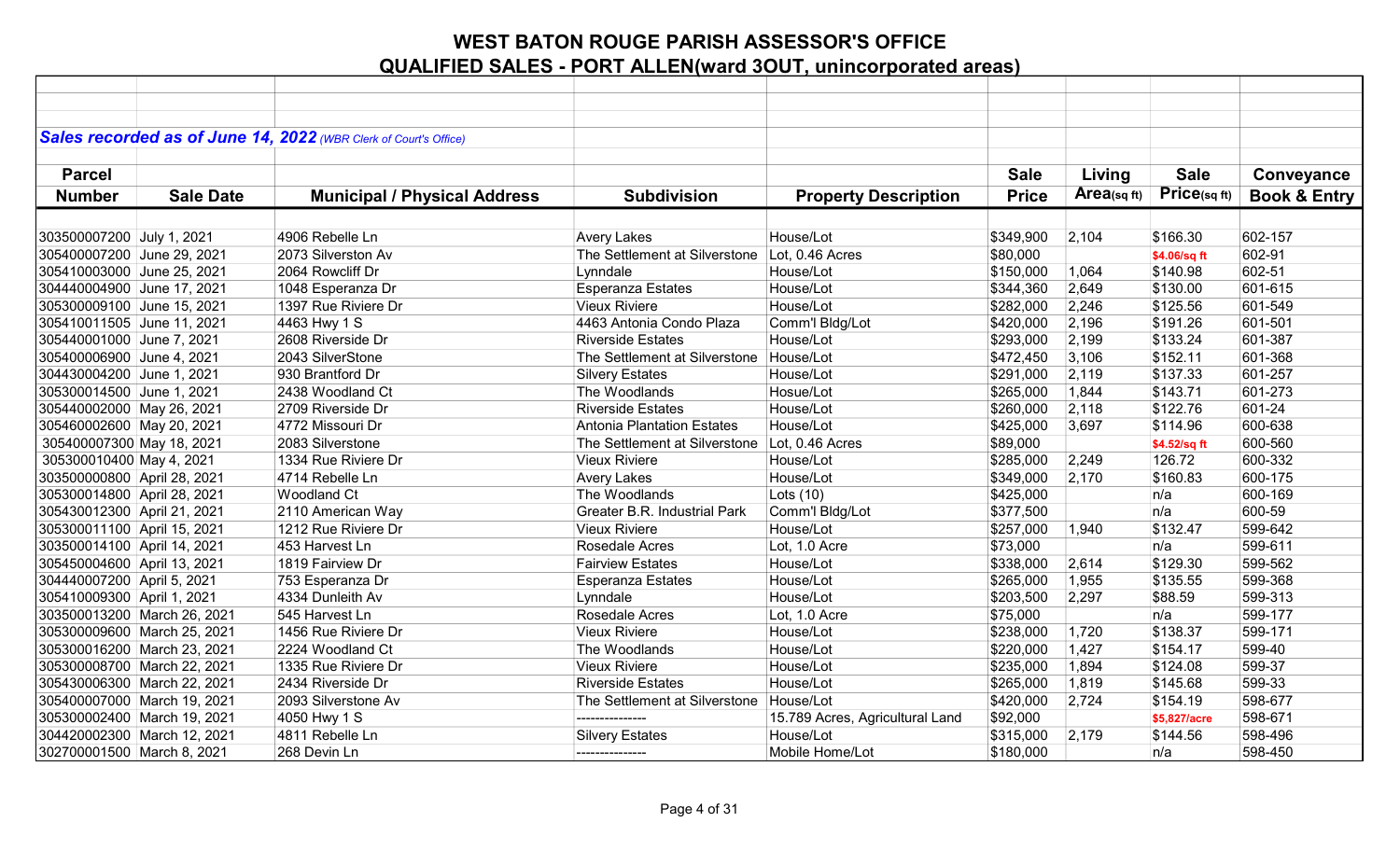|                            |                                | Sales recorded as of June 14, 2022 (WBR Clerk of Court's Office) |                                   |                              |                   |            |                |                         |
|----------------------------|--------------------------------|------------------------------------------------------------------|-----------------------------------|------------------------------|-------------------|------------|----------------|-------------------------|
|                            |                                |                                                                  |                                   |                              |                   |            |                |                         |
| <b>Parcel</b>              |                                |                                                                  |                                   |                              | <b>Sale</b>       | Living     | <b>Sale</b>    | Conveyance              |
| <b>Number</b>              | <b>Sale Date</b>               | <b>Municipal / Physical Address</b>                              | <b>Subdivision</b>                | <b>Property Description</b>  | <b>Price</b>      | Area(sqft) | Price(sq ft)   | <b>Book &amp; Entry</b> |
|                            |                                |                                                                  |                                   |                              |                   |            |                |                         |
| 305400006600 March 4, 2021 |                                | 2013 Silverstone Av                                              | The Settlement at Silverstone     | House/Lot                    | \$412,000         | 2,394      | \$172.10       | 598-419                 |
|                            | 305460001000 February 26, 2021 | 4793 Missour Dr                                                  | Antonia Plantation Estates        | House/Lot                    | \$455,000         | 3,484      | \$130.60       | 598-293                 |
|                            | 305410003000 February 25, 2021 | 2064 Rowcliff Dr                                                 | Lynndale                          | House/Lot                    | \$83,000          | 1,064      | \$78.01        | 598-249                 |
|                            | 305400002400 February 19, 2021 | Approx 1/4 mile South of Beaulieu Ln                             | ---------------                   | 7.7 Acres, Batture           | \$200,000         |            | n/a            | 598-176                 |
|                            | 305400005200 February 17, 2021 | 2132 Silverstone Av                                              | The Settlement at Silverstone     | House/Lot                    | \$420,000         | 2,514      | \$167.06       | 598-133                 |
|                            | 303500004000 February 12, 2021 | 963 West Lake Dr                                                 | <b>West Lake Estates</b>          | Lot, 2 Acres                 | \$103,000         |            | \$1.18/sq ft   | 598-83                  |
|                            | 305200003108 February 4, 2021  | LaPlace Ln                                                       | ---------------                   | Lot, 0.671 Acres             | \$35,000          |            | \$1.19/sq ft   | 597-574                 |
|                            | 305200003104 February 4, 2021  | LaPlace Ln                                                       | ---------------                   | Lot, 0.918 Acres             | \$30,000          |            | \$0.75/sq ft   | 597-536                 |
|                            | 305410018300 February 1, 2021  | 1870 Auguste St                                                  | Antonia Plantation Estates        | House/Lot                    | \$470,000         | 3,474      | \$135.29       | 597-487                 |
|                            | 305410011506 January 26, 2021  | 4463 Hwy 1 S                                                     | 4463 Antonia Condo Plaza          | Comm'l Bldg(Condominium)     | \$205,000         | 1,125      | \$182.22       | 597-450                 |
|                            | 305410001800 January 13, 2021  | 1951 Lansdown Dr                                                 | Lynndale                          | House/Lot                    | \$167,000         | 1,590      | \$105.03       | 597-309                 |
|                            | 305300014600 January 12, 2021  | 2428 Woodland Ct                                                 | The Woodlands                     | House/Lots(2)                | \$401,900         | 2,497      | \$125.00       | 597-299                 |
|                            | 304610004700 January 11, 2021  | 4134 Emily Dr                                                    | <b>Westside Estates</b>           | Lot, 0.60 Acres              | \$71,000          |            | \$2.76/sq ft   | 597-242                 |
|                            | 305300015200 January 8, 2021   | 2356 Woodland Ct                                                 | The Woodlands                     | Lot, 0.234 Acres             | \$53,000          |            | \$5.20/sq ft   | 597-230                 |
|                            | 304510000800 January 4, 2021   | 214 Lobdell Hwy(Wendy's)                                         | ---------------                   | Comm'l Building/Lot          | \$1,230,000 2,606 |            | \$472.00/sq ft | 597-183                 |
|                            | 303500008500 January 4, 2021   | 4606 Rebelle Ln                                                  | <b>Avery Lakes</b>                | House/Lot                    | \$395,000         | 3,505      | \$112.69       | 597-179                 |
|                            | 304440005100 January 4, 2021   | 1088 Esperanza Dr                                                | <b>Esperanza Estates</b>          | House/Lot                    | \$275,000         | 2,200      | \$125.00       | 597-175                 |
|                            | 305460003600 December 30, 2020 | 2001 Willow Glen Av                                              | <b>Antonia Plantation Estates</b> | House/Lot                    | \$525,688         | 3,187      | \$164.94       | 597-145                 |
|                            | 305220004100 December 28, 2020 | 2127 Court St                                                    | <b>Courtland Estates</b>          | House/Lot                    | \$220,000         | 1,773      | \$124.08       | 597-78                  |
|                            | 303500014200 December 18, 2020 | 443 Harvest Ln                                                   | Rosedale Acres                    | Lot, 1.0 Acre                | \$72,000          |            | \$1.66/sq ft   | 596-640                 |
|                            | 305410011200 December 17, 2020 | 1827 Antonio Rd                                                  | ---------------                   | House/Lot                    | \$165,000         | 1,727      | \$95.54        | 596-445                 |
|                            | 304420000200 December 11, 2020 | 667 Silvery Ln                                                   | ---------------                   | House/Lot                    | \$200,000         | 2,037      | \$98.18        | 596-334                 |
|                            | 305200012900 November 20, 2020 | 2740 N Westport(Studio 6 Extended Stay)                          | ---------------                   | Hotel/Land/Personal Property | \$4,475,000       |            | n/a            | 596-64                  |
|                            | 305200004700 November 17, 2020 | 2573 Rosedale Rd                                                 | <b>Burbridge Tract</b>            | House/Lot                    | \$173,000         | 2,083      | \$83.05        | 596-1                   |
|                            | 305460001200 November 16, 2020 | 4848 Lafite Ct                                                   | <b>Antonia Plantation Estates</b> | House/Lot                    | \$620,000         | 4,709      | \$131.66       | 595-652                 |
|                            | 305410001200 November 13, 2020 | 1930 Lansdown Dr                                                 | Lynndale                          | House/Lot                    | \$190,000         | 1,632      | \$116.42       | 595-638                 |
|                            | 304440006600 November 6, 2020  | 875 Esperanza Dr                                                 | <b>Esperanza Estates</b>          | House/Lot                    | \$271,000         | 1,921      | \$141.07       | 595-463                 |
| 30440006100                | November 6, 2020               | 997 Esperanza Dr                                                 | Esperanza Estates                 | House/Lot                    | \$249,900         | 1,786      | \$139.41       | 595-481                 |
|                            | 305220004800 November 2, 2020  | 2280 Commercial Dr                                               | Westport                          | Comm'l Land, 2.955 Acres     | \$210,000         |            | \$1.63/sq ft   | 595-395                 |
|                            | 304500000100 October 30, 2020  | I-10 / Lobdell Hwy(Amazon Distribution Center)                   | ---------------                   | 63.28 Acres                  | \$8,150,000       |            | \$128,793/acre | 595-355                 |
|                            | 305420003700 October 30, 2020  | 2906 Emily Dr                                                    | <b>Westside Estates</b>           | House/Lot                    | \$246,000         | 2,071      | \$118.78       | 595-325                 |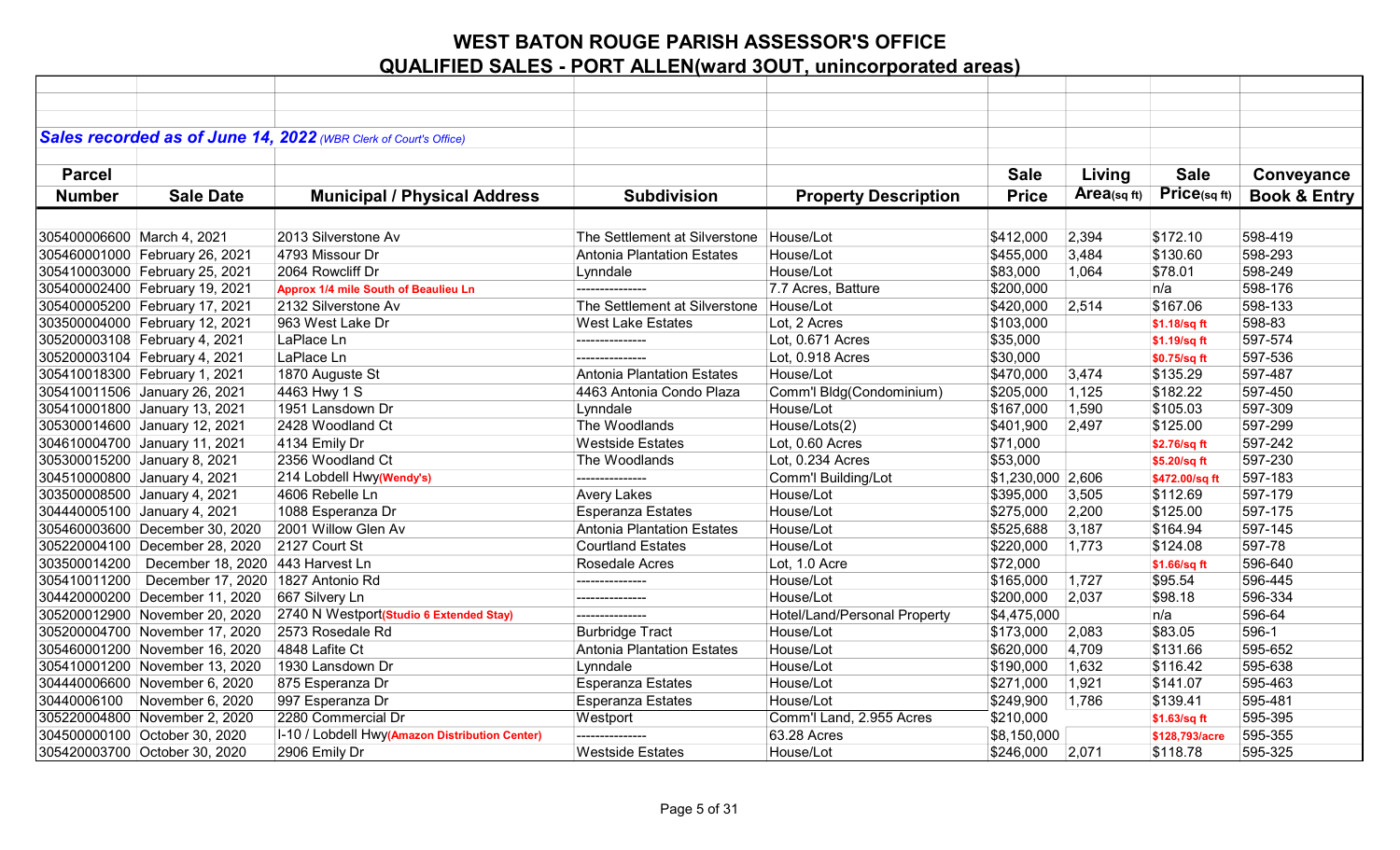| Sales recorded as of June 14, 2022 (WBR Clerk of Court's Office)                                                                                            |               |                         |
|-------------------------------------------------------------------------------------------------------------------------------------------------------------|---------------|-------------------------|
|                                                                                                                                                             |               |                         |
| <b>Sale</b><br><b>Parcel</b><br>Living                                                                                                                      | <b>Sale</b>   | Conveyance              |
| Area(sqft)<br><b>Number</b><br><b>Sale Date</b><br><b>Municipal / Physical Address</b><br><b>Subdivision</b><br><b>Property Description</b><br><b>Price</b> | Price(sq ft)  | <b>Book &amp; Entry</b> |
|                                                                                                                                                             |               |                         |
|                                                                                                                                                             |               |                         |
| 305300013400 October 30, 2020<br><b>Woodland Ct</b><br>The Woodlands<br>Lots(10)<br>\$425,000                                                               | \$42,500/lot  | 595-314                 |
| 305410006601 October 28, 2020<br><b>Greenleaf Av</b><br>Lynndale<br>Lot, 0.175 Acres<br>\$35,000                                                            | \$4.67/sq ft  | 595-267                 |
| 305430013900 October 23, 2020<br>2123 Brittany Dr<br><b>Brittany Estates</b><br>House/Lot<br>\$323,500<br>2,087                                             | \$155.01      | 595-154                 |
| The Woodlands<br>305300015900 October 21, 2020<br>2254 Woodland Ct<br>House/Lot<br>\$220,000<br>1,443                                                       | \$152.46      | 595-109                 |
| 304440007900 October 5, 2020<br>611 Esperanza Dr<br><b>Esperanza Estates</b><br>1,742<br>House/Lot<br>\$250,000                                             | \$143.51      | 594-561                 |
| 305300000401   September 29, 2020 950 Mahaffey Rd<br>Comm'l Building/ 2.689 Acres<br>\$1,200,000<br>---------------                                         | n/a           | 594-456                 |
| 305400006600 September 21, 2020 2003 / 2013 Silverstone Av<br>The Settlement at Silverstone Lots(2), 0.467 & 0.417 Acres<br>\$119,288                       | \$3.15/sq ft  | 594-287                 |
| 305430010900 September 18, 2020 2500 America Way(Kelly's Industrial)<br>Comm'l Building/Lots<br>Greater B.R. Industrial Park<br>\$850,000                   | n/a           | 594-279                 |
| 305400006400   September 17, 2020   2000 Silverstone Av<br>The Settlement at Silverstone Lot, 0.508 Acres<br>\$59,644                                       | \$2.70/sq ft  | 594-244                 |
| 305400006400   September 17, 2020   2000 Silverstone Av<br>The Settlement at Silverstone Lot, 0.508 Acres<br>\$85,000                                       | \$3.85/sq ft  | 594-251                 |
| 305410006600 September 16, 2020 4368 Arlington Av<br>\$255,500<br>Lynndale<br>House/Lot<br>2,056                                                            | \$124.27      | 594-236                 |
| 305410011203   September 15, 2020   1933 Antonio Rd<br>House/Lot<br>\$230,000<br>1,894<br>---------------                                                   | \$121.44      | 594-192                 |
| <b>West Lake Estates</b><br>303500004900   September 11, 2020 687 West Lake Dr<br>Lot, 1.22 Acres<br>\$97,000                                               | \$1.76/sq ft  | 594-126                 |
| 305300001801   September 10, 2020 S River Rd<br>Lot, 1.811 Acres<br>\$120,000<br>---------------                                                            | \$1.53/sq ft  | 594-105                 |
| 304560004700 September 9, 2020<br>4728 Golden Ridge Dr<br><b>Antonia Plantation Estates</b><br>House/Lot<br>\$282,000<br>2,300                              | \$122.61      | 594-89                  |
| 303600000201 September 8, 2020<br>54.187 Acres, Timberland<br>\$210,000<br>4973 I-10 Frontage Rd<br>---------------                                         | \$3,875/acre  | 594-67                  |
| 305300016600 September 3, 2020<br>2182 Woodland Ct<br>The Woodlands<br>\$200,000<br>1,358<br>House/Lot                                                      | \$147.28      | 593-697                 |
| 304440006500 August 21, 2020<br>917 Esperanza Dr<br><b>Esperanza Estates</b><br>House/Lot<br>\$250,000<br>1,779                                             | \$140.53      | 593-524                 |
| 305300017500 August 13, 2020<br>2103 Woodland Ct<br>The Woodlands<br>1,304<br>House/Lot<br>\$195,000                                                        | \$149.54      | 593-409                 |
| 304610003100 July 31, 2020<br>3876 Emily Dr<br>\$245,000<br>1,473<br><b>Westside Estates</b><br>House/Lot                                                   | \$166.33      | 593-207                 |
| 305430004500 July 22, 2020<br>2230 Riverside Dr<br>House/Lot<br>1,919<br><b>Riverside Estates</b><br>\$259,900                                              | \$135.44      | 592-551                 |
| 303500000700 July 17, 2020<br>5450 South Lake Dr<br>11.31 Acres<br>\$205,000<br>---------------                                                             | \$18,125/acre | 592-490                 |
| 2010 Fariview Dr<br><b>Fairview Estates</b><br>House/Lot<br>2,141<br>305450002100 July 15, 2020<br>\$280,000                                                | \$130.78      | 592-461                 |
| \$35,000<br>30530001200 July 8, 2020<br>3680 Hwy 1 S<br>House/Lot<br>1,235                                                                                  | \$28.34       | 592-368                 |
| 303500009300 June 29, 2020<br>425 Westwood Blvd<br><b>Westover Plantation</b><br>Lot, 1.0 Acre<br>\$85,000                                                  | \$1.95/sq ft  | 592-135                 |
| 303500007800 June 26, 2020<br>4764 Rebelle Ln<br><b>Avery Lakes</b><br>House/Lot<br>\$408,000<br>3,128                                                      | \$130.43      | 592-125                 |
| 304420003400 June 24, 2020<br>747 Vancouver Dr<br><b>Silvery Estates</b><br>House/Lot<br>2,170<br>\$284,000                                                 | \$130.88      | 592-71                  |
| 303500013400 June 23, 2020<br>525 Harvest Ln<br>Rosedale Acres<br>\$75,000<br>Lot, 1.0 Acre                                                                 | \$1.73/sq ft  | 592-56                  |
| 303500007900 June 19, 2020<br>4734 Rebelle Ln<br><b>Avery Lakes</b><br>House/Lot<br>\$435,000<br>3,264                                                      | \$133.27      | 592-1                   |
| 303500005500 June 16, 2020<br>343 Silvery Ln<br><b>Avery Lakes</b><br>Lot, 1.027 Acres<br>\$86,000                                                          | \$1.92/sq ft  | 591-663                 |
| 304430002501 June 12, 2020<br><b>Blanchard Estates</b><br><b>Welland Av</b><br>Lot, 0.414 Acres<br>\$24,500                                                 | \$1.36/sq ft  | 591-617                 |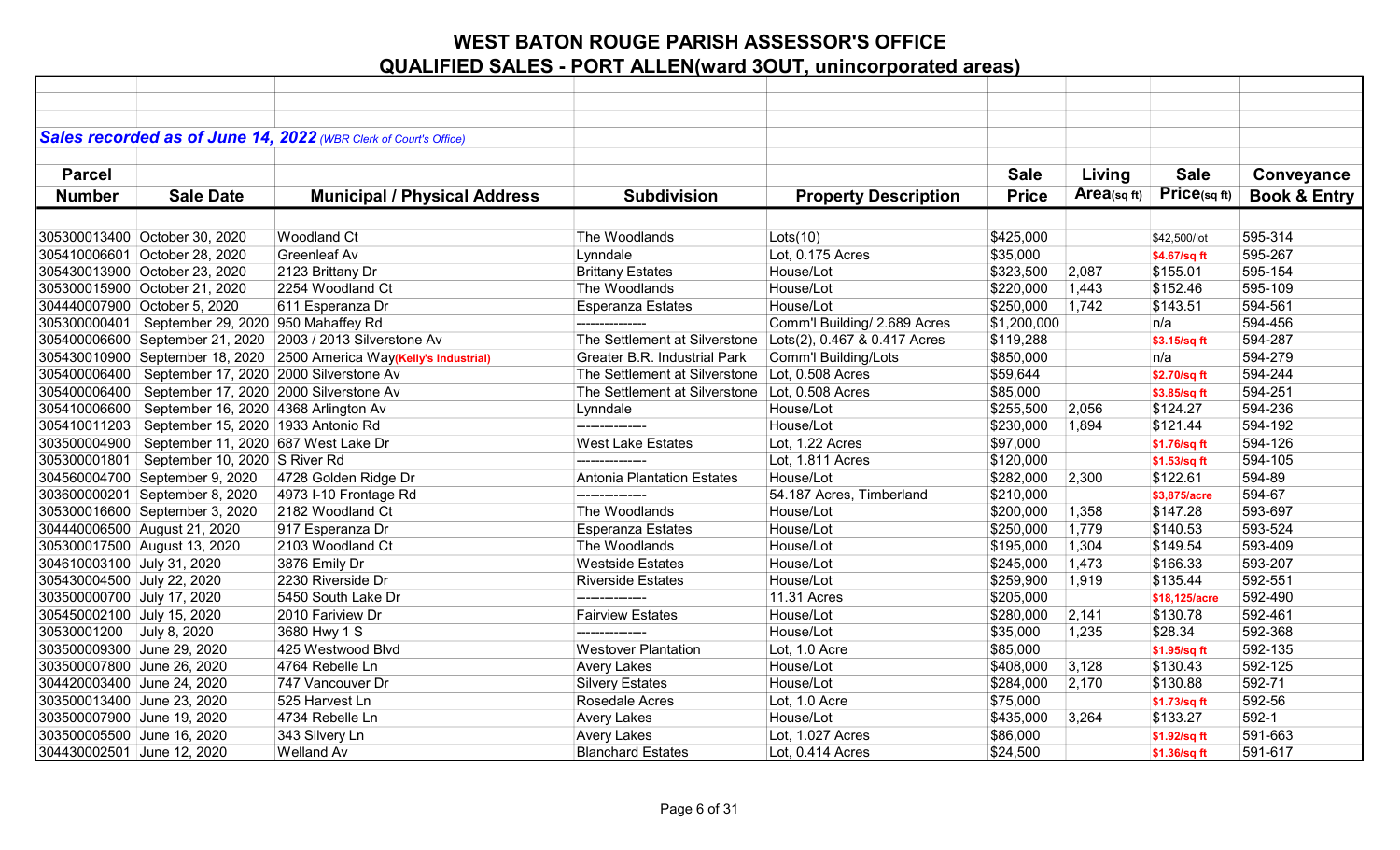| Sales recorded as of June 14, 2022 (WBR Clerk of Court's Office)<br><b>Sale</b><br><b>Sale</b><br><b>Parcel</b><br>Living<br>Conveyance<br>Price(sq ft)<br>Area(sq ft)<br><b>Book &amp; Entry</b><br><b>Number</b><br><b>Sale Date</b><br><b>Municipal / Physical Address</b><br><b>Subdivision</b><br><b>Property Description</b><br><b>Price</b><br>305460004500 June 8, 2020<br>4603 Golden Ridge Dr<br>Antonia Plantation Estates<br>\$276,000<br>2,232<br>\$123.66<br>591-546<br>House/Lot<br>956 Bohne Rd<br>House/Lot<br>\$155,295<br>1,878<br>\$82.69<br>591-405<br><b>Blanchard Estates</b><br>House/Lot<br>591-250<br>304420008000 May 20, 2020<br>802 Bohne Rd<br><b>Blanchard Estates</b><br>1,529<br>\$118.71<br>\$181,500<br>591-229<br>2171 S Willow Ridge Av<br>Willows at Antonia Plantation<br>House/Lot<br>\$242,000<br>1,634<br>\$148.10<br>Silverstone Av<br>The Settlement at Silverstone<br>591-82<br>305400005300 May 7, 2020<br>Lots(2)<br>\$153,500<br>\$3.90/sq ft<br>Silverstone Av<br>591-73<br>305400007800 May 7, 2020<br>The Settlement at Silverstone   Lots(14)<br>\$1,074,500<br>\$3.90/sq ft<br>460 Westwood Blvd<br>Lot, 1.0 Acre<br>590-692<br>303500010100 May 4, 2020<br><b>Westover Plantation</b><br>\$125,000<br>\$2.87/sq ft<br>590-689<br><b>Westover Plantation</b><br>Lot, 1.0 Acre<br>\$125,000<br>303500001000 May 4, 2020<br>482 Westwood Blvd<br>\$2.87/sq ft |  |  |  |  |  |
|------------------------------------------------------------------------------------------------------------------------------------------------------------------------------------------------------------------------------------------------------------------------------------------------------------------------------------------------------------------------------------------------------------------------------------------------------------------------------------------------------------------------------------------------------------------------------------------------------------------------------------------------------------------------------------------------------------------------------------------------------------------------------------------------------------------------------------------------------------------------------------------------------------------------------------------------------------------------------------------------------------------------------------------------------------------------------------------------------------------------------------------------------------------------------------------------------------------------------------------------------------------------------------------------------------------------------------------------------------------------------------------------------------------|--|--|--|--|--|
| 304430001100 May 27, 2020<br>305410017200 May 18, 2020                                                                                                                                                                                                                                                                                                                                                                                                                                                                                                                                                                                                                                                                                                                                                                                                                                                                                                                                                                                                                                                                                                                                                                                                                                                                                                                                                           |  |  |  |  |  |
|                                                                                                                                                                                                                                                                                                                                                                                                                                                                                                                                                                                                                                                                                                                                                                                                                                                                                                                                                                                                                                                                                                                                                                                                                                                                                                                                                                                                                  |  |  |  |  |  |
|                                                                                                                                                                                                                                                                                                                                                                                                                                                                                                                                                                                                                                                                                                                                                                                                                                                                                                                                                                                                                                                                                                                                                                                                                                                                                                                                                                                                                  |  |  |  |  |  |
|                                                                                                                                                                                                                                                                                                                                                                                                                                                                                                                                                                                                                                                                                                                                                                                                                                                                                                                                                                                                                                                                                                                                                                                                                                                                                                                                                                                                                  |  |  |  |  |  |
|                                                                                                                                                                                                                                                                                                                                                                                                                                                                                                                                                                                                                                                                                                                                                                                                                                                                                                                                                                                                                                                                                                                                                                                                                                                                                                                                                                                                                  |  |  |  |  |  |
|                                                                                                                                                                                                                                                                                                                                                                                                                                                                                                                                                                                                                                                                                                                                                                                                                                                                                                                                                                                                                                                                                                                                                                                                                                                                                                                                                                                                                  |  |  |  |  |  |
|                                                                                                                                                                                                                                                                                                                                                                                                                                                                                                                                                                                                                                                                                                                                                                                                                                                                                                                                                                                                                                                                                                                                                                                                                                                                                                                                                                                                                  |  |  |  |  |  |
|                                                                                                                                                                                                                                                                                                                                                                                                                                                                                                                                                                                                                                                                                                                                                                                                                                                                                                                                                                                                                                                                                                                                                                                                                                                                                                                                                                                                                  |  |  |  |  |  |
|                                                                                                                                                                                                                                                                                                                                                                                                                                                                                                                                                                                                                                                                                                                                                                                                                                                                                                                                                                                                                                                                                                                                                                                                                                                                                                                                                                                                                  |  |  |  |  |  |
|                                                                                                                                                                                                                                                                                                                                                                                                                                                                                                                                                                                                                                                                                                                                                                                                                                                                                                                                                                                                                                                                                                                                                                                                                                                                                                                                                                                                                  |  |  |  |  |  |
|                                                                                                                                                                                                                                                                                                                                                                                                                                                                                                                                                                                                                                                                                                                                                                                                                                                                                                                                                                                                                                                                                                                                                                                                                                                                                                                                                                                                                  |  |  |  |  |  |
|                                                                                                                                                                                                                                                                                                                                                                                                                                                                                                                                                                                                                                                                                                                                                                                                                                                                                                                                                                                                                                                                                                                                                                                                                                                                                                                                                                                                                  |  |  |  |  |  |
|                                                                                                                                                                                                                                                                                                                                                                                                                                                                                                                                                                                                                                                                                                                                                                                                                                                                                                                                                                                                                                                                                                                                                                                                                                                                                                                                                                                                                  |  |  |  |  |  |
|                                                                                                                                                                                                                                                                                                                                                                                                                                                                                                                                                                                                                                                                                                                                                                                                                                                                                                                                                                                                                                                                                                                                                                                                                                                                                                                                                                                                                  |  |  |  |  |  |
|                                                                                                                                                                                                                                                                                                                                                                                                                                                                                                                                                                                                                                                                                                                                                                                                                                                                                                                                                                                                                                                                                                                                                                                                                                                                                                                                                                                                                  |  |  |  |  |  |
| 590-629<br>305410010000 April 27, 2020<br>4357 Monteigne Av<br>House/Lot<br>\$155,000<br>1,119<br>\$138.52<br>Lynndale                                                                                                                                                                                                                                                                                                                                                                                                                                                                                                                                                                                                                                                                                                                                                                                                                                                                                                                                                                                                                                                                                                                                                                                                                                                                                           |  |  |  |  |  |
| 303500013300 April 8, 2020<br>Rosedale Acres<br>590-432<br>535 Harvest Ln<br>Lot, 1.0 Acre<br>\$77,000<br>\$1.77/sq ft                                                                                                                                                                                                                                                                                                                                                                                                                                                                                                                                                                                                                                                                                                                                                                                                                                                                                                                                                                                                                                                                                                                                                                                                                                                                                           |  |  |  |  |  |
| 302700001100 April 8, 2020<br>7783 Rosedale Rd<br><b>Tower Place</b><br>\$199,000<br>590-428<br>House/Lot<br>3,046<br>\$65.33                                                                                                                                                                                                                                                                                                                                                                                                                                                                                                                                                                                                                                                                                                                                                                                                                                                                                                                                                                                                                                                                                                                                                                                                                                                                                    |  |  |  |  |  |
| 305300007800 April 2, 2020<br>7.0 Acres M/L, Batture<br>590-375<br>Approx 1/4 mile South of Beaulieu Ln<br>\$200,000<br>\$25.570/acre<br>---------------                                                                                                                                                                                                                                                                                                                                                                                                                                                                                                                                                                                                                                                                                                                                                                                                                                                                                                                                                                                                                                                                                                                                                                                                                                                         |  |  |  |  |  |
| 590-316<br>2326 Riverside Dr<br><b>Riverside Estates</b><br>\$237,900<br>1,688<br>305430005300 March 27, 2020<br>House/Lot<br>\$140.94                                                                                                                                                                                                                                                                                                                                                                                                                                                                                                                                                                                                                                                                                                                                                                                                                                                                                                                                                                                                                                                                                                                                                                                                                                                                           |  |  |  |  |  |
| 590-292<br>305300015500 March 25, 2020<br>2326 Woodland Ct<br>The Woodlands<br>House/Lot<br>\$216,000<br>1,447<br>\$149.27                                                                                                                                                                                                                                                                                                                                                                                                                                                                                                                                                                                                                                                                                                                                                                                                                                                                                                                                                                                                                                                                                                                                                                                                                                                                                       |  |  |  |  |  |
| 305430000900 March 18, 2020<br>2364 Oak Alley Dr<br>Oak Alley<br>House/Lot<br>\$325,000<br>2,407<br>\$135.02<br>590-195                                                                                                                                                                                                                                                                                                                                                                                                                                                                                                                                                                                                                                                                                                                                                                                                                                                                                                                                                                                                                                                                                                                                                                                                                                                                                          |  |  |  |  |  |
| 305410007201 February 14, 2020<br>4323 Greenleaf Av<br>House/Lot<br>\$158,500<br>1,404<br>\$112.89<br>589-503<br>Lynndale                                                                                                                                                                                                                                                                                                                                                                                                                                                                                                                                                                                                                                                                                                                                                                                                                                                                                                                                                                                                                                                                                                                                                                                                                                                                                        |  |  |  |  |  |
| 589-286<br>305410007900 February 10, 2020<br>4342 Greenleaf Av<br>Lynndale<br>1,841<br>\$119.50<br>House/Lot<br>\$220,000                                                                                                                                                                                                                                                                                                                                                                                                                                                                                                                                                                                                                                                                                                                                                                                                                                                                                                                                                                                                                                                                                                                                                                                                                                                                                        |  |  |  |  |  |
| 589-216<br>304440006300 February 3, 2020<br><b>Esperanza Estates</b><br>2,251<br>\$142.16<br>957 Esperanza Dr<br>House/Lot<br>\$319,999                                                                                                                                                                                                                                                                                                                                                                                                                                                                                                                                                                                                                                                                                                                                                                                                                                                                                                                                                                                                                                                                                                                                                                                                                                                                          |  |  |  |  |  |
| 305460006500 February 3, 2020<br>4713 Evergreen Dr<br><b>Antonia Plantation Estates</b><br>589-204<br>House/Lot<br>\$376,000<br>3,464<br>\$108.55                                                                                                                                                                                                                                                                                                                                                                                                                                                                                                                                                                                                                                                                                                                                                                                                                                                                                                                                                                                                                                                                                                                                                                                                                                                                |  |  |  |  |  |
| 305300014900 December 23, 2019<br>588-46<br>2386 Woodland ct<br>The Woodlands<br>House/Lot<br>\$220,000<br>1,531<br>\$143.70                                                                                                                                                                                                                                                                                                                                                                                                                                                                                                                                                                                                                                                                                                                                                                                                                                                                                                                                                                                                                                                                                                                                                                                                                                                                                     |  |  |  |  |  |
| 303500006200 December 19, 2019<br>495 Silvery Ln<br>588-1<br><b>Avery Lakes</b><br>Lot, 1.0 Acre<br>\$77,500<br>\$1.78/sq ft                                                                                                                                                                                                                                                                                                                                                                                                                                                                                                                                                                                                                                                                                                                                                                                                                                                                                                                                                                                                                                                                                                                                                                                                                                                                                     |  |  |  |  |  |
| <b>Vieux Riviere</b><br>\$137.22<br>587-609<br>305300009200 December 17, 2019<br>1409 Rue Riviere Dr<br>House/Lot<br>\$355,000<br>2,587                                                                                                                                                                                                                                                                                                                                                                                                                                                                                                                                                                                                                                                                                                                                                                                                                                                                                                                                                                                                                                                                                                                                                                                                                                                                          |  |  |  |  |  |
| 304610004500 November 25, 2019<br>4112 Emily Dr<br><b>Westside Estates</b><br>House/Lot<br>2,756<br>\$137.88<br>587-415<br>\$380,000                                                                                                                                                                                                                                                                                                                                                                                                                                                                                                                                                                                                                                                                                                                                                                                                                                                                                                                                                                                                                                                                                                                                                                                                                                                                             |  |  |  |  |  |
| 304440004400 November 25, 2019<br>976 Esperanza Dr<br>1,913<br>\$130.68<br>587-418<br><b>Esperanza Estates</b><br>House/Lot<br>\$250,000                                                                                                                                                                                                                                                                                                                                                                                                                                                                                                                                                                                                                                                                                                                                                                                                                                                                                                                                                                                                                                                                                                                                                                                                                                                                         |  |  |  |  |  |
| 2630 Emily Dr<br><b>Westside Estates</b><br>\$116.32<br>587-203<br>305420000800 November 14, 2019<br>House/Lot<br>\$305,000<br>2,622                                                                                                                                                                                                                                                                                                                                                                                                                                                                                                                                                                                                                                                                                                                                                                                                                                                                                                                                                                                                                                                                                                                                                                                                                                                                             |  |  |  |  |  |
| 1,718<br>587-130<br>304440004100 November 8, 2019<br>916 Esperanza Dr<br>Esperanza Estates<br>House/Lot<br>\$242,000<br>\$140.86                                                                                                                                                                                                                                                                                                                                                                                                                                                                                                                                                                                                                                                                                                                                                                                                                                                                                                                                                                                                                                                                                                                                                                                                                                                                                 |  |  |  |  |  |
| 587-5<br>305450005600 October 29, 2019<br>1617 Fairview Dr<br><b>Fairview Estates</b><br>House/Lot<br>\$528,000<br>3,863<br>\$136.68                                                                                                                                                                                                                                                                                                                                                                                                                                                                                                                                                                                                                                                                                                                                                                                                                                                                                                                                                                                                                                                                                                                                                                                                                                                                             |  |  |  |  |  |
| 586-642<br>304440002600 October 22, 2019<br>600 Esperanza Dr<br><b>Esperanza Estates</b><br>House/Lot<br>\$265,000<br>2,077<br>\$127.59                                                                                                                                                                                                                                                                                                                                                                                                                                                                                                                                                                                                                                                                                                                                                                                                                                                                                                                                                                                                                                                                                                                                                                                                                                                                          |  |  |  |  |  |
| 305430001900 October 18, 2019<br>2468 Oak Alley<br>Oak Alley<br>\$265,000<br>2,162<br>\$122.57<br>586-621<br>House/Lot                                                                                                                                                                                                                                                                                                                                                                                                                                                                                                                                                                                                                                                                                                                                                                                                                                                                                                                                                                                                                                                                                                                                                                                                                                                                                           |  |  |  |  |  |
| 304440005300 October 16, 2019<br>1120 Esperanza Dr<br><b>Esperanza Estates</b><br>House/Lot<br>1,775<br>\$134.65<br>586-589<br>\$239,000                                                                                                                                                                                                                                                                                                                                                                                                                                                                                                                                                                                                                                                                                                                                                                                                                                                                                                                                                                                                                                                                                                                                                                                                                                                                         |  |  |  |  |  |
| 305400007600 October 16, 2019<br>2121 Silverstone Av<br>The Settlement at Silverstone   House/Lot<br>\$470,000<br>2,643<br>\$177.83<br>586-595                                                                                                                                                                                                                                                                                                                                                                                                                                                                                                                                                                                                                                                                                                                                                                                                                                                                                                                                                                                                                                                                                                                                                                                                                                                                   |  |  |  |  |  |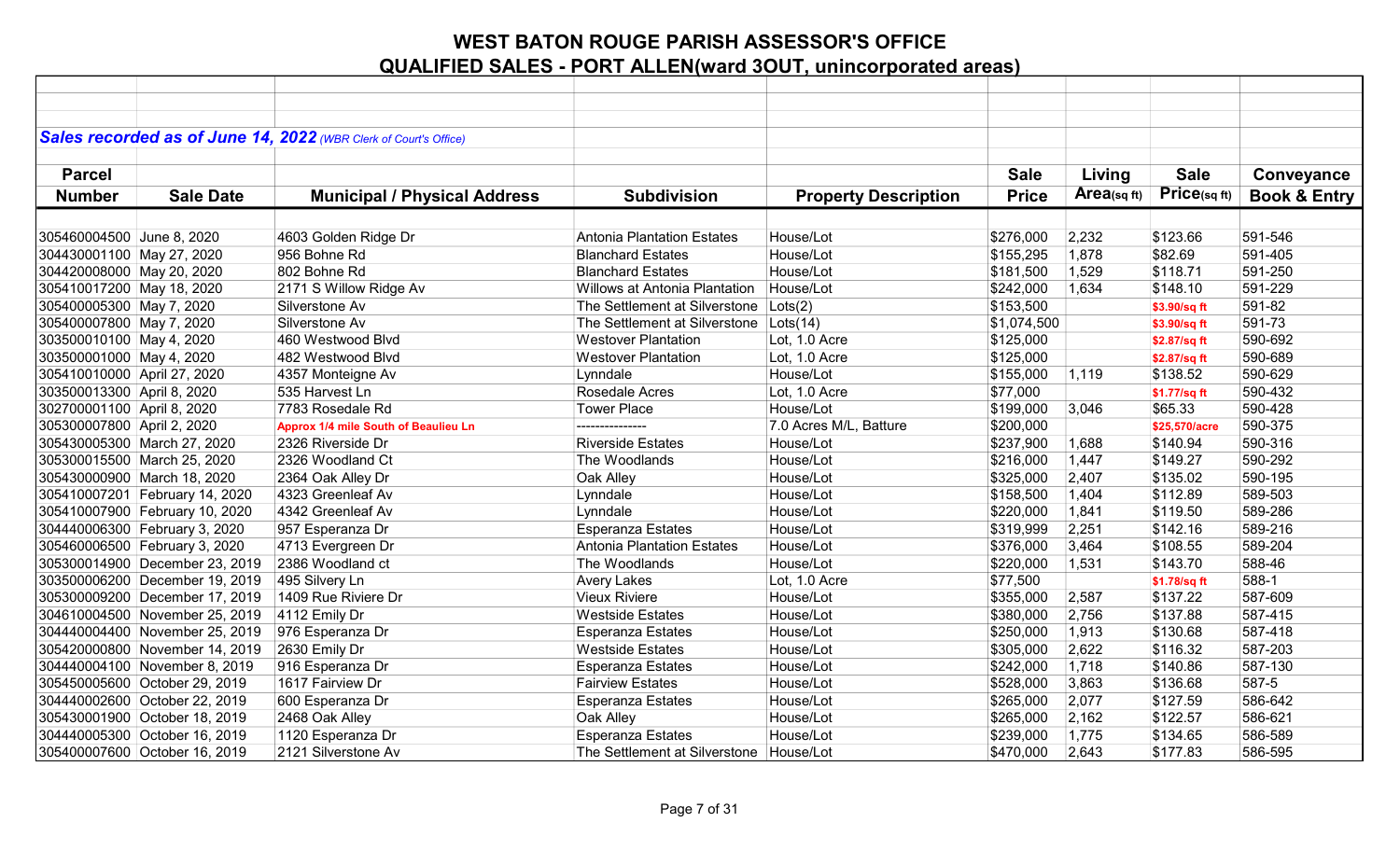|                            |                                                | Sales recorded as of June 14, 2022 (WBR Clerk of Court's Office)     |                          |                                |              |                |               |                         |
|----------------------------|------------------------------------------------|----------------------------------------------------------------------|--------------------------|--------------------------------|--------------|----------------|---------------|-------------------------|
|                            |                                                |                                                                      |                          |                                |              |                |               |                         |
| <b>Parcel</b>              |                                                |                                                                      |                          |                                | <b>Sale</b>  | Living         | <b>Sale</b>   | Conveyance              |
|                            |                                                |                                                                      |                          |                                |              |                | Price(sqft)   |                         |
| <b>Number</b>              | <b>Sale Date</b>                               | <b>Municipal / Physical Address</b>                                  | <b>Subdivision</b>       | <b>Property Description</b>    | <b>Price</b> | Area(sq $ft$ ) |               | <b>Book &amp; Entry</b> |
|                            |                                                |                                                                      |                          |                                |              |                |               |                         |
|                            | 305300016900 October 2, 2019                   | 2152 Woodland Ct                                                     | The Woodlands            | House/Lot                      | \$234,000    | 1,668          | \$140.29      | 586-298                 |
|                            | 303500012700 September 24, 2019 514 Harvest Ln |                                                                      | Rosedale Acres           | Lot, 1.0 Acre                  | \$75,000     |                | \$1.72/sq ft  | 586-174                 |
|                            | 304420000400 September 17, 2019                | 729 Silvery Ln                                                       | <b>Bobby Stanley</b>     | House/Lot                      | \$200,000    | 2,112          | \$94.70       | 585-689                 |
|                            | 305200008600 September 9, 2019                 | 2063 Rosedale Rd                                                     | <b>Burbridge Tract</b>   | House/Lot                      | \$342,000    | 2,530          | \$135.18      | 585-637                 |
|                            | 304430005500 August 29, 2019                   | 950 Vancouver Dr                                                     | <b>Silvery Estates</b>   | House/Lot                      | \$225,000    | 1,883          | \$119.49      | 585-460                 |
|                            | 303500014000 August 29, 2019                   | 463 Harvest Ln                                                       | Rosedale Acres           | Lot, 1.0 Acre                  | \$72,000     |                | \$1.65/sq ft  | 585-492                 |
|                            | 304500000100 August 28, 2019                   | NW corner of I-10 & Hwy 415 interchange                              | .                        | 66 Acres M/L                   | \$2,607,977  |                | \$39,515/acre | 585-443                 |
|                            | 304420009000 August 23, 2019                   | 722 Bohne Rd                                                         | <b>Blanchard Estates</b> | House/Lot                      | \$180,000    | 1,444          | \$124.65      | 585-339                 |
|                            | 305300017300 August 23, 2019                   | 2112 Woodland Ct                                                     | The Woodlands            | House/Lot                      | \$195,000    | 1,441          | \$135.32      | 585-349                 |
|                            | 305410006400 August 5, 2019                    | 4369 Arlington Av                                                    | Lynndale                 | House/Lot                      | \$155,000    | 2,184          | \$70.97       | 585-47                  |
| 304610007400 July 31, 2019 |                                                | 3851 Emily Dr                                                        | <b>Emily Drive</b>       | Lot, 0.68 Acres                | \$65,000     |                | \$2.18/sq ft  | 584-669                 |
| 305300011900 July 31, 2019 |                                                | 2255 Woodkland Cr                                                    | The Woodlands            | House/Lot                      | \$200,000    | 1,412          | \$141.64      | 584-681                 |
| 304440007100 July 30, 2019 |                                                | 773 Esperanza Dr                                                     | Esperanza Estates        | House/Lot                      | \$254,500    | 1,875          | \$135.73      | 584-661                 |
| 305220001800 July 24, 2019 |                                                | 2461 Larguier Ln                                                     | Larguier                 | Townhouse/Lot                  | \$125,000    | 1,396          | \$89.54       | 584-588                 |
| 305420003200 July 16, 2019 |                                                | 2761 Emily Dr                                                        | Prejean Estates          | House/Lot                      | \$255,000    | 1,891          | \$134.85      | 584-473                 |
| 303500014200 July 8, 2019  |                                                | 443 Harvest Ln                                                       | Rosedale Acres           | Lot, 1.0 Acre                  | \$76,950     |                | \$1.76/sq ft  | 584-390                 |
| 303500006400 July 8, 2019  |                                                | 527 Silvery Ln                                                       | <b>Avery Lakes</b>       | Lot, 1.0 Acre                  | \$73,000     |                | \$1.67/sq ft  | 584-393                 |
| 305400000700 July 3, 2019  |                                                | 4133 Hwy 1 S                                                         | ---------------          | 6.015 Acres, Comm'l Land       | \$1,050,000  |                | \$4.00/sq ft  | 584-362                 |
| 305410005800 July 1, 2019  |                                                | 4346 Stanton Av                                                      | Lynndale                 | House/Lot                      | \$209,900    | 1,870          | \$112.25      | 584-345                 |
| 303500003100 June 26, 2019 |                                                | 726 W Lake Dr                                                        | <b>West Lake Estates</b> | Lot, 1.33 Acres                | \$200,000    |                | \$3.45/sq ft  | 584-290                 |
| 305410006900 June 25, 2019 |                                                | 4338 Arlington Av                                                    | Lynndale                 | House/Lot                      | \$200,000    | 1,979          | \$101.06      | 584-227                 |
| 305300016400 June 24, 2019 |                                                | 2204 Woodland Ct                                                     | The Woodlands            | House/Lot                      | \$182,000    | 1,241          | \$146.66      | 584-196                 |
| 305300003500 June 19, 2019 |                                                | 3455 Hwy 1 S(Intracoastal Self Storage-Crites)                       | ---------------          | Storage Units / 2.956 Acres    | \$3,400,000  |                | n/a           | 583-505                 |
| 303500006600 June 7, 2019  |                                                | 567 Silvery Ln                                                       | <b>Avery Lakes</b>       | Lot, 1.0 Acre                  | \$72,000     |                | \$1.65/sq ft  | 583-241                 |
| 304420002000 June 7, 2019  |                                                | 727 Brantford Dr                                                     | <b>Silvery Estates</b>   | House/Lot                      | \$275,000    | 2,125          | \$129.41      | 583-276                 |
| 305300001800 June 7, 2019  |                                                | Hwy 1 S(Due S of Vieux Riviere subd & West Shore Business Park)      |                          | 9 Acres M/L                    | \$186,000    |                | \$20,667/acre | 583-285                 |
| 303500006800 May 31, 2019  |                                                | 4986 Rebelle Ln                                                      | <b>Avery Lakes</b>       | House/Lot                      | \$343,000    | 2,351          | \$145.90      | 583-98                  |
| 305300018200 May 30, 2019  |                                                | 2173 Woodland Ct                                                     | The Woodlands            | House/Lot                      | \$185,000    | 1,240          | \$149.19      | 583-94                  |
| 305300003000 May 29, 2019  |                                                | 4114 Hwy 1 S                                                         | ---------------          | Self Storage Units/52.12 Acres | \$850,000    |                | n/a           | 582-623                 |
| 305420001000 May 29, 2019  |                                                | 2670 Emily Dr                                                        | <b>Westside Estates</b>  | House/Lot                      | \$198,000    | 1,891          | \$104.71      | 585-495                 |
| 305300001801 May 28, 2019  |                                                | 3827 Hwy 1 S(Due S of Vieux Riviere subd & West Shore Business Park) |                          | 11.56 Acres M/L                | \$300,000    |                | \$25.951/acre | 582-583                 |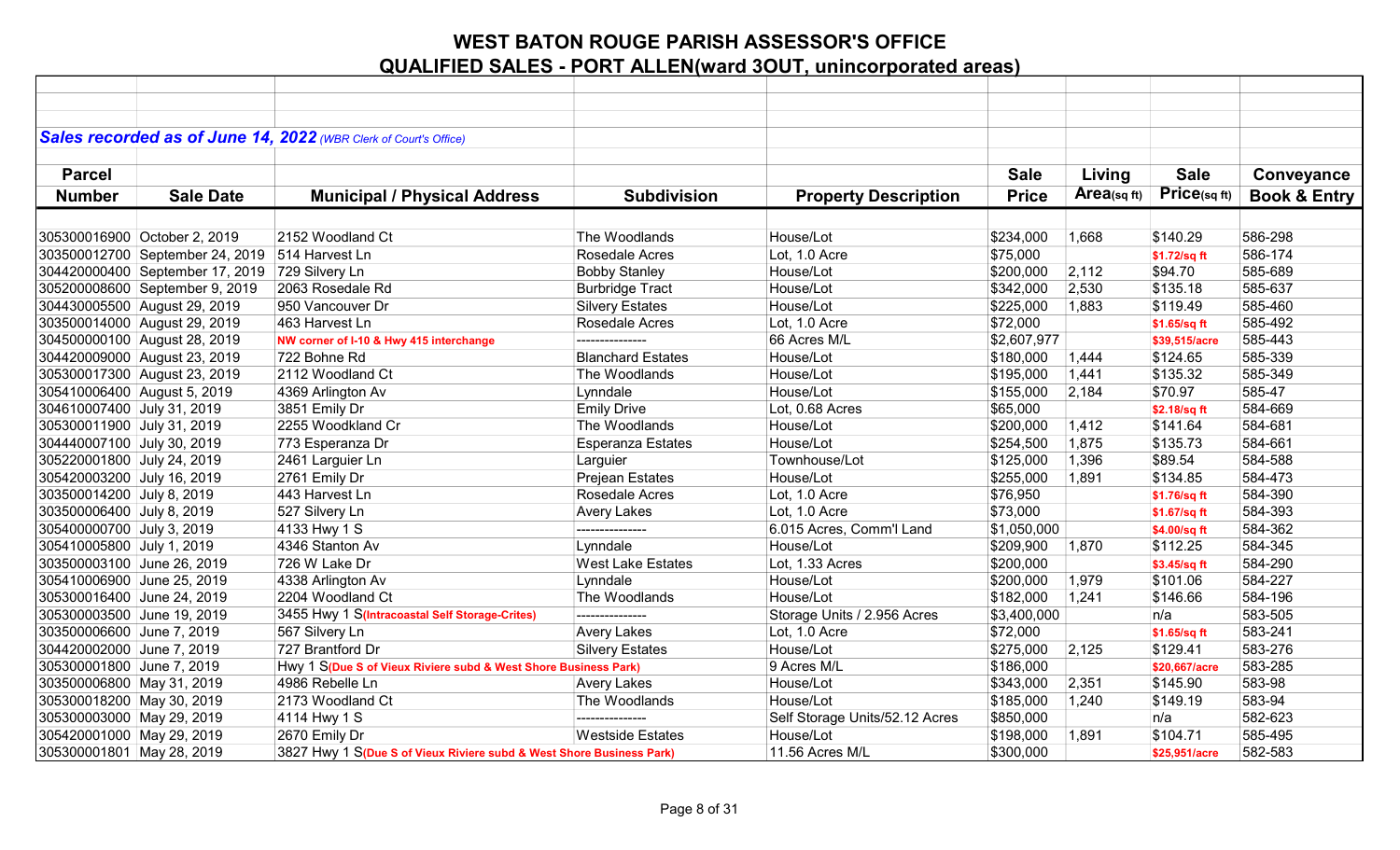|                             |                                | Sales recorded as of June 14, 2022 (WBR Clerk of Court's Office) |                                               |                             |              |            |                 |                         |
|-----------------------------|--------------------------------|------------------------------------------------------------------|-----------------------------------------------|-----------------------------|--------------|------------|-----------------|-------------------------|
|                             |                                |                                                                  |                                               |                             |              |            |                 |                         |
| <b>Parcel</b>               |                                |                                                                  |                                               |                             | <b>Sale</b>  | Living     | <b>Sale</b>     | Conveyance              |
| <b>Number</b>               | <b>Sale Date</b>               | <b>Municipal / Physical Address</b>                              | <b>Subdivision</b>                            | <b>Property Description</b> | <b>Price</b> | Area(sqft) | Price(sq ft)    | <b>Book &amp; Entry</b> |
|                             |                                |                                                                  |                                               |                             |              |            |                 |                         |
| 304420001400 May 10, 2019   |                                | 730 Brantford Dr                                                 | <b>Silvery Estates</b>                        | House/Lot                   | \$258,000    | 1,914      | \$134.80        | 582-369                 |
| 304510000900 May 9, 2019    |                                | 234 Lobdell Hwy(Best Western Magnolia Manor)                     | Westport                                      | Hotel/2.862 Acres           | \$3,942,000  |            | n/a             | 582-348                 |
| 304610005502 May 3, 2019    |                                | 3907 Emily Dr                                                    | <b>Emily Drive</b>                            | House/Lot                   | \$320,000    | 2,385      | \$134.17        | 582-271                 |
| 305200003600 April 26, 2019 |                                | 2455 Suggs Rd                                                    | <b>Burbridge Tract</b>                        | House/Lot                   | \$313,000    | 2,726      | \$114.82        | 582-143                 |
| 304610007300 April 25, 2019 |                                | 3873 Emily Dr                                                    | <b>Emily Drive</b>                            | Lot, 0.68 Acres             | \$65,000     |            | \$2.18/sq ft    | 582-95                  |
| 305200002900 April 25, 2019 |                                | 2053 Rosedale Rd                                                 | <b>Burbridge Tract</b>                        | House/3.67 Acres            | \$60,000     | 1,960      | \$30.61         | 582-102                 |
| 303500013900 April 10, 2019 |                                | 473 Harvest Ln                                                   | Rosedale Acres                                | Lot, 1.0 Acre               | \$75,525     |            | \$1.72/sq ft    | 581-487                 |
| 305300001903 April 1, 2019  |                                | Approx 1/4 mile South of Beaulieu Ln                             | ---------------                               | 8.0 Acres M/L, Batture      | \$200,000    |            | \$25,000/acre   | 581-295                 |
| 305430008100 April 1, 2019  |                                | 2319 Riverside Dr                                                | <b>Riverside Estates</b>                      | House/Lot                   | \$206,000    | 1,617      | \$127.40        | 581-306                 |
|                             | 305310005100 March 19, 2019    | 1252 Rev Manual St                                               | Marionneaux                                   | Lot                         | \$2,000      |            | \$0.23/sq ft    | 581-119                 |
|                             | 304520000200 March 12, 2019    | 2800 I-10 Frontage Rd(Motel 6)                                   | <b>Westport Industrial Park</b>               | Motel/Land                  | \$2,705,000  |            | n/a             | 581-1                   |
| 303600000101 March 8, 2019  |                                | S of I-10 Frontage Rd(SE/4 Section 24)                           | ---------------                               | 172.38 Acres                | \$495,593    |            | \$2,875.00/acre | 580-609                 |
| 304520000200 March 7, 2019  |                                | 2800 I-10 Frontage Rd(Motel 6)                                   | <b>Westport Industrial Park</b>               | Motel/Land                  | \$1,900,000  |            | n/a             | 580-596                 |
| 305300017600 March 6, 2019  |                                | 2113 Woodland Ct                                                 | The Woodlands                                 | House/Lot                   | \$211,500    | 1,524      | \$138.78        | 580-549                 |
| 305400007600 March 6, 2019  |                                | 2121 Silverstone Av                                              | The Settlement at Silverstone Lot, 0.46 Acres |                             | \$90,000     |            | \$4.51/sq ft    | 580-552                 |
|                             | 305450005200 February 8, 2019  | 1721 Fairview Dr                                                 | <b>Fairview Estates</b>                       | House/Lot                   | \$348,000    | 2,961      | \$117.53        | 580-194                 |
|                             | 305200002500 February 7, 2019  | 1953 Rosedale Rd(Due North of Noland McKay prope Burbridge Tract |                                               | 24 Acres                    | \$150,000    |            | \$6,250.00/acre | 580-162                 |
|                             | 305410005800 January 28, 2019  | 4346 Stanton Av                                                  | Lynndale                                      | House/Lot                   | \$107,000    | 1,870      | \$57.22         | 579-672                 |
|                             | 304440005600 January 24, 2019  | 1089 Esperanza Dr                                                | <b>Esperanza Estates</b>                      | House/Lot                   | \$265,000    | 1,863      | \$142.24        | 579-598                 |
|                             | 304440003700 January 23, 2019  | 814 Esperanza Dr                                                 | <b>Esperanza Estates</b>                      | House/Lot                   | \$299,000    | 2,150      | \$139.07        | 579-595                 |
|                             | 303500008300 January 22, 2019  | 4648 Rebelle Ln                                                  | <b>Avery Lakes</b>                            | Lot, 1.0 Acre               | \$65,000     |            | \$1.49/sq ft    | 579-530                 |
|                             | 304600000200 January 11, 2019  | Hwy 1 S(due N of Emily Dr)                                       | ---------------                               | 693 Acres                   | \$4,750,000  |            | \$6,854.25/acre | 579-422                 |
|                             | 304440003000 January 2, 2019   | 670 Esperanza Dr                                                 | <b>Esperanza Estates</b>                      | House/Lot                   | \$282,000    | 2,252      | \$125.22        | 579-305                 |
|                             | 305410009700 January 2, 2019   | 4337 Monteigne Av                                                | Lynndale                                      | House/Lot                   | \$117,000    | 1,281      | \$91.33         | 579-332                 |
|                             | 305430010100 December 28, 2018 | 2317 American Way                                                | <b>Greater B.R. Industrial Park</b>           | Comm'l Bldg/Lot             | \$550,000    | 4,000      | \$137.50        | 579-291                 |
|                             | 304610004500 December 21, 2018 | 4112 Emily Dr                                                    | <b>Westside Estates</b>                       | House/Lot                   | \$159,900    | 2,756      | \$58.02         | 579-201                 |
|                             | 305200003104 December 4, 2018  | 2275 Rosedale Rd                                                 | <b>Burbridge Tract</b>                        | Mobile Home/Lot             | \$85,000     | 1,344      | \$63.24         | 578-640                 |
|                             | 305410016800 December 3, 2018  | 4519 E Willow Ridge Dr                                           | <b>Willows at Antonia Plantation</b>          | House/Lot                   | \$275,000    | 1,713      | \$160.54        | 578-565                 |
|                             | 303500013300 November 20, 2018 | 535 Harvest Ln                                                   | Rosedale Acres                                | Lot, 1.0 Acre               | \$75,000     |            | \$1.72/sq ft    | 578-437                 |
|                             | 305310003800 November 16, 2018 | 1525 Rev Manual St                                               | Marionneaux                                   | Lot, 0.8 Acres              | \$3,500      |            | \$0.93/sq ft    | 578-344                 |
|                             | 305300015700 November 16, 2018 | 2306 Woodland Ct                                                 | The Woodlands                                 | House/Lot                   | \$223,000    | 1,636      | \$136.31        | 578-394                 |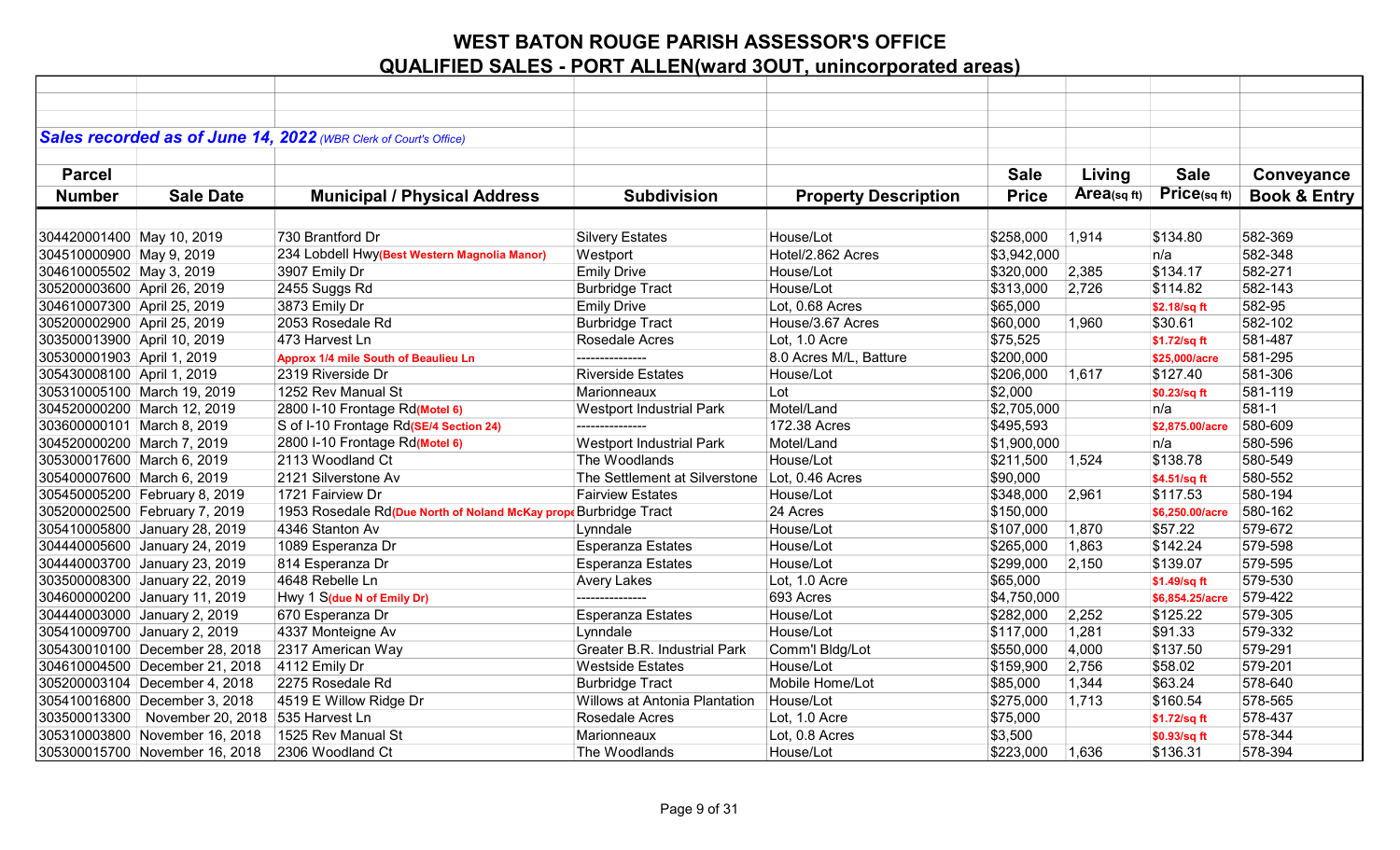|                             |                                                   | Sales recorded as of June 14, 2022 (WBR Clerk of Court's Office) |                                               |                              |              |             |              |                         |
|-----------------------------|---------------------------------------------------|------------------------------------------------------------------|-----------------------------------------------|------------------------------|--------------|-------------|--------------|-------------------------|
|                             |                                                   |                                                                  |                                               |                              |              |             |              |                         |
| <b>Parcel</b>               |                                                   |                                                                  |                                               |                              | <b>Sale</b>  | Living      | <b>Sale</b>  | Conveyance              |
|                             |                                                   |                                                                  |                                               |                              |              | Area(sq ft) | Price(sq ft) |                         |
| <b>Number</b>               | <b>Sale Date</b>                                  | <b>Municipal / Physical Address</b>                              | <b>Subdivision</b>                            | <b>Property Description</b>  | <b>Price</b> |             |              | <b>Book &amp; Entry</b> |
|                             |                                                   |                                                                  |                                               |                              |              |             |              |                         |
|                             | 305430003400 November 9, 2018                     | 2373 Oak Alley                                                   | Oak Alley                                     | House/Lot                    | \$300,000    | 2,868       | \$104.60     | 578-298                 |
|                             | 305410002900 November 7, 2018                     | 2074 Rowcliff Dr                                                 | Lynndale                                      | House/Lot                    | \$195,000    | 1,513       | \$128.88     | 578-253                 |
|                             | 304440002500 October 31, 2018                     | 4031 Rosedale Rd                                                 | ---------------                               | House/7.173 Acres            | \$250,000    | 1,792       | \$139.51     | 578-219                 |
|                             | 305410003300 October 29, 2018                     | 2034 Rowcliff Dr                                                 | Lynndale                                      | House/Lot                    | \$197,200    | 1,758       | \$112.17     | 578-175                 |
|                             | 305300011600 October 29, 2018                     | 2225 Woodland Cr                                                 | The Woodlands                                 | House/Lot                    | \$219,000    | 1,558       | \$140.56     | 578-195                 |
|                             | 305410009800 October 19, 2018                     | 4353 Hwy 1 S(corner of Hwy 1 S & Lynndale Dr)                    |                                               | 1.132 Acres, Comm'l Land     | \$300,000    |             | \$6.08/sq ft | 578-69                  |
|                             | 305400005000 October 16, 2018                     | 2172 Silverstone Av                                              | The Settlement at Silverstone Lot, 0.45 Acres |                              | \$85,000     |             | \$4.36/sq ft | 578-40                  |
|                             | 305430007800 October 12, 2018                     | 2337 Riverside Dr                                                | <b>Riverside Estates</b>                      | House/Lot                    | \$215,000    | 1.693       | \$126.99     | 577-664                 |
|                             | 303330139340 October 10, 2018                     | 821 Lobdell Hwy(Super 8 Motel)                                   | ---------------                               | Hotel/Land/Personal Property | \$3,670,000  |             | n/a          | 577-606                 |
|                             | 305460003600 October 1, 2018                      | 2001 Willow Glen Av                                              | Antonia Plantation Estates                    | House/Lot                    | \$484,500    | 3,157       | \$153.47     | 577-493                 |
|                             | 305430014500 October 1, 2018                      | 3923 Arlane Dr                                                   | <b>Brittany Estates</b>                       | House/Lot                    | \$310,000    | 2,064       | \$150.19     | 577-519                 |
|                             | 305300014000 October 1, 2018                      | 2488 Woodland Ct                                                 | The Woodlands                                 | House/Lot                    | \$395,301    | 2,602       | \$151.92     | 577-522                 |
|                             | 305420000200   September 24, 2018   2500 Emily Dr |                                                                  | <b>Westside Estates</b>                       | House/Lot                    | \$250,000    | 1,810       | \$138.12     | 577-396                 |
|                             | 304610004700   September 24, 2018   4134 Emily Dr |                                                                  | <b>Westside Estates</b>                       | Lot, 0.59 Acres              | \$65,000     |             | \$2.52/sq ft | 577-399                 |
|                             | 304420004301   September 19, 2018   Rebelle Ln    |                                                                  | Jules L Rebelle Prop                          | Lot, 0.97 Acres              | \$75,000     |             | \$1.76/sq ft | 577-296                 |
|                             | 305430002000   September 14, 2018 2480 Oak Alley  |                                                                  | Oak Alley                                     | House/Lot                    | \$327,000    | 2,570       | \$127.24     | 577-254                 |
|                             |                                                   | 305410011402 September 10, 2018 4463 Hwy 1 S, Bldg B             | ---------------                               | Comm'l Bldg/Land             | \$310,000    | 2,017       | \$153.69     | 577-176                 |
|                             | 305430005800 August 29, 2018                      | 2404 Riverside Dr                                                | <b>Riverside Estates</b>                      | House/Lot                    | \$245,900    | 1,582       | \$155.44     | 576-693                 |
|                             | 305410013300 August 27, 2018                      | 1853 Lansdown Dr                                                 | <b>Lynndale Estates</b>                       | House/Lot                    | \$325,000    | 2,235       | \$145.41     | 576-519                 |
|                             | 305220004300 August 24, 2018                      | 2163 Court St                                                    | <b>Courtland Estates</b>                      | Mobile Home/Lot              | \$35,000     | 1,641       | \$21.33      | 576-503                 |
|                             | 304430004000 August 20, 2018                      | 905 Bohne Rd                                                     | <b>Blanchard Estates</b>                      | Lot, 0.18 Acres              | \$9,100      |             | \$1.10/sq ft | 576-440                 |
|                             | 304500003600 August 13, 2018                      | W of Hwy 1 S & E of Intracoastal Canal(no Hwy frontage)          | ---------------                               | 11 Acres M/L                 | \$8,000      |             | n/a          | 576-339                 |
| 305400007200 August 9, 2018 |                                                   | 2073 Silverston Av                                               | The Settlement at Silverstone Lot, 0.45 Acres |                              | \$95,000     |             | \$4.84/sq ft | 576-283                 |
| 305450002300 August 6, 2018 |                                                   | 2044 Fairview Dr                                                 | <b>Fairview Estates</b>                       | House/Lot                    | \$347,500    | 2,673       | \$130.00     | 576-199                 |
| 305310001001 August 2, 2018 |                                                   | 3924 S River Rd                                                  | ---------------                               | House/Lot                    | \$55,500     | 1,156       | \$48.01      | 576-157                 |
| 303500006500 August 1, 2018 |                                                   | 547 Silvery Ln                                                   | <b>Avery Lakes</b>                            | Lot, 1.0 Acre                | \$71,000     |             | \$1.62/sq ft | 576-117                 |
| 304440005000 July 31, 2018  |                                                   | 1068 Esperanza Dr                                                | <b>Esperanza Estates</b>                      | House/Lot                    | \$269,000    | 1,832       | \$146.83     | 576-93                  |
| 305440003900 July 27, 2018  |                                                   | 2530 American Way                                                | Greater B.R. Industrial Park                  | Comm'l Bldg/0.90 Acres       | \$210,000    | 1,800       | \$116.67     | 576-39                  |
| 305460000900 July 23, 2018  |                                                   | 4781 Missouri Dr                                                 | Antonia Plantation Estates                    | House/Lot                    | \$407,000    | 2,831       | \$143.77     | 575-630                 |
| 305300017200 July 23, 2018  |                                                   | 2122 Woodland Ct                                                 | The Woodlands                                 | House/Lot                    | \$190,000    | 1,429       | \$132.96     | 575-643                 |
| 304420002500 July 9, 2018   |                                                   | 4730 Windsor Av                                                  | <b>Silvery Estates</b>                        | House/Lot                    | \$277,800    | 2,950       | \$94.17      | 575-437                 |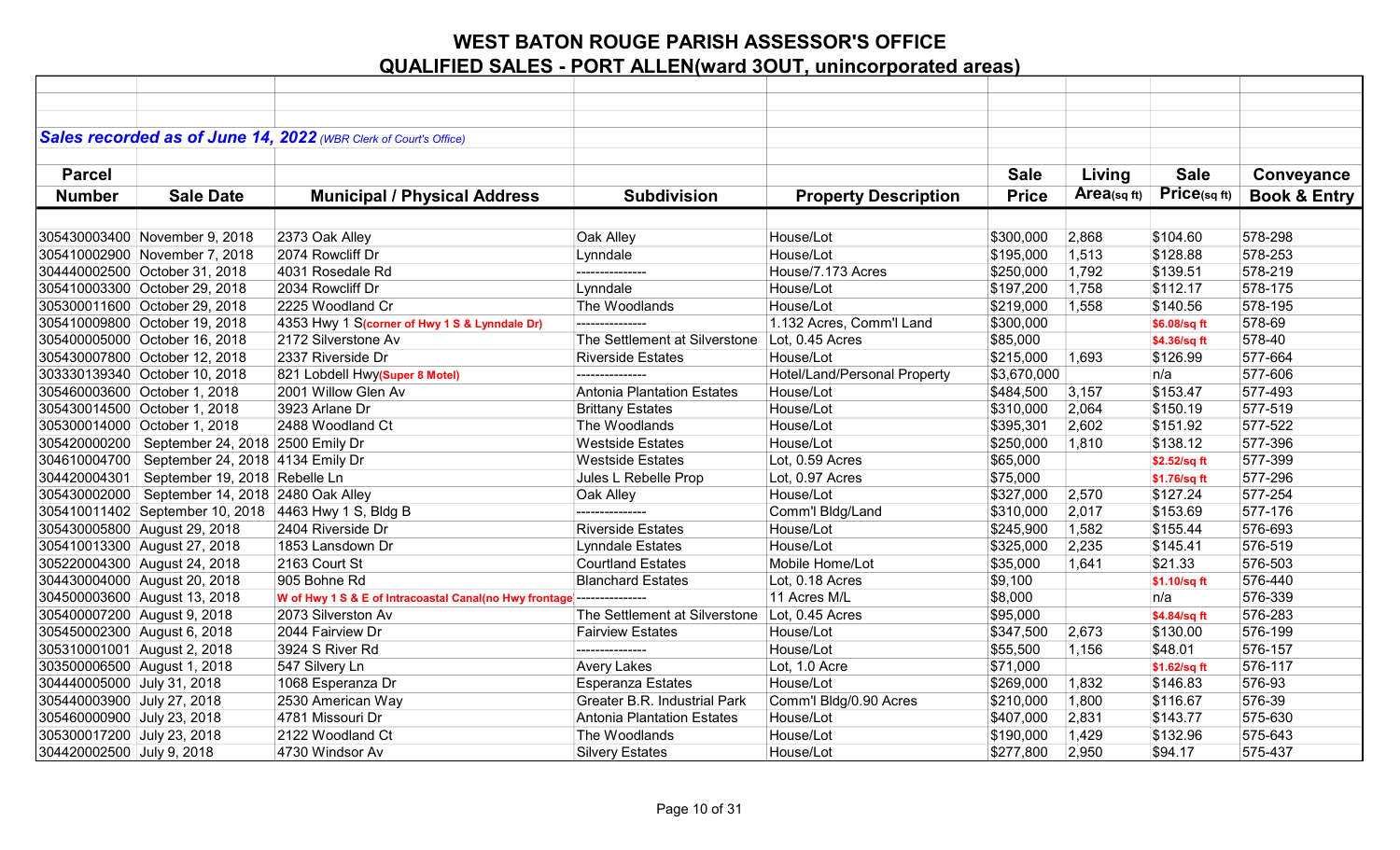|                             |                                | Sales recorded as of June 14, 2022 (WBR Clerk of Court's Office) |                                               |                             |                   |             |              |                         |
|-----------------------------|--------------------------------|------------------------------------------------------------------|-----------------------------------------------|-----------------------------|-------------------|-------------|--------------|-------------------------|
|                             |                                |                                                                  |                                               |                             |                   |             |              |                         |
| <b>Parcel</b>               |                                |                                                                  |                                               |                             | <b>Sale</b>       | Living      | <b>Sale</b>  | Conveyance              |
| <b>Number</b>               | <b>Sale Date</b>               | <b>Municipal / Physical Address</b>                              | <b>Subdivision</b>                            | <b>Property Description</b> | <b>Price</b>      | Area(sq ft) | Price(sqft)  | <b>Book &amp; Entry</b> |
|                             |                                |                                                                  |                                               |                             |                   |             |              |                         |
| 304610005200 July 5, 2018   |                                | 3603 Emily Dr                                                    | E Prejean Heirs Prop                          | House/Lot                   | \$360,000         | 3,076       | \$117.04     | 575-354                 |
| 303500000703 July 2, 2018   |                                | Rebelle Ln(adjacent to West Lake Estates)                        | ---------------                               | 4.99 Acres                  | \$190,000         |             | \$0.87/sq ft | 575-292                 |
| 305410011401 June 27, 2018  |                                | 4463 Hwy 1 S, Bldg A(OLOL Urgent Care)                           | ---------------                               | Comm'l Bldg/Land            | \$1,410,000 6,990 |             | \$201.72     | 575-174                 |
| 305200004001 June 18, 2018  |                                | Rosedale Rd                                                      | <b>Burbridge Tract</b>                        | 2.01 Acres                  | \$75,000          |             | \$0.86/sq ft | 574-668                 |
| 304440005600 June 8, 2018   |                                | 1089 Esperanza Dr                                                | <b>Esperanza Estates</b>                      | Lot, 0.44 Acres             | \$40,000          |             | \$2.04/sq ft | 574-482                 |
| 305300000402 June 8, 2018   |                                | <b>Mahaffey Rd</b>                                               | ---------------                               | 5.25 Acres, Comm'l Land     | \$625,000         |             | \$2.73/sq ft | 574-540                 |
| 305300011000 June 8, 2018   |                                | 1232 Rue Riviere Dr                                              | <b>Vieux Riviere</b>                          | House/Lot                   | \$245,000         | 2,273       | \$107.79     | 574-556                 |
| 304440003600 June 1, 2018   |                                | 792 Esperanza Dr                                                 | <b>Esperanza Estates</b>                      | House/Lot                   | \$280,000         | 1,990       | \$140.70     | 574-334                 |
| 305300016500 June 1, 2018   |                                | 2192 Woodland Ct                                                 | The Woodlands                                 | House/Lot                   | \$197,500         | 1,417       | \$139.38     | 574-351                 |
| 305400000201 May 31, 2018   |                                | 4304 S River Rd                                                  | ---------------                               | House/Lot                   | \$300,000         | 2,522       | \$118.95     | 574-295                 |
| 305430000300 May 30, 2018   |                                | 2302 Oak Alley                                                   | Oak Alley                                     | House/Lot                   | \$286,000         | 2,575       | \$111.07     | 574 -- 292              |
| 305410007700 May 24, 2018   |                                | 4362 Greenleaf Av                                                | Lynndale                                      | House/Lot                   | \$190,000         | 2,564       | \$74.10      | 574-55                  |
| 305400005100 May 17, 2018   |                                | 2152 Silverstone Av                                              | The Settlement at Silverstone Lot, 0.45 Acres |                             | \$85,000          |             | \$4.36/sq ft | 573-643                 |
| 303500004400 May 7, 2018    |                                | 841 West Lake Dr                                                 | <b>West Lake Estates</b>                      | Lot, 2.02 acres             | \$110,000         |             | \$1.24/sq ft | 573-404                 |
| 305200012900 May 2, 2018    |                                | <b>Westport Dr</b>                                               | <b>Westport Industrial Park</b>               | 1.54 Acres, Comm'l Land     | \$500,000         |             |              | 573-331                 |
| 304440005300 May 1, 2018    |                                | 1120 Esperanza Dr                                                | <b>Esperanza Estates</b>                      | Lot, 0.38 Acres             | \$40,000          |             | \$2.40/sq ft | 573-311                 |
| 305410009500 April 16, 2018 |                                | 2127 Rowcliff Dr                                                 | Lynndale                                      | House/Lot                   | \$196,500         | 2,029       | \$96.85      | 572-665                 |
| 304440005000 April 13, 2018 |                                | 1068 Esperanza Dr                                                | <b>Esperanza Estates</b>                      | Lot, 0.44 Acres             | \$40,000          |             | \$2.04/sq ft | 572-650                 |
| 305400007900 April 12, 2018 |                                | 2171 Silverstone Av                                              | The Settlement at Silverstone Lot, 0.45 Acres |                             | \$85,000          |             | \$4.36/sq ft | 572-626                 |
| 304420008800 April 4, 2018  |                                | 742 Bohne Rd                                                     | <b>Blanchard Estates</b>                      | House/Lot                   | \$129,000         | 1,314       | \$98.17      | 572-478                 |
| 305440003300 April 4, 2018  |                                | 2529 Riverside Dr                                                | <b>Riverside Estates</b>                      | House/Lot                   | \$230,000         | 2,290       | \$100.44     | 572-484                 |
|                             | 305440004100 March 28, 2018    | 2630 American Way                                                | <b>Greater B.R. Industrial Park</b>           | Comm'l Bldg / 0.63 Acres    | \$210,000         |             | n/a          | 572-392                 |
|                             | 304430002501 March 26, 2018    | <b>Welland Av</b>                                                | <b>Blanchard Estates</b>                      | Lot, 0.41 Acres             | \$27,000          |             | \$1.48/sq ft | 572-351                 |
|                             | 305440002600 March 20, 2018    | 2625 Riverside Dr                                                | <b>Riverside Estates</b>                      | House/Lot                   | \$227,000         | 1,742       | \$130.31     | 572-321                 |
|                             | 305440002000 March 16, 2018    | 2709 Riverside Dr                                                | <b>Riverside Estates</b>                      | House/Lot                   | \$245,000         | 2,118       | \$115.68     | 572-193                 |
|                             | 304440005200 March 16, 2018    | 1110 Esperanza Dr                                                | <b>Esperanza Estates</b>                      | House/Lot                   | \$284,000         | 1,993       | \$142.50     | 572-277                 |
|                             | 305200008002 March 14, 2018    | Commercial Dr                                                    | <b>Westport Industrial Park</b>               | 2.569 Acres, Comm'l Land    | \$608,767         |             | \$5.43/sq ft | 572-144                 |
|                             | 305450002800 March 13, 2018    | 2140 Fairview Dr                                                 | <b>Fairview Estates</b>                       | House/Lot                   | \$330,000         | 2,993       | \$110.26     | 572-91                  |
|                             | 305410008600 February 16, 2018 | 4355 Dunleith Av                                                 | Lynndale                                      | House/Lot                   | \$123,000         | 1,318       | \$93.32      | 571-496                 |
|                             | 305300017100 February 7, 2018  | 2132 Woodland Ct                                                 | The Woodlands                                 | House/Lot                   | \$215,500         | 1,558       | \$138.32     | 571-277                 |
|                             | 305410005004 February 5, 2018  | 1846 Antonio Rd                                                  | <b>Lynndale Addition</b>                      | House/Lot                   | \$280,000         | 3,101       | \$90.29      | 517-233                 |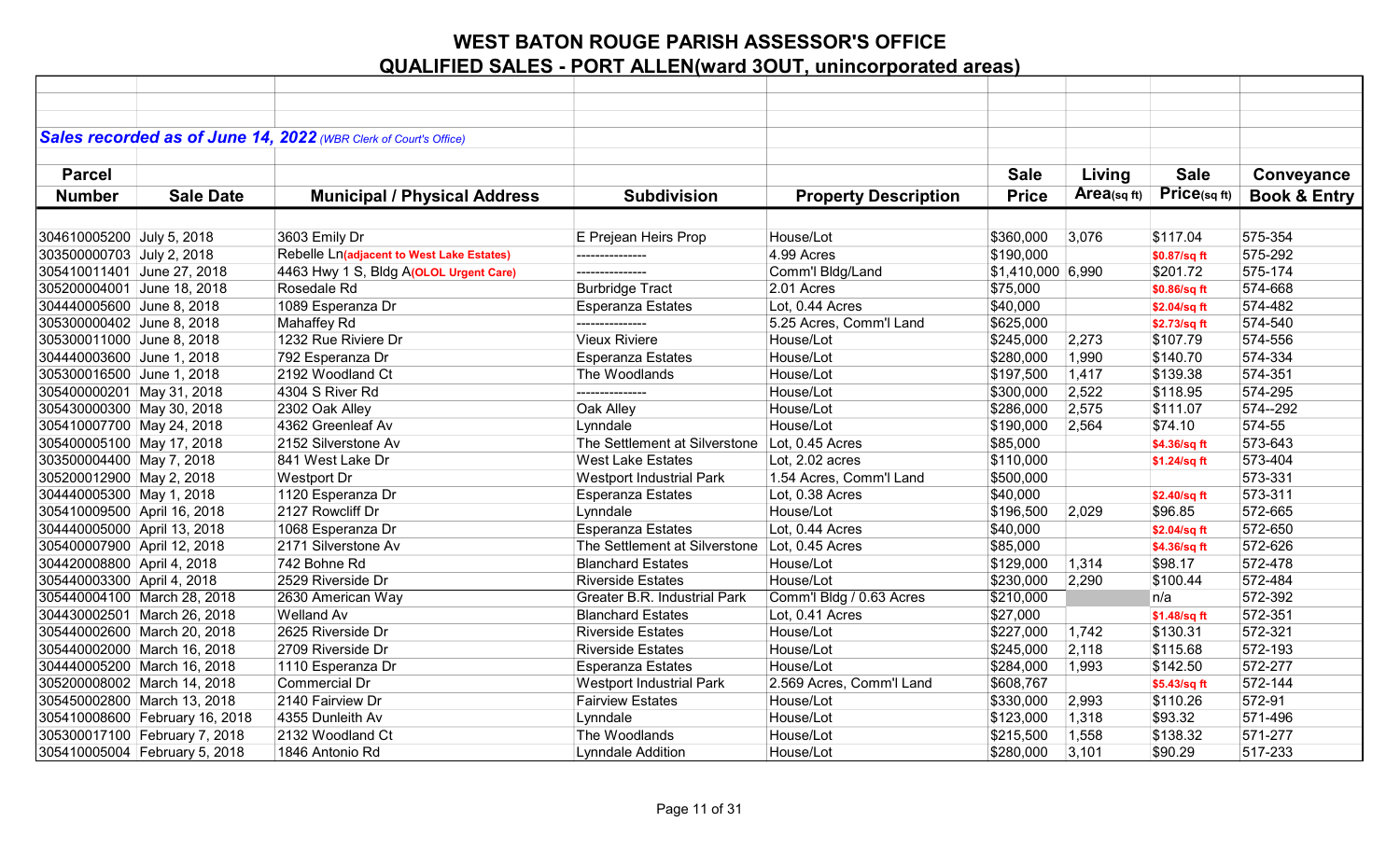|               |                                                    | Sales recorded as of June 14, 2022 (WBR Clerk of Court's Office) |                                               |                             |              |             |               |                         |
|---------------|----------------------------------------------------|------------------------------------------------------------------|-----------------------------------------------|-----------------------------|--------------|-------------|---------------|-------------------------|
|               |                                                    |                                                                  |                                               |                             |              |             | <b>Sale</b>   |                         |
| <b>Parcel</b> |                                                    |                                                                  |                                               |                             | <b>Sale</b>  | Living      |               | Conveyance              |
| <b>Number</b> | <b>Sale Date</b>                                   | <b>Municipal / Physical Address</b>                              | <b>Subdivision</b>                            | <b>Property Description</b> | <b>Price</b> | Area(sq ft) | Price(sq ft)  | <b>Book &amp; Entry</b> |
|               |                                                    |                                                                  |                                               |                             |              |             |               |                         |
|               | 304440001000 February 1, 2018                      | 630 Colonial Dr                                                  | <b>Colonial Acres</b>                         | House/Lot                   | \$226,000    | 1,960       | \$115.31      | 571-196                 |
|               | 305410011506 January 31, 2018                      | Hwy 1 S(Due East of Emily Dr)                                    |                                               | Comm'l Bldg/Land            | \$189,500    |             |               | 571-172                 |
|               | 305400002202 January 31, 2018                      | Hwy 1 S(Due East of Emily Dr)                                    | ---------------                               | 1.101 Acres, Comm'l Land    | \$325,000    |             | \$6.77/sq ft  | 571-182                 |
|               | 303500012800 January 31, 2018                      | 524 Harvest Ln                                                   | Rosedale Acres                                | Lot, 1.0 Acre               | \$75,000     |             | \$1.72/sq ft  | 571-185                 |
|               | 305400006100 January 30, 2018                      | 2020 / 2030 Silverstone Av                                       | The Settlement at Silverstone                 | Lots(2)                     | \$200,000    |             | \$5.10/sq ft  | 571-157                 |
|               | 305300015400 January 22, 2018                      | 2336 Woodland Ct                                                 | The Woodlands                                 | House/Lot                   | \$236,500    | 1,661       | \$142.38      | 571-27                  |
|               | 304610000700 January 19, 2018                      | 3524 Emily Dr                                                    | <b>Westside Estates</b>                       | House/Lot                   | \$194,500    | 1,503       | \$129.41      | 570-699                 |
|               | 303500005900 January 12, 2018                      | 435 Silvery Ln                                                   | <b>Avery Lakes</b>                            | Lot, 1.0 Acre               | \$80,000     |             | \$1.83/sq ft  | 570-519                 |
|               | 305420000200 January 10, 2018                      | 2500 Emily Dr                                                    | <b>Westside Estates</b>                       | House/Lot                   | \$125,000    | 1,810       | \$69.06       | 570-417                 |
|               | 304440000800 January 10, 2018                      | 610 Colonial Dr                                                  | <b>Colonial Acres</b>                         | Lot, 0.91 Acres             | \$65,000     |             | \$1.62/sq ft  | 570-421                 |
|               | 305220001600 January 10, 2018                      | 2469 Larguier Ln                                                 | Larguier                                      | House/Lot                   | \$117,000    | 1,396       | \$83.81       | 570-434                 |
|               | 305430005100 January 5, 2018                       | 2314 Riverside Dr                                                | <b>Riverside Estates</b>                      | House/Lot                   | \$204,550    | 1,893       | \$108.06      | 570-320                 |
|               | 305410015800 December 22, 2017                     | 1820 Auguste St                                                  | Antonia Plantation Estates                    | House/Lot                   | \$500,000    | 3,575       | \$139.86      | 569-653                 |
|               | 305300018300 December 7, 2017                      | 2183 Woodland Ct                                                 | The Woodlands                                 | House/Lot                   | \$182,500    | 1,312       | \$139.10      | 569-344                 |
|               | 305450003900 December 4, 2017                      | 1927 Fairview Dr                                                 | <b>Fairview Estates</b>                       | House/Lot                   | \$390,000    | 3,510       | \$111.11      | 569-282                 |
|               | 305200003102 November 30, 2017                     | 2305 Rosedale Rd                                                 | <b>Burbridge Tract</b>                        | Mobile Home/Lot             | \$103,000    |             | n/a           | 569-235                 |
|               | 305300005200 November 20, 2017                     | 3465 Hwy 1 S(Chabill's Tire & Auto Service)                      | ---------------                               | 0.85 Acres, Comm'l Land     | \$462,875    |             | \$12.50/sq ft | 569-152                 |
|               | 305410015300 November 17, 2017                     | 1870 Auguste St                                                  | Antonia Plantation Estates                    | House/Lot                   | \$471,900    | 3,474       | \$135.84      | 569-147                 |
|               | 305410017000 November 3, 2017                      | 4547 E Willow Ridge Dr                                           | <b>Willows at Antonia Plantation</b>          | Lot, 0.29 Acres             | \$62,500     |             | \$4.84/sq ft  | 568-668                 |
|               | 304440005700 November 2, 2017                      | 1069 Esperanza Dr                                                | <b>Esperanza Estates</b>                      | House/Lot                   | \$264,000    | 1,904       | \$138.66      | 568-641                 |
|               | 305300008500 October 31, 2017                      | 1283 Rue Riviere Dr                                              | <b>Vieux Riviere</b>                          | House/Lot                   | \$252,500    | 2,248       | \$112.32      | 568-539                 |
|               | 305300011200 October 27, 2017                      | 1180 Rue Riviere Dr                                              | <b>Vieux Riviere</b>                          | House/Lot                   | \$245,000    | 2,114       | \$115.89      | 568-491                 |
|               | 305200005500 October 27, 2017                      | 2583 Court St(Self Storgae units)                                | ---------------                               | Comm'l Land/ Bldg           | \$600,000    |             | n/a           | 568-506                 |
|               | 305400005600 October 24, 2017                      | 2080 Silverstone Av                                              | The Settlement at Silverstone                 | Lots(6)                     | \$510,000    |             | \$4.36/sq ft  | 568-453                 |
|               | 305430008800 October 18, 2017                      | 2229 Riverside Dr                                                | <b>Riverside Estates</b>                      | House/Lot                   | \$245,000    | 1,935       | \$126.61      | 568-314                 |
|               | 305410002900 October 18, 2017                      | 2074 Rowcliff Dr                                                 | Lynndale                                      | Lot, 0.21 Acres             | \$34,000     |             | \$3.59/sq ft  | 568-321                 |
|               | 304450001200 October 16, 2017                      | 917 Colonial Dr                                                  | <b>Colonial Acres</b>                         | House/Lot                   | \$263,000    | 2,423       | \$108.54      | 568-288                 |
|               | 305400004800 October 12, 2017                      | 2218 Silverstone Av                                              | The Settlement at Silverstone                 | Lot, 0.45 Acres             | \$85,000     |             | \$4.36/sq ft  | 568-208                 |
|               | 305400003700 October 9, 2017                       | 1620 Alayna Ln                                                   | <b>OakView</b>                                | Lot, 0.67 Acres             | \$57,000     |             | \$1.95/sq ft  | 568-153                 |
|               | 305400007100 October 5, 2017                       | 2063 Silverstone Av                                              | The Settlement at Silverstone Lot, 0.45 Acres |                             | \$95,000     |             | \$4.79/sq ft  | 568-73                  |
|               | 303500014400   September 29, 2017   423 Harvest Ln |                                                                  | Rosedale Acres                                | Lot, 1.0 Acre               | \$75,150     |             | \$1.72/sq ft  | 567-685                 |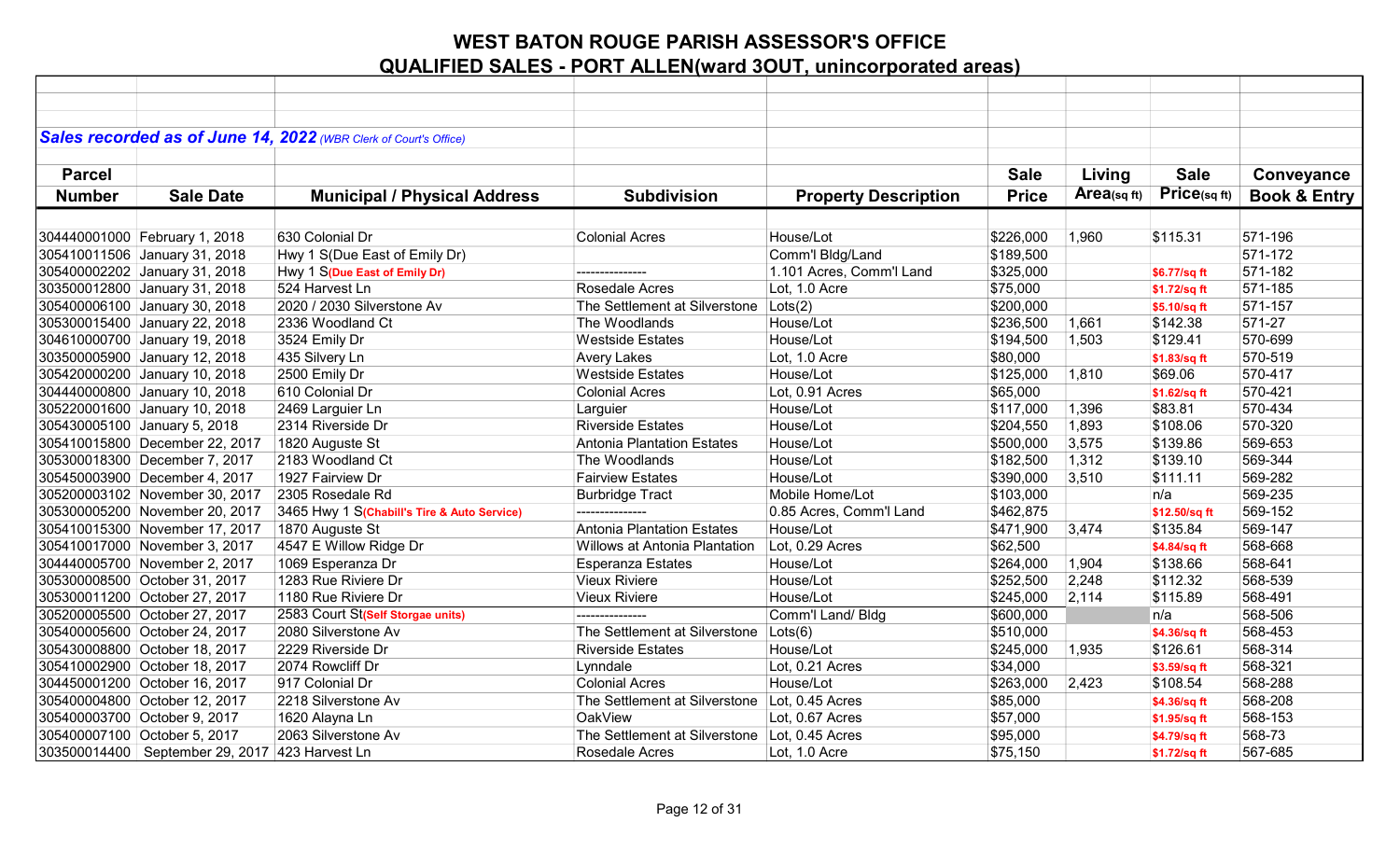|                             |                                                   | Sales recorded as of June 14, 2022 (WBR Clerk of Court's Office)            |                                               |                             |              |            |               |                         |
|-----------------------------|---------------------------------------------------|-----------------------------------------------------------------------------|-----------------------------------------------|-----------------------------|--------------|------------|---------------|-------------------------|
|                             |                                                   |                                                                             |                                               |                             |              |            |               |                         |
| <b>Parcel</b>               |                                                   |                                                                             |                                               |                             | <b>Sale</b>  | Living     | <b>Sale</b>   | Conveyance              |
| <b>Number</b>               | <b>Sale Date</b>                                  | <b>Municipal / Physical Address</b>                                         | <b>Subdivision</b>                            | <b>Property Description</b> | <b>Price</b> | Area(sqft) | Price(sq ft)  | <b>Book &amp; Entry</b> |
|                             |                                                   |                                                                             |                                               |                             |              |            |               |                         |
|                             |                                                   | 305300019200 September 28, 2017 3235 Hwy 1 S(Wal-Mart outparcel / Father's) | ---------------                               | 0.786 Acres, Comm'l Land    | \$430,000    |            | \$12.55/sq ft | 567-643                 |
|                             | 303500009600 September 22, 2017 483 Westwood Blvd |                                                                             | <b>Westover Plantation</b>                    | Lot, 1.0 Acre               | \$90,000     |            | \$2.04/sq ft  | 567-545                 |
|                             |                                                   | 305410011404 September 18, 2017 4463 Hwy 1 S, Bldg D(Peak Performance PT)   | ---------------                               | Comm'l Bldg/Land            | \$515,000    | 3,027      | \$170.14      | 567-401                 |
|                             | 305300018000 September 14, 2017 2153 Woodland Ct  |                                                                             | The Woodlands                                 | House/Lot                   | \$185,000    | 1,356      | \$136.43      | 567-347                 |
|                             | 304610000500 September 12, 2017                   | 3496 Emily Dr                                                               | <b>Westside Estates</b>                       | House/Lot                   | \$261,000    | 1,647      | \$158.47      | 567-288                 |
|                             | 304610006200 September 1, 2017                    | 4031 Emily Dr                                                               | <b>Emily Estates</b>                          | House/Lot                   | \$245,000    | 2,004      | \$122.26      | 567-120                 |
|                             | 305300010300 August 31, 2017                      | 1354 Rue Riviere Dr                                                         | <b>Vieux Riviere</b>                          | House/Lot                   | \$217,000    | 1,880      | \$115.43      | 567-104                 |
|                             | 304440003600 August 18, 2017                      | 792 Esperanza Dr                                                            | <b>Esperanza Estates</b>                      | Lot, 0.418 Acres            | \$43,500     |            | \$2.39/sq ft  | 566-646                 |
|                             | 305300019000 August 18, 2017                      | 3265 Hwy 1 S(Wal-Mart outparcel / Starbucks & AT&T ---------------          |                                               | 1.08 Acres, Comm'l Land     | \$710,000    |            | \$15.09/sq ft | 566-659                 |
|                             | 305420005700 August 16, 2017                      | 3354 Emily Dr                                                               | <b>Westside Estates</b>                       | House/Lot                   | \$300,000    | 2,305      | \$130.15      | 566-552                 |
|                             | 305410000100 August 14, 2017                      | 4253 Hwy 1 S(future Car Wash site)                                          | ---------------                               | 0.499 Acres, Comm'l Land    | \$400,000    |            | \$18.40/sq ft | 566-499                 |
|                             | 303500006200 August 10, 2017                      | 495 Silvery Ln                                                              | <b>Avery Lakes</b>                            | Lot, 1.004 Acres            | \$76,500     |            | \$1.75/sq ft  | 566-289                 |
|                             | 305400004700 August 10, 2017                      | 2238 Silverstone Av                                                         | The Settlement at Silverstone                 | Lot, 0.46 Acres             | \$75,000     |            | \$3.74/sq ft  | 566-292                 |
|                             | 305410008600 August 9, 2017                       | 4355 Dunleith Av                                                            | Lynndale                                      | House/Lot                   | \$50,000     | 1,318      | \$37.94       | 566-269                 |
|                             | 304430000700 August 7, 2017                       | 926 Bohne Rd                                                                | <b>Blanchard Estates</b>                      | House/Lot                   | \$200,000    | 3,714      | \$53.85       | 566-244                 |
| 305400008000 August 7, 2017 |                                                   | Silverstone Av                                                              | The Settlement at Silverstone Lot, 0.45 Acres |                             | \$80,000     |            | \$4.08/sq ft  | 566-248                 |
|                             | 304420008000 August 3, 2017                       | 802 Bohne Rd                                                                | <b>Blanchard Estates</b>                      | House/Lot                   | \$175,000    | 1,529      | \$114.45      | 566-208                 |
| 305400008100 July 28, 2017  |                                                   | Silverstone Av                                                              | The Settlement at Silverstone Lot, 0.45 Acres |                             | \$80,000     |            | \$4.08/sq ft  | 566-97                  |
| 305450004600 July 5, 2017   |                                                   | 1819 Fairview Dr                                                            | <b>Fairview Estates</b>                       | House/Lot                   | \$269,000    | 2,614      | \$102.91      | 565-297                 |
| 305410006900 July 5, 2017   |                                                   | 4338 Arlington Av                                                           | Lynndale                                      | House/Lot                   | \$195,500    | 1,979      | \$98.79       | 565-315                 |
| 303500014100 June 29, 2017  |                                                   | 453 Harvest Ln                                                              | Rosedale Acres                                | Lot, 1.0 Acre               | \$75,000     |            | \$1.72/sq ft  | 565-218                 |
| 303500011500 June 28, 2017  |                                                   | 330 Harvest Ln                                                              | Rosedale Acres                                | Lot, 1.075 Acres            | \$80,250     |            | \$1.71/sq ft  | 565-201                 |
| 305440002100 June 27, 2017  |                                                   | 2703 Riverside Dr                                                           | <b>Riverside Estates</b>                      | House/Lot                   | \$250,000    | 1,893      | \$132.07      | 565-172                 |
| 305440002100 June 27, 2017  |                                                   | 2703 Riverside Dr                                                           | <b>Riverside Estates</b>                      | House/lot                   | \$250,000    | 1,893      | \$132.07      | 565-172                 |
| 305430005600 June 26, 2017  |                                                   | 2344 Riverside Dr                                                           | <b>Riverside Estates</b>                      | House/Lot                   | \$245,000    | 1,811      | \$135.28      | 565-165                 |
| 305450000100 June 14, 2017  |                                                   | 1610 Fairview Dr                                                            | <b>Fairview Estates</b>                       | House/Lot                   | \$347,000    | 2,746      | \$126.37      | 564-693                 |
| 303500013500 June 13, 2017  |                                                   | 515 Harvest Ln                                                              | Rosedale Acres                                | Lot, 1.0 Acre               | \$75,000     |            | \$1.72/sq ft  | 564-673                 |
| 305420001100 June 8, 2017   |                                                   | 2702 Emily Dr                                                               | <b>Westside Estates</b>                       | House/Lot                   | \$173,500    | 1,512      | \$114.75      | 564-614                 |
| 303500013600 June 7, 2017   |                                                   | 505 Harvest Ln                                                              | Rosedale Acres                                | Lot, 1.628 Acres            | \$122,250    |            | \$1.72/sq ft  | 564-600                 |
| 303500013800 June 2, 2017   |                                                   | 483 Harvest Ln                                                              | Rosedale Acres                                | Lot, 1.0 Acre               | \$75,000     |            | \$1.72/sq ft  | 564-513                 |
| 303500014000 June 1, 2017   |                                                   | 463 Harvest Ln                                                              | Rosedale Acres                                | Lot, 1.0 Acre               | \$75,000     |            | \$1.72/sq ft  | 564-294                 |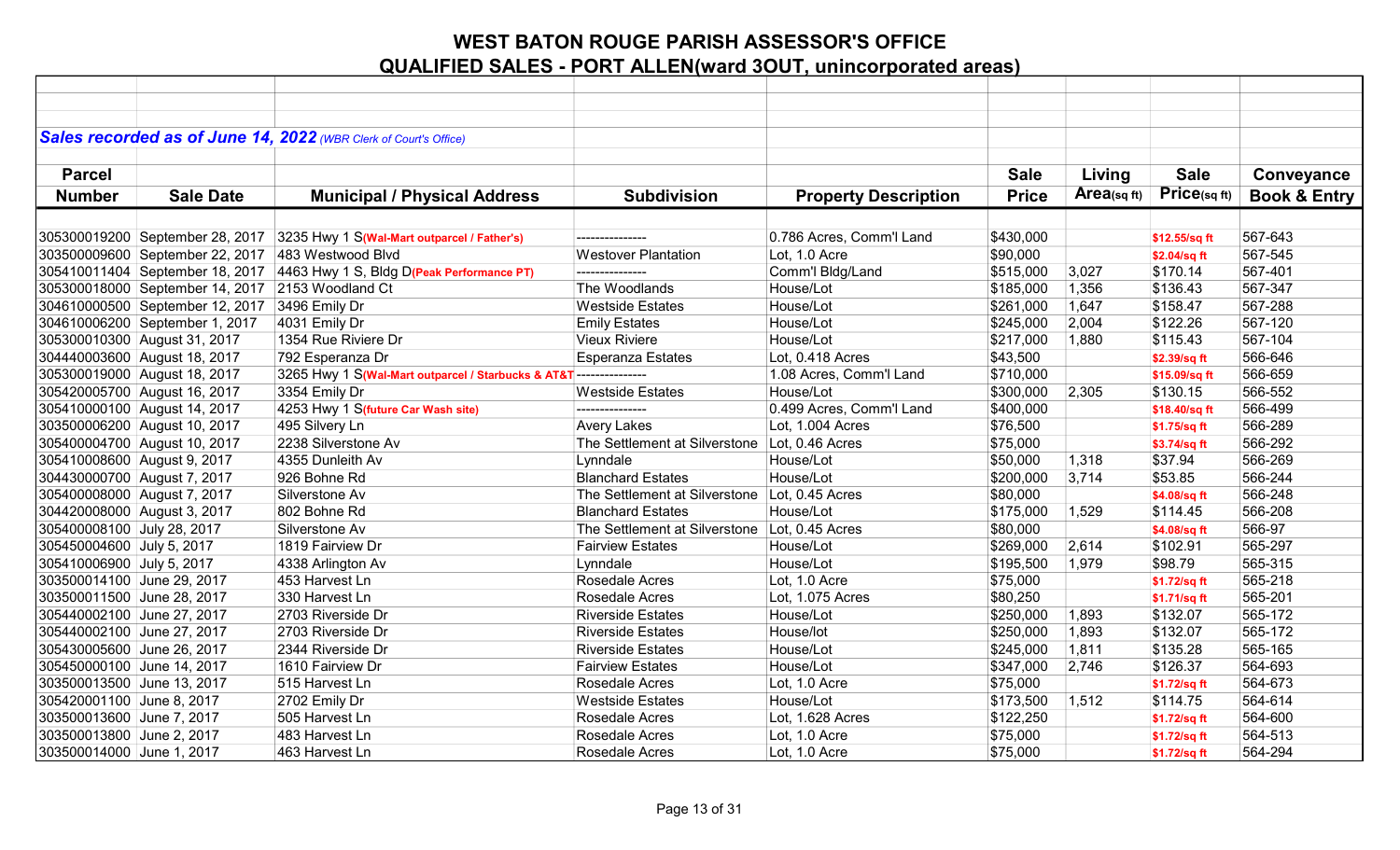|                             |                                | Sales recorded as of June 14, 2022 (WBR Clerk of Court's Office)             |                                   |                              |              |                |                 |                         |
|-----------------------------|--------------------------------|------------------------------------------------------------------------------|-----------------------------------|------------------------------|--------------|----------------|-----------------|-------------------------|
|                             |                                |                                                                              |                                   |                              |              |                |                 |                         |
| <b>Parcel</b>               |                                |                                                                              |                                   |                              | <b>Sale</b>  | Living         | <b>Sale</b>     | Conveyance              |
| <b>Number</b>               | <b>Sale Date</b>               | <b>Municipal / Physical Address</b>                                          | <b>Subdivision</b>                | <b>Property Description</b>  | <b>Price</b> | Area(sq $ft$ ) | Price(sqft)     | <b>Book &amp; Entry</b> |
|                             |                                |                                                                              |                                   |                              |              |                |                 |                         |
| 304430004300 May 31, 2017   |                                | 940 Brantford Dr                                                             | <b>Silvery Estates</b>            | House/Lot                    | \$225,000    | 1,817          | \$123.83        | 564-222                 |
| 305300011000 May 30, 2017   |                                | 1232 Rue Riviere Dr                                                          | <b>Vieux Riviere</b>              | House/Lot                    | \$182,000    | 2,273          | \$80.07         | 564-179                 |
| 305410000101 May 18, 2017   |                                | 2166 Lansdown Dr(former Car Wash site)                                       | --------------                    | 0.845 Acres, Commercial Land | \$400,000    |                | \$10.87/sq ft   | 564-14                  |
| 303500013700 May 18, 2017   |                                | 493 Harvest Ln                                                               | Rosedale Acres                    | Lot, 1.663 Acres             | \$124,500    |                | \$1.71/sq ft    | 564-17                  |
| 303500013400 May 17, 2017   |                                | 525 Harvest Ln                                                               | Rosedale Acres                    | Lot, 1.0 Acre                | \$75,000     |                | \$1.72/sq ft    | 563-683                 |
| 305300005900 May 15, 2017   |                                | 1954 W Shore Av                                                              | <b>West Shore Business Park</b>   | Comm'l Bldg/Lot              | \$350,000    |                | n/a             | 563-632                 |
| 303500013000 May 5, 2017    |                                | 544 Harvest Ln                                                               | Rosedale Acres                    | Lot, 1.0 Acre                | \$75,000     |                | \$1.72/sq ft    | 563-472                 |
| 304510000800 May 2, 2017    |                                | 214 / 234 Lobdell Hwy(former Racetrac & Shoneys sites)                       |                                   | Comm'l Bldg/2.329 Acres      | \$1,170,000  |                | n/a             | 563-369                 |
| 305200000101 April 28, 2017 |                                | 1280 Lobdell Hwy(Po-Folks Fruit Stand)                                       |                                   | Comm'l Bldg                  | \$70,000     | 4,040          | \$17.33         | 563-315                 |
| 304420001600 April 26, 2017 |                                | 4821 Edmonton Av                                                             | <b>Silvery Estates</b>            | House/Lot                    | \$290,000    | 2,756          | \$105.22        | 563-280                 |
| 303500009500 April 17, 2017 |                                | 461 Westwood Blvd                                                            | <b>Westover Plantation</b>        | Lot, 1.0 Acre                | \$80,000     |                | \$1.80/sq ft    | 562-474                 |
| 303500007400 April 13, 2017 |                                | 4864 Rebelle Ln                                                              | <b>Avery Lakes</b>                | House/Lot                    | \$310,000    | 2,329          | \$133.10        | 562-431                 |
| 305410001400 April 4, 2017  |                                | 1910 Lansdown Dr                                                             | Lynndale                          | House/Lot                    | \$165,000    | 1,125          | \$146.67        | 562-212                 |
|                             | 304440006200 March 22, 2017    | 977 Esperanza Dr                                                             | <b>Esperanza Estates</b>          | House/Lot                    | \$249,200    | 1,950          | \$127.79        | 561-588                 |
|                             | 305300000800 March 20, 2017    | S River Rd(across from Beaulieu Ln)                                          | ---------------                   | 12.0 Acres, Batture          | \$65,000     |                | \$5,416.67/acre | 561-586                 |
|                             | 302700001300 March 20, 2017    | 269 Devin Ln                                                                 | <b>Tower Place</b>                | Mobile Home/Lot              | \$150,000    | 1,280          | \$117.19        | 561-599                 |
|                             | 303500011300 March 17, 2017    | 967 West Lake Dr                                                             | ---------------                   | House/Lot                    | \$314,320    | 2,687          | \$116.98        | 561-575                 |
|                             | 303500000702 March 17, 2017    | Rebelle Ln(adjacent to West Lake Estates)                                    | ---------------                   | 4.989 Acres                  | \$160,000    |                | \$0.73/sq ft    | 561-578                 |
|                             | 304440006800 March 15, 2017    | 835 Esperanza Dr                                                             | <b>Esperanza Estates</b>          | House/Lot                    | \$224,000    | 1,734          | \$129.18        | 561-532                 |
|                             | 305310001003 March 10, 2017    | 1152 Freeman Ln                                                              | ---------------                   | House/Lot                    | \$36,500     |                | n/a             | 561-462                 |
|                             | 303500000703 March 10, 2017    | Rebelle Ln(adjacent to West Lake Estates)                                    | ---------------                   | 4.989 Acres                  | \$160,000    |                | \$0.73/sq ft    | 561-468                 |
| 304440005800 March 9, 2017  |                                | 1049 Esperanza Dr                                                            | <b>Esperanza Estates</b>          | Lot, 0.42 Acres              | \$40,000     |                | \$2.22/sq ft    | 561-441                 |
| 305200008003 March 9, 2017  |                                | 2524 Commercial Dr                                                           | ---------------                   | Comm'l Bldg/Land             | \$95,000     | 2,396          | \$39.65         | 561-444                 |
| 305420000100 March 1, 2017  |                                | 2450 Emily Dr(Port Allen Radiator)                                           | <b>Westside Estates</b>           | House/Lot/Comm'l Bldg        | \$300,000    |                | n/a             | 561-259                 |
|                             | 304610007200 February 27, 2017 | 3541 Emily Dr                                                                | E Prejean Heirs Prop              | House/Lot                    | \$286,000    | 2,128          | \$134.40        | 561-252                 |
|                             | 305450004000 February 22, 2017 | 1909 Fairview Dr                                                             | <b>Fairview Estates</b>           | House/Lot                    | \$406,976    | 2,618          | \$155.45        | 561-178                 |
|                             | 303500000704 February 13, 2017 | Rebelle Ln(adjacent to West Lake Estates)                                    | ---------------                   | 4.62 Acres                   | \$95,000     |                | \$0.47/sq ft    | 560-667                 |
|                             | 305200008002 February 1, 2017  | Commercial Dr(near Office Park/Comm'l Dr intersecti Westport Industrial Park |                                   | 2.569 Acres, Comm'l Land     | \$587,750    |                | \$5.25/sq ft    | 560-543                 |
|                             | 035200004800 February 1, 2017  | 945 Madison Ln                                                               | <b>Burbridge Tract</b>            | House/Lot                    | \$345,000    | 4,562          | \$75.62         | 560-546                 |
|                             | 305460002700 January 31, 2017  | 4739 Shelter Ct                                                              | <b>Antonia Plantation Estates</b> | House/Lot                    | \$345,000    | 2,346          | \$147.06        | 560-529                 |
|                             | 303500006600 January 20, 2017  | 567 Silvery Ln                                                               | <b>Avery Lakes</b>                | Lot, 1.0 Acre                | \$66,000     |                | \$1.51/sq ft    | 560-329                 |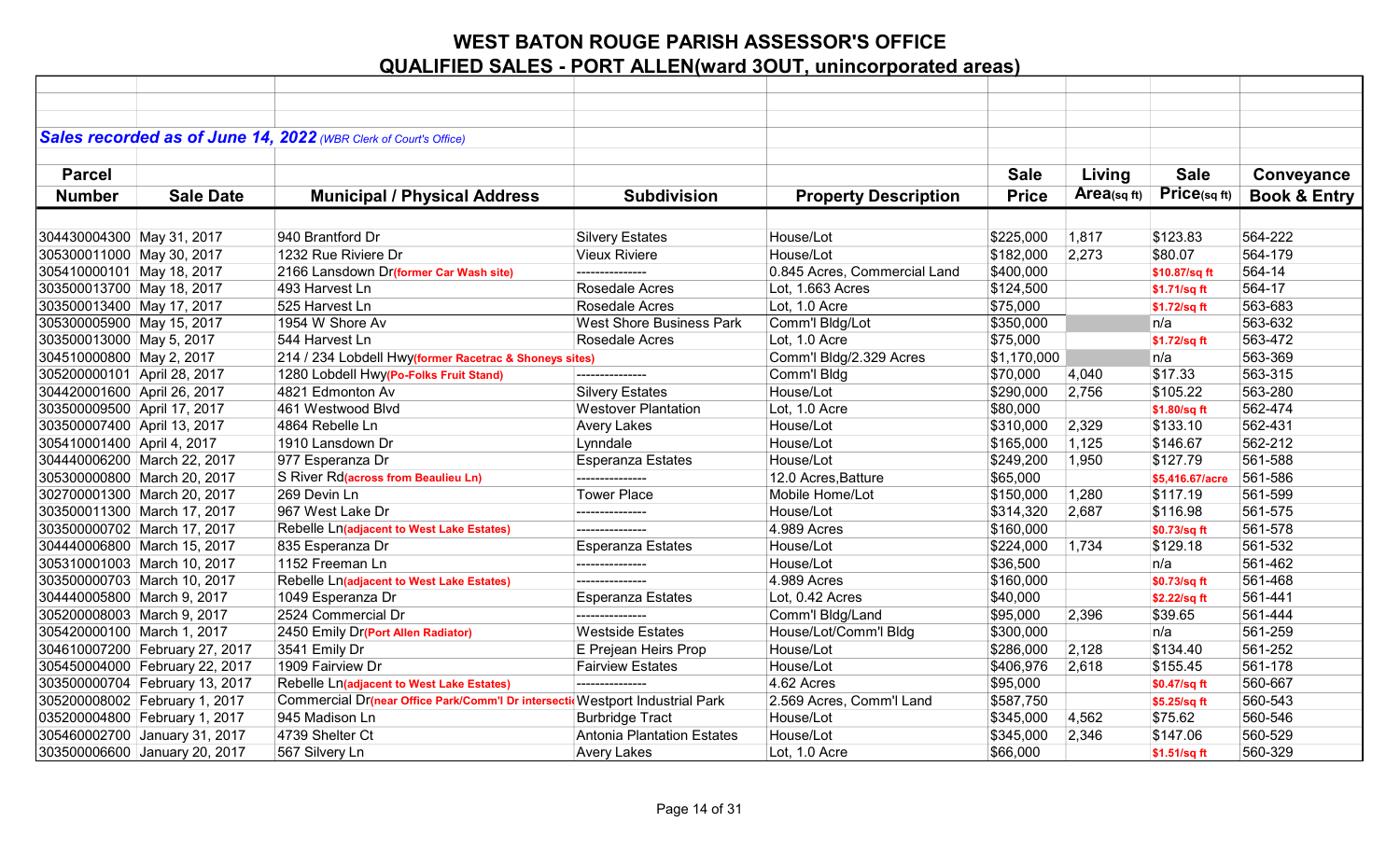|               |                                                         | Sales recorded as of June 14, 2022 (WBR Clerk of Court's Office) |                                     |                             |              |            |                |                         |
|---------------|---------------------------------------------------------|------------------------------------------------------------------|-------------------------------------|-----------------------------|--------------|------------|----------------|-------------------------|
|               |                                                         |                                                                  |                                     |                             |              |            |                |                         |
| <b>Parcel</b> |                                                         |                                                                  |                                     |                             | <b>Sale</b>  | Living     | <b>Sale</b>    | Conveyance              |
| <b>Number</b> | <b>Sale Date</b>                                        | <b>Municipal / Physical Address</b>                              | <b>Subdivision</b>                  | <b>Property Description</b> | <b>Price</b> | Area(sqft) | Price(sq ft)   | <b>Book &amp; Entry</b> |
|               |                                                         |                                                                  |                                     |                             |              |            |                |                         |
|               | 305310001300 January 19, 2017                           | 1432 Rev Manual St                                               | Essie Mae Lewis                     | House/Lot                   | \$70,000     | 1,474      | \$47.49        | 560-273                 |
|               | 304430004400 January 19, 2017                           | 1020 Brantford Dr                                                | <b>Silvery Estates</b>              | Lot, 0.94 Acres             | \$47,000     |            | \$1.14/sq ft   | 560-319                 |
|               | 305300014500 January 3, 2017                            | 2438 Woodland Ct                                                 | The Woodlands                       | House/Lot                   | \$285,027    | 1,844      | \$154.57       | 559-685                 |
|               | 303500004000 January 3, 2017                            | 963 West Lake Dr                                                 | <b>West Lake Estates</b>            | Lot, 2.0 Acres              | \$95,000     |            | \$1.09/sq ft   | 559-694                 |
|               | 304440006400 December 27, 2016                          | 937 Esperanza Dr                                                 | Esperanza Estates                   | House/Lot                   | \$248,000    | 1,952      | \$127.05       | 559-595                 |
|               | 305410009100 December 15, 2016                          | 4354 Dunleith Av                                                 | Lynndale                            | House/Lot                   | \$192,400    | 1,611      | \$119.43       | 559-400                 |
|               | 305400002202 December 2, 2016                           | Hwy 1 S(Due East of Emily Dr, Peak Performance)                  |                                     | 1.101 Acres, Comm'l Land    | \$325,000    |            | \$6.77/sq ft   | 559-136                 |
|               | 305300012200 November 22, 2016                          | 2317 Woodland Ct                                                 | The Woodlands                       | House/Lot                   | \$192,000    | 1,411      | \$136.07       | 559-52                  |
|               | 305300004001 November 18, 2016                          | 3519 Hwy 1 S                                                     | ---------------                     | Comm'l Bldg/Land            | \$50,000     | 2,052      | \$24.37        | 559-26                  |
|               | 305430008700 November 17, 2016                          | 2235 Riverside Dr                                                | <b>Riverside Estates</b>            | House/Lot                   | \$184,000    | 1,824      | \$100.88       | 559-8                   |
|               | 304610006700 November 15, 2016                          | 3943 Emily Dr                                                    | <b>Emily Estates</b>                | House/Lot                   | \$233,000    | 1,882      | \$123.80       | 558-686                 |
|               | 305430007500 November 14, 2016                          | 2403 Riverside Dr                                                | <b>Riverside Estates</b>            | House/Lot                   | \$195,000    | 1,651      | \$118.11       | 558-646                 |
|               | 304440005100 November 2, 2016                           | 1088 Esperanza Dr                                                | <b>Esperanza Estates</b>            | House/Lot                   | \$234,000    | 1,943      | \$120.43       | 558-503                 |
|               | 305200003104 October 31, 2016                           | Rosedale Rd                                                      | <b>Burbridge Tract</b>              | 3.194 Acres                 | \$22,358     |            | \$0.16/sq ft   | 558-431                 |
|               | 305460000200 October 28, 2016                           | 4830 S River Rd                                                  | <b>Antonia Plantation Estates</b>   | House/Lot                   | \$555,000    | 3,830      | \$144.91       | 558-416                 |
|               | 305300003601 October 27, 2016                           | 2325 N Line Rd(Thermaldyne)                                      | ----------------                    | 28.242 Acres, Comm'l Land   | \$1,500,000  |            | \$1.20/sq ft   | 558-385                 |
|               | 305430001700 October 25, 2016                           | 2448 Oak Alley                                                   | Oak Alley                           | House/Lot                   | \$269,900    | 2,016      | \$133.88       | 558-361                 |
|               | 305300016000 October 24, 2016                           | 2244 Woodland Ct                                                 | The Woodlands                       | House/Lot                   | \$175,900    | 1,243      | \$141.51       | 558-331                 |
|               | 305300016800 October 24, 2016                           | 2162 Woodland Ct                                                 | The Woodlands                       | House/Lot                   | \$198,500    | 1,446      | \$137.28       | 558-334                 |
|               | 305300003200 October 17, 2016                           | 3163 Hwy 1 S(Waffle House)                                       | ---------------                     | Comm'l Bldg/0.56 Acres      | \$262,500    |            | \$154.95/sq ft | 558-179                 |
|               | 304510000700 October 17, 2016                           | 112 Lobdell Hwy(Waffle House)                                    | ---------------                     | Comm'l Bldg/0.597 Acres     | \$262,500    |            | \$149.48/sq ft | 558-186                 |
|               | 305300008100 October 14, 2016                           | 1213 Rue Riviere Dr                                              | <b>Vieux Riviere</b>                | House/Lot                   | \$221,000    | 1,816      | \$121.70       | 558-158                 |
|               | 305410009500   September 28, 2016 2127 Rowcliff Dr      |                                                                  | Lynndale                            | House/Lot                   | \$170,500    | 2,029      | \$84.03        | 557-539                 |
|               | 303500011300   September 26, 2016   West Lake Dr        |                                                                  | <b>West Lake Estates</b>            | Lot, 1.68 Acres             | \$60,000     |            | \$0.81/sq ft   | 557-522                 |
|               | 304610001800   September 22, 2016 3698 Emily Dr         |                                                                  | <b>Westside Estates</b>             | House/Lot                   | \$279,900    | 2,125      | \$131.72       | 557-459                 |
|               | 305300010100   September 14, 2016   1374 Rue Riviere Dr |                                                                  | <b>Vieux Riviere</b>                | House/Lot                   | \$225,000    | 1,723      | \$130.59       | 557-277                 |
|               | 304450000200 September 14, 2016 930 Colonial Dr         |                                                                  | <b>Colonial Acres</b>               | House/Lot                   | \$255,000    | 1,898      | \$134.35       | 557-292                 |
|               | 305440003900 September 12, 2016 2530 American Way       |                                                                  | <b>Greater B.R. Industrial Park</b> | Comm'l Bldg/Land            | \$155,000    |            | n/a            | 557-225                 |
|               | 305420001100 September 8, 2016                          | 2702 Emily Dr                                                    | <b>WestSide Estates</b>             | House/Lot                   | \$175,000    | 1,512      | \$115.74       | 557-164                 |
|               | 305410016000 August 30, 2016                            | 1815 Auguste St                                                  | Antonia Plantation Estates          | House/Lot                   | \$550,000    | 3,907      | \$140.77       | 556-673                 |
|               | 304610005106 August 26, 2016                            | Emily Dr                                                         | E Prejean Heirs Prop                | Lot, 0.69 Acres             | \$78,000     |            | \$2.60/sq ft   | 556-619                 |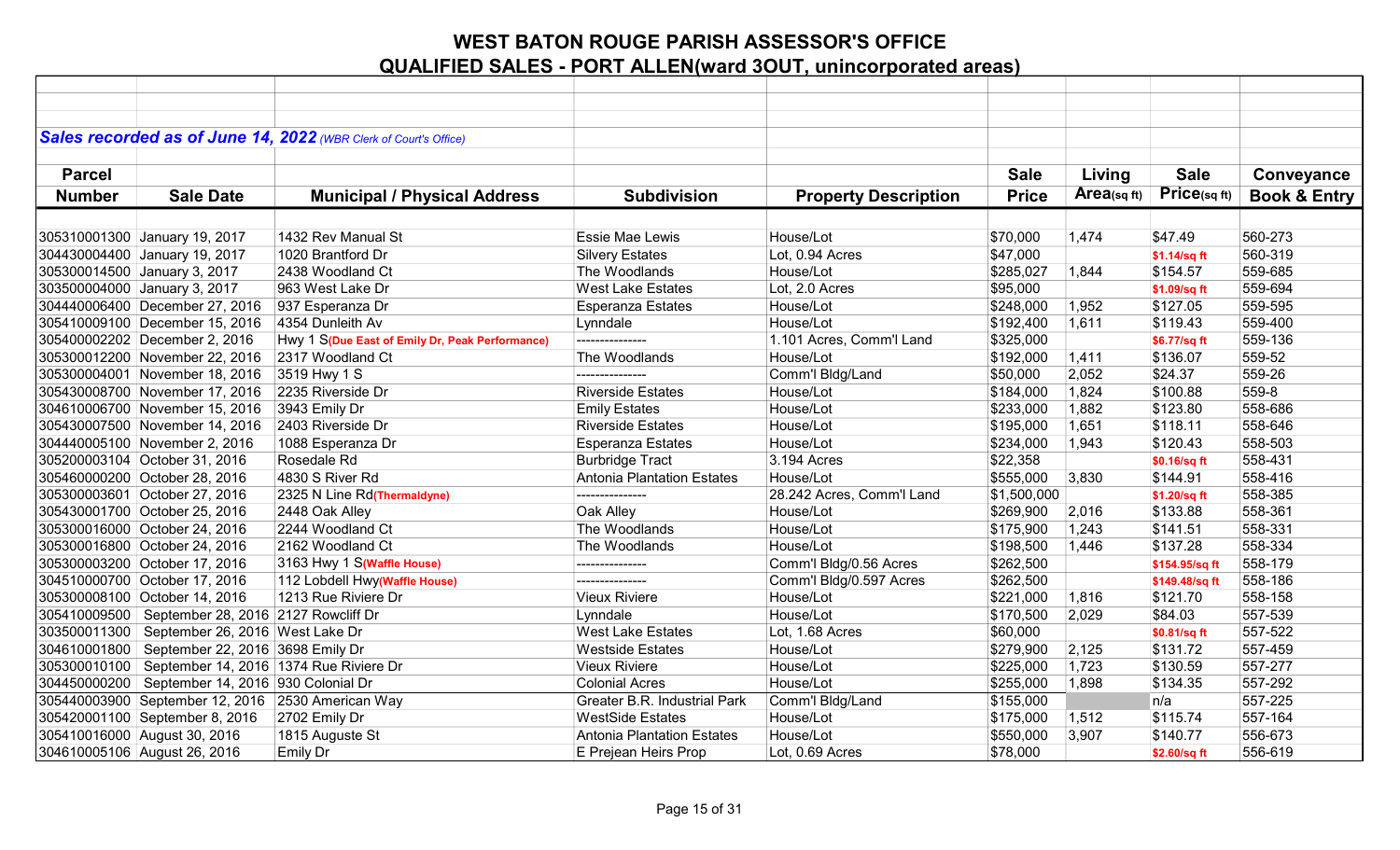|                             |                              | Sales recorded as of June 14, 2022 (WBR Clerk of Court's Office) |                                   |                             |              |            |               |                         |
|-----------------------------|------------------------------|------------------------------------------------------------------|-----------------------------------|-----------------------------|--------------|------------|---------------|-------------------------|
|                             |                              |                                                                  |                                   |                             |              |            |               |                         |
|                             |                              |                                                                  |                                   |                             |              |            |               |                         |
| <b>Parcel</b>               |                              |                                                                  |                                   |                             | <b>Sale</b>  | Living     | <b>Sale</b>   | Conveyance              |
| <b>Number</b>               | <b>Sale Date</b>             | <b>Municipal / Physical Address</b>                              | <b>Subdivision</b>                | <b>Property Description</b> | <b>Price</b> | Area(sqft) | Price(sq ft)  | <b>Book &amp; Entry</b> |
|                             |                              |                                                                  |                                   |                             |              |            |               |                         |
|                             | 305430008100 August 24, 2016 | 2319 Riverside Dr                                                | <b>Riverside Estates</b>          | House/Lot                   | \$175,000    | 1,617      | \$108.23      | 556-576                 |
|                             | 302700000800 August 23, 2016 | 7693 Rosedale Rd                                                 | Tower Place                       | Mobile Home/Lot             | \$90,000     | 960        | \$93.75       | 556-551                 |
| 305430007500 August 9, 2016 |                              | 2403 Riverside Dr                                                | <b>Riverside Estates</b>          | House/Lot                   | \$117,000    | 1,651      | \$70.87       | 556-411                 |
| 304510000300 August 5, 2016 |                              | 215 Lobdell Hwy(Days Inn)                                        | ---------------                   | Hotel/4.41 Acres            | \$2,400,000  |            | n/a           | 556-331                 |
| 305430005100 July 29, 2016  |                              | 2314 Riverside Dr                                                | <b>Riverside Estates</b>          | House/Lot                   | \$197,000    | 1,893      | \$104.07      | 556-250                 |
| 304430004800 July 28, 2016  |                              | 937 Brantford Dr                                                 | <b>Silvery Estates</b>            | House/Lot                   | \$436,000    | 3,177      | \$137.24      | 556-225                 |
| 305460003300 July 26, 2016  |                              | 4656 Shelter Ct                                                  | <b>Antonia Plantation Estates</b> | House/Lot                   | \$250,000    | 2,024      | \$123.52      | 556-180                 |
| 305430013800 July 13, 2016  |                              | 2101 Brittany Dr                                                 | <b>Brittany Estates</b>           | House/Lot                   | \$285,000    | 2,521      | \$113.05      | 556-22                  |
| 305410007201 July 12, 2016  |                              | 4323 Greenleaf Av                                                | Lynndale                          | House/Lot                   | \$150,000    | 1,404      | \$106.84      | 555-687                 |
| 305430000600 July 1, 2016   |                              | 2334 Oak Alley                                                   | Oak Alley                         | House/Lot                   | \$265,000    | 2,172      | \$122.01      | 555-528                 |
| 305420004100 July 1, 2016   |                              | 3008 Emily Dr                                                    | <b>WestSide Estates</b>           | House/Lot                   | \$225,000    | 2,324      | \$96.82       | 555-534                 |
| 304440002800 June 10, 2016  |                              | 630 Esperanza Dr                                                 | <b>Esperanza Estates</b>          | House/Lot                   | \$230,500    | 1,993      | \$115.65      | 555-159                 |
| 305450004000 June 3, 2016   |                              | 1909 Fairview Dr                                                 | <b>Fairview Estates</b>           | Lot, 0.476 Acres            | \$83,000     |            | \$4.00/sq ft  | 555-97                  |
| 305450003100 June 3, 2016   |                              | 2105 Fairview Dr                                                 | <b>Fairview Estates</b>           | House/Lot                   | \$280,000    | 2,798      | \$100.07      | 555-105                 |
| 305430005100 June 1, 2016   |                              | 2314 Riverside Dr                                                | <b>Riverside Estates</b>          | House/Lot                   | \$164,000    | 1,893      |               | 555-15                  |
| 304440004400 May 27, 2016   |                              | 976 Esperanza Dr                                                 | <b>Esperanza Estates</b>          | House/Lot                   | \$241,000    | 1,913      | \$125.98      | 554-635                 |
| 304420001000 May 26, 2016   |                              | 4821 Rebelle Ln                                                  | <b>Silvery Estates</b>            | House/Lot                   | \$355,000    | 3,622      | \$98.01       | 554-625                 |
| 303500008800 May 20, 2016   |                              | 337 Westwood Blvd                                                | <b>Westover Plantation</b>        | Lot, 1.0 Acre               | \$68,500     |            | \$1.56/sq ft  | 554-411                 |
| 304610005401 May 13, 2016   |                              | 3721 Emily Dr                                                    | E Prejean Heirs Prop              | House/Lot                   | \$240,000    | 2,009      | \$119.46      | 554-285                 |
| 305410017600 May 13, 2016   |                              | 2233 S Willow Ridge Av                                           | Willows at Antonia Plantation     | Lot, 0.294 Acres            | \$22,000     |            | \$1.72/sq ft  | 554-293                 |
| 304440004800 May 12, 2016   |                              | 1028 Esperanza Dr                                                | <b>Esperanza Estates</b>          | Lot, 0.42 Acres             | \$39,500     |            | \$2.20/sq ft  | 554-254                 |
| 305410017700 May 10, 2016   |                              | 2230 S Willow Ridge Av                                           | Willows at Antonia Plantation     | Lot, 0.209 Acres            | \$25,000     |            | \$2.75/sq ft  | 554-211                 |
| 305300010700 May 3, 2016    |                              | 1282 Rue Riviere Dr                                              | <b>Vieux Riviere</b>              | House/Lot                   | \$202,000    | 1,907      | \$105.93      | 554-54                  |
| 303500005700 May 2, 2016    |                              | 383 Silvery Ln                                                   | <b>Avery Lakes</b>                | House/Lot                   | \$400,000    | 2,632      | \$151.98      | 554-25                  |
| 305410004700 April 29, 2016 |                              | 4530 S River Rd                                                  | ---------------                   | House/Lot                   | \$264,000    | 2,651      | \$99.59       | 554-1                   |
| 305400002000 April 28, 2016 |                              | 4667 Hwy 1 S(The Settlement at Silverstone Subd)                 | ---------------                   | 21.847 Acres                | \$1,067,827  |            | \$48,878/acre | 553-655                 |
| 304610000600 April 26, 2016 |                              | 3514 Emily Dr                                                    | <b>WestSide Estates</b>           | House/Lot                   | \$217,000    | 1,742      | \$124.57      | 553-585                 |
|                             | 304420007700 March 31, 2016  | 814 Bohne Rd                                                     | <b>Blanchard Estates</b>          | House/Lot                   | \$134,500    | 1,189      | \$113.12      | 553-178                 |
|                             | 305300017000 March 30, 2016  | 2142 Woodland Ct                                                 | The Woodlands                     | House/Lot                   | \$187,000    | 1,428      | \$130.95      | 553-123                 |
|                             | 304440007700 March 28, 2016  | 651 Esperanza Dr                                                 | <b>Esperanza Estates</b>          | House/Lot                   | \$249,000    | 1,910      | \$130.37      | 553-99                  |
|                             | 305100000200 March 18, 2016  | 1815 Lafiton Ln                                                  | ---------------                   | 35 Acres                    | \$318,000    |            | \$9,085/acre  | 552-699                 |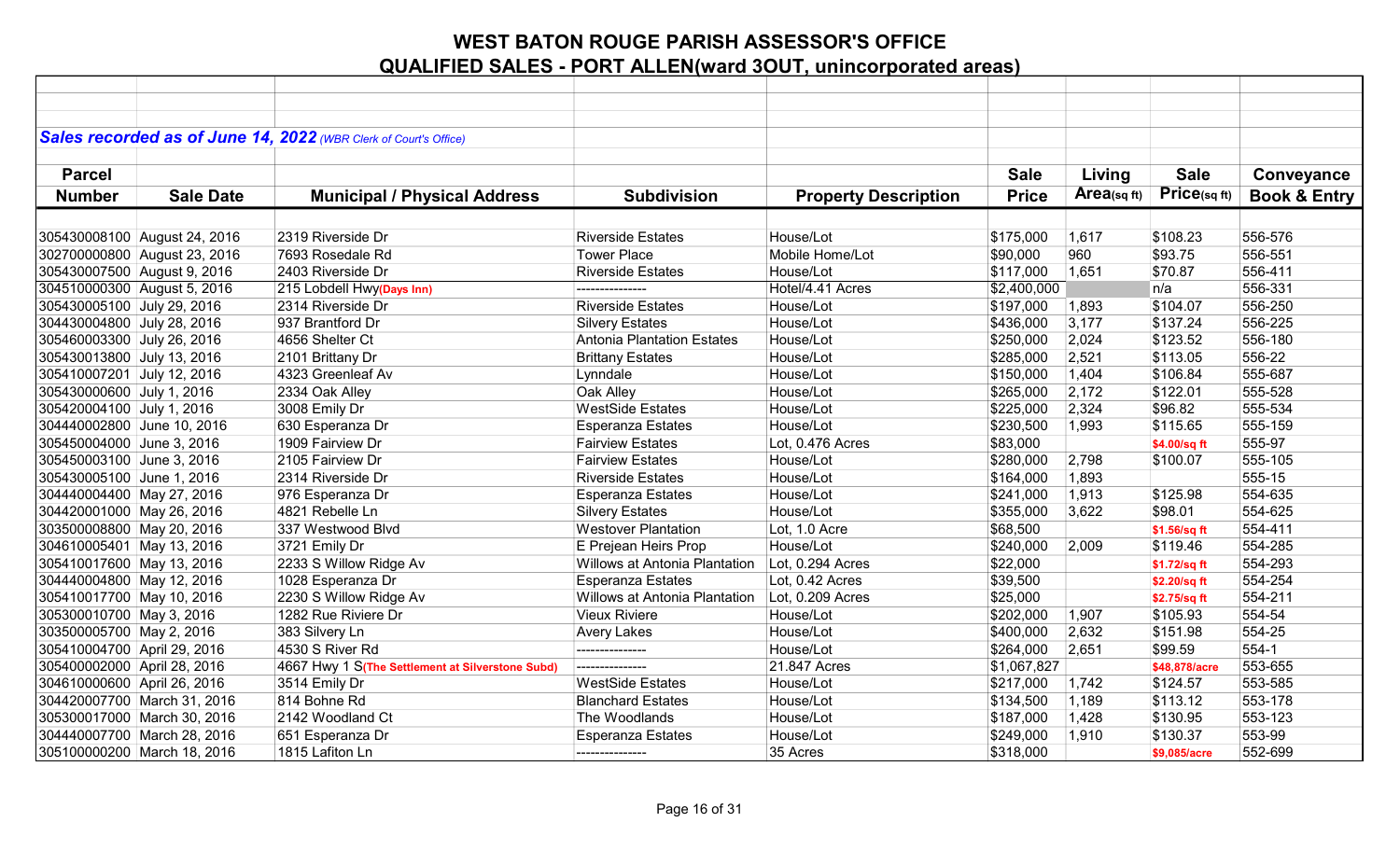|                            |                                                   | Sales recorded as of June 14, 2022 (WBR Clerk of Court's Office) |                                 |                             |                    |            |                |                         |
|----------------------------|---------------------------------------------------|------------------------------------------------------------------|---------------------------------|-----------------------------|--------------------|------------|----------------|-------------------------|
|                            |                                                   |                                                                  |                                 |                             |                    |            |                |                         |
| <b>Parcel</b>              |                                                   |                                                                  |                                 |                             | <b>Sale</b>        | Living     | <b>Sale</b>    | Conveyance              |
| <b>Number</b>              | <b>Sale Date</b>                                  | <b>Municipal / Physical Address</b>                              | <b>Subdivision</b>              | <b>Property Description</b> | <b>Price</b>       | Area(sqft) | Price(sqft)    | <b>Book &amp; Entry</b> |
|                            |                                                   |                                                                  |                                 |                             |                    |            |                |                         |
|                            | 304440004500 March 16, 2016                       | 996 Esperanza Dr                                                 | <b>Esperanza Estates</b>        | Lot, 0.42 Acres             | \$35,000           |            | \$1.92/sq ft   | 552-654                 |
|                            | 305460004900 March 15, 2016                       | 4660 Golden Ridge Dr                                             | Antonia Plantation Estates      | House/Lot                   | \$380,000          | 2,582      | \$147.17       | 552-640                 |
|                            | 305300017400 March 14, 2016                       | 2100 Woodland Ct                                                 | The Woodlands                   | House/Lot                   | \$170,000          | 1,229      | \$138.32       | 552-620                 |
|                            | 305410009100 March 11, 2016                       | 4354 Dunleith Av                                                 | Lynndale                        | House/Lot                   | \$62,990           | 1,759      | \$35.81        | 552-607                 |
| 305200008001 March 3, 2016 |                                                   | Office Park Dr                                                   | ---------------                 | 3.0 Acres, Comm'l Land      | \$425,000          |            | \$3.25/sq ft   | 552-439                 |
|                            | 304440004300 February 29, 2016                    | 956 Esperanza Dr                                                 | <b>Esperanza Estates</b>        | House/Lot                   | \$267,147          | 2,035      | \$131.28       | 552-232                 |
|                            | 305450003000 February 26, 2016                    | 2127 Fairview Dr                                                 | <b>Fairview Estates</b>         | House/Lot                   | \$285,000          | 1,969      | \$144.74       | 552-319                 |
|                            | 305440002900 February 22, 2016                    | 2607 Riverside Dr                                                | <b>Riverside Estates</b>        | House/Lot                   | \$242,500          | 2,062      | \$117.60       | 552-226                 |
|                            | 305410018400 February 10, 2016                    | 2115 N Willow Ridge Av                                           | Willows at Antonia Plantation   | Lot, 0.218 Acres            | \$37,000           |            | \$3.89/sq ft   | 552-127                 |
|                            | 305300007700 January 21, 2016                     | 3225 Hwy 1 S(strip mall on Wal-Mart outparcel)                   | ---------------                 | Comm'l Bldg/Land            | \$2,495,000 19,176 |            | \$130.11/sq ft | 551-241                 |
|                            | 305450003400 January 19, 2016                     | 2047 Fairview Dr                                                 | <b>Fairview Estates</b>         | House/Lot                   | \$310,000          | 2,323      | \$133.45       | 551-207                 |
|                            | 304440004900 January 5, 2016                      | 1048 Esperanza Dr                                                | <b>Esperanza Estates</b>        | Lot, 0.42 Acres             | \$39,500           |            | \$2.16/sq ft   | 551-39                  |
|                            | 305400002201 January 4, 2016                      | 4952 S River Rd                                                  | ---------------                 | House/Lot                   | \$223,000          | 1,933      | \$115.36       | 551-4                   |
|                            | 305410018500 December 23, 2015                    | 2125 N Willow Ridge Av                                           | Willows at Antonia Plantation   | Lot                         | \$36,750           |            | \$3.86/sq ft   | 550-613                 |
|                            | 305450004000 December 21, 2015                    | 1909 Fairview Dr                                                 | <b>Fairview Estates</b>         | Lot                         | \$84,000           |            | \$4.05/sq ft   | 550-580                 |
|                            | 305450000200 December 16, 2015                    | 1620 Fairview Dr                                                 | <b>Fairview Estates</b>         | House/Lot                   | \$335,000          | 2,544      | \$131.68       | 550-499                 |
|                            | 305410012000 December 16, 2015                    | 1906 Lansdown Dr                                                 | <b>Lynndale Estates</b>         | House/Lot                   | \$435,000          |            | n/a            | 550-502                 |
|                            | 304420000101 December 15, 2015                    | 647 Silvery Ln                                                   | ---------------                 | Lot                         | \$75,000           |            | \$52,817/acre  | 550-493                 |
|                            | 305410016800 November 19, 2015                    | 4519 E Willow Ridge Dr                                           | Willows at Antonia Plantation   | Lot                         | \$38,000           |            | \$3.20/sq ft   | 550-88                  |
|                            | 305450000400 November 18, 2015                    | 1640 Fairview Dr                                                 | <b>Fairview Estates</b>         | House/Lot                   | \$263,000          | 2,033      | \$129.37       | 550-77                  |
|                            | 305410018700 November 17, 2015                    | 1928 Antonio Rd                                                  | Lynndale                        | House/Lot                   | \$180,000          | 1,502      | \$119.84       | 550-69                  |
|                            | 303500000702 October 27, 2015                     | Rebelle Ln(adjacent to West Lake Estates subdivision             | ---------------                 | 14.6 Acres                  | \$150,000          |            | \$10,275/acre  | 549-412                 |
|                            | 303500007000 October 23, 2015                     | 4946 Rebelle Ln                                                  | <b>Avery Lakes</b>              | House/Lot                   | \$279,900          | 2,081      | \$134.50       | 549-386                 |
|                            | 303500003900 October 16, 2015                     | 964 West Lake Dr                                                 | <b>West Lake Estates</b>        | Lot                         | \$127,500          |            | n/a            | 549-278                 |
|                            | 305200011800 October 14, 2015                     | Office Park Dr(adjacent to Evangeline Downs OTB)                 | <b>Westport Industrial Park</b> | 2.282 Acres, Comm'l Land    | \$725,000          |            | \$7.30/sq ft   | 549-244                 |
|                            | 303500001800 October 13, 2015                     | 5133 Genre Rd                                                    | ---------------                 | House/Lot                   | \$275,000          | 2,056      | \$133.75       | 549-237                 |
|                            | 305420007700   September 30, 2015   3171 Emily Dr |                                                                  | Prejean Estates                 | House/Lot                   | \$238,000          | 2,262      | \$105.22       | 549-20                  |
|                            | 303500008100 September 22, 2015 4682 Rebelle Ln   |                                                                  | <b>Avery Lakes</b>              | House/Lot                   | \$280,800          | 2,080      | \$135.00       | 548-528                 |
|                            | 305200003600 September 18, 2015 2455 Suggs Rd     |                                                                  | <b>Burbridge Tract</b>          | House/Lot                   | \$275,000          | 2,726      | \$100.88       | 548-502                 |
|                            | 303500009300 September 16, 2015 425 Westwood Blvd |                                                                  | <b>Westover Plantation</b>      | Lot, 1.0 Acre               | \$77,000           |            | n/a            | 548-480                 |
|                            | 304610004300 September 16, 2015 4066 Emily Dr     |                                                                  | <b>WestSide Estates</b>         | House/Lot                   | \$167,000          | 1,597      | \$104.57       | 548-491                 |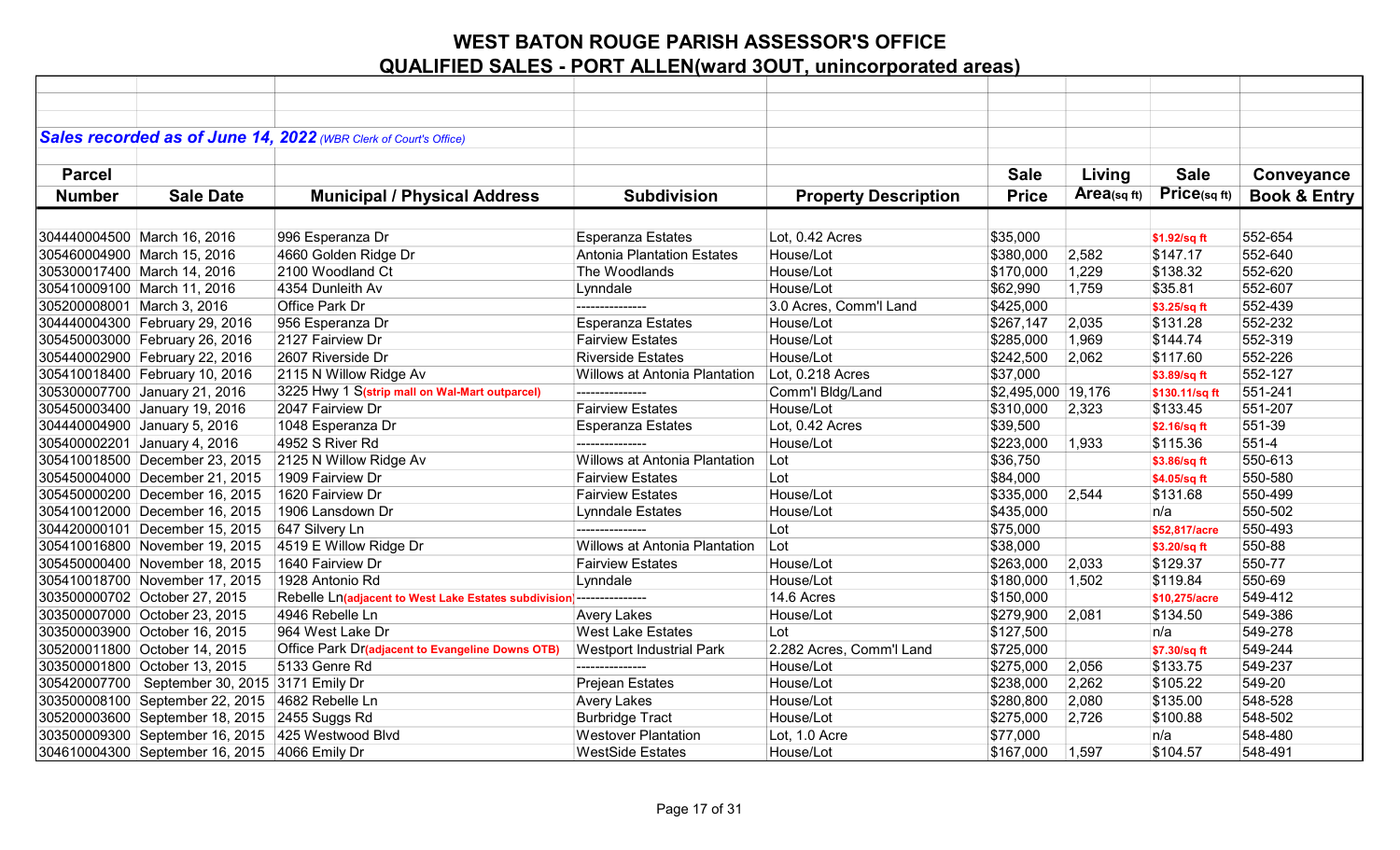| Sales recorded as of June 14, 2022 (WBR Clerk of Court's Office)<br><b>Sale</b><br><b>Sale</b><br><b>Parcel</b><br>Living<br>Conveyance<br>Price(sqft)<br>Area(sqft)<br><b>Book &amp; Entry</b><br><b>Number</b><br><b>Sale Date</b><br><b>Municipal / Physical Address</b><br><b>Subdivision</b><br><b>Property Description</b><br><b>Price</b><br>548-424<br>305410017400 September 11, 2015 2213 S Willow Ridge Av<br><b>Willows at Antonia Plantation</b><br>\$33,000<br>Lot<br>n/a<br>1107 Colonial Dr<br>548-233<br>304450000800 September 4, 2015<br><b>Colonial Acres</b><br>Lot<br>\$45,000<br>n/a<br>304520000400 September 1, 2015<br>Comm'l Bdlg/Land<br>548-149<br>910 / 940 Lobdell Hwy(50% interest sold, River Port Casino & Truck Stop)<br>\$500,000<br>n/a<br>1263 Rue Riviere Dr<br><b>Vieux Riviere</b><br>548-165<br>305300008300 September 1, 2015<br>House/Lot<br>\$195,000<br>1,717<br>\$113.57<br>305300008800 August 31, 2015<br>1345 Rue Riviere Dr<br><b>Vieux Riviere</b><br>2,061<br>548-92<br>House/Lot<br>\$215,900<br>\$104.75<br>548-94<br>305420006601 August 31, 2015<br>3267 Emily Dr<br>\$109.13<br>Prejean Estates<br>House/Lot<br>\$263,000<br>2,410<br>2542 Riverside Dr<br>\$105.79<br>548-137<br>305440000800 August 31, 2015<br><b>Riverside Estates</b><br>House/Lot<br>\$170,000<br>1,607<br>2,920<br>\$76.37<br>547-576<br>304420008100 August 17, 2015<br>786 Bohne Rd<br><b>Blanchard Estates</b><br>House/Lot<br>\$223,000<br>2685 Office Park Dr(Evangeline Downs OTB)<br>547-552<br>304510002900 August 12, 2015<br>Comm'l Bldg/Lot<br>\$640,000<br>---------------<br>\$27.47/sq ft<br>305430008700 August 3, 2015<br>547-366<br>2235 Riverside Dr<br><b>Riverside Estates</b><br>\$155,000<br>House/Lot<br>1,824<br>\$84.98<br>304440004300 July 27, 2015<br>956 Esperanza Dr<br>Lot<br>\$40,000<br>547-245<br><b>Esperanza Estates</b><br>n/a<br>547-231<br>304440006700 July 24, 2015<br>855 Esperanza Dr<br><b>Esperanza Estates</b><br>House/Lot<br>\$249,000<br>2,017<br>\$123.45<br>\$133.76<br>547-82<br>305450004800 July 17, 2015<br>1781 Fairview Dr<br><b>Fairview Estates</b><br>House/Lot<br>\$380,000<br>2,841<br>305300001100 July 17, 2015<br>3670 Hwy 1 S<br>2.5 Acres, Timberland<br>\$42,000<br>547-94<br>\$16,800/acre<br>---------------<br>1944 West Shore Av<br><b>West Shore Business Park</b><br>3,600<br>\$69.44<br>547-97<br>305300006000 July 17, 2015<br>Comm'l Bldg/Land<br>\$250,000<br>2022 Fairview Dr<br>\$270,000<br>546-693<br>305450002200 July 14, 2015<br><b>Fairview Estates</b><br>House/Lot<br>2,229<br>\$121.13<br>546-640<br>10.22 Acres<br>303500011100 July 9, 2015<br>\$143,000<br><b>Adjacent to West Lake Estates subdivision</b><br>---------------<br>\$13,922/acre<br>546-654<br>304440006300 July 9, 2015<br>957 Esperanza Dr<br><b>Esperanza Estates</b><br>Lot<br>\$40,000<br>n/a<br>Antonia Plantation Estates<br>546-613<br>305410015500 July 7, 2015<br>1850 Auguste St<br>House/Lot<br>3,238<br>\$132.80<br>\$430,000<br>627 Bohne Rd<br>304420004800 July 6, 2015<br><b>Blanchard Estates</b><br>\$180,000<br>1,653<br>\$108.89<br>546-594<br>House/Lot<br>305300010200 June 29, 2015<br>\$96.36<br>546-406<br>1364 Rue Riviere Dr<br><b>Vieux Riviere</b><br>House/Lot<br>\$217,000<br>2.252<br>304500006100 June 24, 2015<br>I-10 Frontage Rd(W of Bates Industrial Rd)<br>47.483 Acres<br>\$750,000<br>546-302<br>---------------<br>\$15,795/acre<br>4906 Rebelle Ln<br>546-272<br>2,104<br>\$130.49<br>303500007200 June 22, 2015<br><b>Avery Lakes</b><br>House/Lot<br>\$274,541<br>\$130.70<br>546-244<br>304440003700 June 19, 2015<br>814 Esperanza Dr<br><b>Esperanza Estates</b><br>House/Lot<br>\$281,000<br>2,150<br>1,168<br>546-207<br>305300017900 June 16, 2015<br>2143 Woodland Ct<br>The Woodlands<br>House/Lot<br>\$136.99<br>\$160,000<br>546-39<br>304610005304 June 3, 2015<br>3699 Emily Dr<br>E Prejean Heirs Prop<br>\$270,000<br>2,256<br>\$119.68<br>House/Lot<br>303500008000 June 1, 2015<br>4714 Rebelle Ln<br><b>Avery Lakes</b><br>House/Lot<br>2,170<br>\$138.25<br>545-687<br>\$300,000<br>305460003700 May 27, 2015<br>2023 Willow Glen Av<br>Antonia Plantation Estates<br>\$342,900<br>2,551<br>\$134.42<br>545-430<br>House/Lot<br>305300006700 May 15, 2015<br>545-220<br>1812 / 1821 West Shore Av<br><b>West Shore Business Park</b><br>$Lots(2), 1.87$ Acres<br>\$170,000<br>\$2.09/sq ft<br>305300016400 May 4, 2015<br>2204 Woodland Ct<br>\$136.58<br>545-7<br>The Woodlands<br>House/Lot<br>\$169,500<br>1,241<br>House/Lot<br>544-638<br>305200012300 April 30, 2015<br>1037 Layla Ln<br>\$262,000<br>1,931<br>\$135.68<br>--------------- |  |  |  |  |  |
|--------------------------------------------------------------------------------------------------------------------------------------------------------------------------------------------------------------------------------------------------------------------------------------------------------------------------------------------------------------------------------------------------------------------------------------------------------------------------------------------------------------------------------------------------------------------------------------------------------------------------------------------------------------------------------------------------------------------------------------------------------------------------------------------------------------------------------------------------------------------------------------------------------------------------------------------------------------------------------------------------------------------------------------------------------------------------------------------------------------------------------------------------------------------------------------------------------------------------------------------------------------------------------------------------------------------------------------------------------------------------------------------------------------------------------------------------------------------------------------------------------------------------------------------------------------------------------------------------------------------------------------------------------------------------------------------------------------------------------------------------------------------------------------------------------------------------------------------------------------------------------------------------------------------------------------------------------------------------------------------------------------------------------------------------------------------------------------------------------------------------------------------------------------------------------------------------------------------------------------------------------------------------------------------------------------------------------------------------------------------------------------------------------------------------------------------------------------------------------------------------------------------------------------------------------------------------------------------------------------------------------------------------------------------------------------------------------------------------------------------------------------------------------------------------------------------------------------------------------------------------------------------------------------------------------------------------------------------------------------------------------------------------------------------------------------------------------------------------------------------------------------------------------------------------------------------------------------------------------------------------------------------------------------------------------------------------------------------------------------------------------------------------------------------------------------------------------------------------------------------------------------------------------------------------------------------------------------------------------------------------------------------------------------------------------------------------------------------------------------------------------------------------------------------------------------------------------------------------------------------------------------------------------------------------------------------------------------------------------------------------------------------------------------------------------------------------------------------------------------------------------------------------------------------------------------------------------------------------------------------------------------------------------------------------------------------------------------------------------------------------------------------------------------------------------------------------------------------------------------------------------------------------------------------------------------------------------------------------------------------------------------------------------------------------------------------------------------|--|--|--|--|--|
|                                                                                                                                                                                                                                                                                                                                                                                                                                                                                                                                                                                                                                                                                                                                                                                                                                                                                                                                                                                                                                                                                                                                                                                                                                                                                                                                                                                                                                                                                                                                                                                                                                                                                                                                                                                                                                                                                                                                                                                                                                                                                                                                                                                                                                                                                                                                                                                                                                                                                                                                                                                                                                                                                                                                                                                                                                                                                                                                                                                                                                                                                                                                                                                                                                                                                                                                                                                                                                                                                                                                                                                                                                                                                                                                                                                                                                                                                                                                                                                                                                                                                                                                                                                                                                                                                                                                                                                                                                                                                                                                                                                                                                                                                                              |  |  |  |  |  |
|                                                                                                                                                                                                                                                                                                                                                                                                                                                                                                                                                                                                                                                                                                                                                                                                                                                                                                                                                                                                                                                                                                                                                                                                                                                                                                                                                                                                                                                                                                                                                                                                                                                                                                                                                                                                                                                                                                                                                                                                                                                                                                                                                                                                                                                                                                                                                                                                                                                                                                                                                                                                                                                                                                                                                                                                                                                                                                                                                                                                                                                                                                                                                                                                                                                                                                                                                                                                                                                                                                                                                                                                                                                                                                                                                                                                                                                                                                                                                                                                                                                                                                                                                                                                                                                                                                                                                                                                                                                                                                                                                                                                                                                                                                              |  |  |  |  |  |
|                                                                                                                                                                                                                                                                                                                                                                                                                                                                                                                                                                                                                                                                                                                                                                                                                                                                                                                                                                                                                                                                                                                                                                                                                                                                                                                                                                                                                                                                                                                                                                                                                                                                                                                                                                                                                                                                                                                                                                                                                                                                                                                                                                                                                                                                                                                                                                                                                                                                                                                                                                                                                                                                                                                                                                                                                                                                                                                                                                                                                                                                                                                                                                                                                                                                                                                                                                                                                                                                                                                                                                                                                                                                                                                                                                                                                                                                                                                                                                                                                                                                                                                                                                                                                                                                                                                                                                                                                                                                                                                                                                                                                                                                                                              |  |  |  |  |  |
|                                                                                                                                                                                                                                                                                                                                                                                                                                                                                                                                                                                                                                                                                                                                                                                                                                                                                                                                                                                                                                                                                                                                                                                                                                                                                                                                                                                                                                                                                                                                                                                                                                                                                                                                                                                                                                                                                                                                                                                                                                                                                                                                                                                                                                                                                                                                                                                                                                                                                                                                                                                                                                                                                                                                                                                                                                                                                                                                                                                                                                                                                                                                                                                                                                                                                                                                                                                                                                                                                                                                                                                                                                                                                                                                                                                                                                                                                                                                                                                                                                                                                                                                                                                                                                                                                                                                                                                                                                                                                                                                                                                                                                                                                                              |  |  |  |  |  |
|                                                                                                                                                                                                                                                                                                                                                                                                                                                                                                                                                                                                                                                                                                                                                                                                                                                                                                                                                                                                                                                                                                                                                                                                                                                                                                                                                                                                                                                                                                                                                                                                                                                                                                                                                                                                                                                                                                                                                                                                                                                                                                                                                                                                                                                                                                                                                                                                                                                                                                                                                                                                                                                                                                                                                                                                                                                                                                                                                                                                                                                                                                                                                                                                                                                                                                                                                                                                                                                                                                                                                                                                                                                                                                                                                                                                                                                                                                                                                                                                                                                                                                                                                                                                                                                                                                                                                                                                                                                                                                                                                                                                                                                                                                              |  |  |  |  |  |
|                                                                                                                                                                                                                                                                                                                                                                                                                                                                                                                                                                                                                                                                                                                                                                                                                                                                                                                                                                                                                                                                                                                                                                                                                                                                                                                                                                                                                                                                                                                                                                                                                                                                                                                                                                                                                                                                                                                                                                                                                                                                                                                                                                                                                                                                                                                                                                                                                                                                                                                                                                                                                                                                                                                                                                                                                                                                                                                                                                                                                                                                                                                                                                                                                                                                                                                                                                                                                                                                                                                                                                                                                                                                                                                                                                                                                                                                                                                                                                                                                                                                                                                                                                                                                                                                                                                                                                                                                                                                                                                                                                                                                                                                                                              |  |  |  |  |  |
|                                                                                                                                                                                                                                                                                                                                                                                                                                                                                                                                                                                                                                                                                                                                                                                                                                                                                                                                                                                                                                                                                                                                                                                                                                                                                                                                                                                                                                                                                                                                                                                                                                                                                                                                                                                                                                                                                                                                                                                                                                                                                                                                                                                                                                                                                                                                                                                                                                                                                                                                                                                                                                                                                                                                                                                                                                                                                                                                                                                                                                                                                                                                                                                                                                                                                                                                                                                                                                                                                                                                                                                                                                                                                                                                                                                                                                                                                                                                                                                                                                                                                                                                                                                                                                                                                                                                                                                                                                                                                                                                                                                                                                                                                                              |  |  |  |  |  |
|                                                                                                                                                                                                                                                                                                                                                                                                                                                                                                                                                                                                                                                                                                                                                                                                                                                                                                                                                                                                                                                                                                                                                                                                                                                                                                                                                                                                                                                                                                                                                                                                                                                                                                                                                                                                                                                                                                                                                                                                                                                                                                                                                                                                                                                                                                                                                                                                                                                                                                                                                                                                                                                                                                                                                                                                                                                                                                                                                                                                                                                                                                                                                                                                                                                                                                                                                                                                                                                                                                                                                                                                                                                                                                                                                                                                                                                                                                                                                                                                                                                                                                                                                                                                                                                                                                                                                                                                                                                                                                                                                                                                                                                                                                              |  |  |  |  |  |
|                                                                                                                                                                                                                                                                                                                                                                                                                                                                                                                                                                                                                                                                                                                                                                                                                                                                                                                                                                                                                                                                                                                                                                                                                                                                                                                                                                                                                                                                                                                                                                                                                                                                                                                                                                                                                                                                                                                                                                                                                                                                                                                                                                                                                                                                                                                                                                                                                                                                                                                                                                                                                                                                                                                                                                                                                                                                                                                                                                                                                                                                                                                                                                                                                                                                                                                                                                                                                                                                                                                                                                                                                                                                                                                                                                                                                                                                                                                                                                                                                                                                                                                                                                                                                                                                                                                                                                                                                                                                                                                                                                                                                                                                                                              |  |  |  |  |  |
|                                                                                                                                                                                                                                                                                                                                                                                                                                                                                                                                                                                                                                                                                                                                                                                                                                                                                                                                                                                                                                                                                                                                                                                                                                                                                                                                                                                                                                                                                                                                                                                                                                                                                                                                                                                                                                                                                                                                                                                                                                                                                                                                                                                                                                                                                                                                                                                                                                                                                                                                                                                                                                                                                                                                                                                                                                                                                                                                                                                                                                                                                                                                                                                                                                                                                                                                                                                                                                                                                                                                                                                                                                                                                                                                                                                                                                                                                                                                                                                                                                                                                                                                                                                                                                                                                                                                                                                                                                                                                                                                                                                                                                                                                                              |  |  |  |  |  |
|                                                                                                                                                                                                                                                                                                                                                                                                                                                                                                                                                                                                                                                                                                                                                                                                                                                                                                                                                                                                                                                                                                                                                                                                                                                                                                                                                                                                                                                                                                                                                                                                                                                                                                                                                                                                                                                                                                                                                                                                                                                                                                                                                                                                                                                                                                                                                                                                                                                                                                                                                                                                                                                                                                                                                                                                                                                                                                                                                                                                                                                                                                                                                                                                                                                                                                                                                                                                                                                                                                                                                                                                                                                                                                                                                                                                                                                                                                                                                                                                                                                                                                                                                                                                                                                                                                                                                                                                                                                                                                                                                                                                                                                                                                              |  |  |  |  |  |
|                                                                                                                                                                                                                                                                                                                                                                                                                                                                                                                                                                                                                                                                                                                                                                                                                                                                                                                                                                                                                                                                                                                                                                                                                                                                                                                                                                                                                                                                                                                                                                                                                                                                                                                                                                                                                                                                                                                                                                                                                                                                                                                                                                                                                                                                                                                                                                                                                                                                                                                                                                                                                                                                                                                                                                                                                                                                                                                                                                                                                                                                                                                                                                                                                                                                                                                                                                                                                                                                                                                                                                                                                                                                                                                                                                                                                                                                                                                                                                                                                                                                                                                                                                                                                                                                                                                                                                                                                                                                                                                                                                                                                                                                                                              |  |  |  |  |  |
|                                                                                                                                                                                                                                                                                                                                                                                                                                                                                                                                                                                                                                                                                                                                                                                                                                                                                                                                                                                                                                                                                                                                                                                                                                                                                                                                                                                                                                                                                                                                                                                                                                                                                                                                                                                                                                                                                                                                                                                                                                                                                                                                                                                                                                                                                                                                                                                                                                                                                                                                                                                                                                                                                                                                                                                                                                                                                                                                                                                                                                                                                                                                                                                                                                                                                                                                                                                                                                                                                                                                                                                                                                                                                                                                                                                                                                                                                                                                                                                                                                                                                                                                                                                                                                                                                                                                                                                                                                                                                                                                                                                                                                                                                                              |  |  |  |  |  |
|                                                                                                                                                                                                                                                                                                                                                                                                                                                                                                                                                                                                                                                                                                                                                                                                                                                                                                                                                                                                                                                                                                                                                                                                                                                                                                                                                                                                                                                                                                                                                                                                                                                                                                                                                                                                                                                                                                                                                                                                                                                                                                                                                                                                                                                                                                                                                                                                                                                                                                                                                                                                                                                                                                                                                                                                                                                                                                                                                                                                                                                                                                                                                                                                                                                                                                                                                                                                                                                                                                                                                                                                                                                                                                                                                                                                                                                                                                                                                                                                                                                                                                                                                                                                                                                                                                                                                                                                                                                                                                                                                                                                                                                                                                              |  |  |  |  |  |
|                                                                                                                                                                                                                                                                                                                                                                                                                                                                                                                                                                                                                                                                                                                                                                                                                                                                                                                                                                                                                                                                                                                                                                                                                                                                                                                                                                                                                                                                                                                                                                                                                                                                                                                                                                                                                                                                                                                                                                                                                                                                                                                                                                                                                                                                                                                                                                                                                                                                                                                                                                                                                                                                                                                                                                                                                                                                                                                                                                                                                                                                                                                                                                                                                                                                                                                                                                                                                                                                                                                                                                                                                                                                                                                                                                                                                                                                                                                                                                                                                                                                                                                                                                                                                                                                                                                                                                                                                                                                                                                                                                                                                                                                                                              |  |  |  |  |  |
|                                                                                                                                                                                                                                                                                                                                                                                                                                                                                                                                                                                                                                                                                                                                                                                                                                                                                                                                                                                                                                                                                                                                                                                                                                                                                                                                                                                                                                                                                                                                                                                                                                                                                                                                                                                                                                                                                                                                                                                                                                                                                                                                                                                                                                                                                                                                                                                                                                                                                                                                                                                                                                                                                                                                                                                                                                                                                                                                                                                                                                                                                                                                                                                                                                                                                                                                                                                                                                                                                                                                                                                                                                                                                                                                                                                                                                                                                                                                                                                                                                                                                                                                                                                                                                                                                                                                                                                                                                                                                                                                                                                                                                                                                                              |  |  |  |  |  |
|                                                                                                                                                                                                                                                                                                                                                                                                                                                                                                                                                                                                                                                                                                                                                                                                                                                                                                                                                                                                                                                                                                                                                                                                                                                                                                                                                                                                                                                                                                                                                                                                                                                                                                                                                                                                                                                                                                                                                                                                                                                                                                                                                                                                                                                                                                                                                                                                                                                                                                                                                                                                                                                                                                                                                                                                                                                                                                                                                                                                                                                                                                                                                                                                                                                                                                                                                                                                                                                                                                                                                                                                                                                                                                                                                                                                                                                                                                                                                                                                                                                                                                                                                                                                                                                                                                                                                                                                                                                                                                                                                                                                                                                                                                              |  |  |  |  |  |
|                                                                                                                                                                                                                                                                                                                                                                                                                                                                                                                                                                                                                                                                                                                                                                                                                                                                                                                                                                                                                                                                                                                                                                                                                                                                                                                                                                                                                                                                                                                                                                                                                                                                                                                                                                                                                                                                                                                                                                                                                                                                                                                                                                                                                                                                                                                                                                                                                                                                                                                                                                                                                                                                                                                                                                                                                                                                                                                                                                                                                                                                                                                                                                                                                                                                                                                                                                                                                                                                                                                                                                                                                                                                                                                                                                                                                                                                                                                                                                                                                                                                                                                                                                                                                                                                                                                                                                                                                                                                                                                                                                                                                                                                                                              |  |  |  |  |  |
|                                                                                                                                                                                                                                                                                                                                                                                                                                                                                                                                                                                                                                                                                                                                                                                                                                                                                                                                                                                                                                                                                                                                                                                                                                                                                                                                                                                                                                                                                                                                                                                                                                                                                                                                                                                                                                                                                                                                                                                                                                                                                                                                                                                                                                                                                                                                                                                                                                                                                                                                                                                                                                                                                                                                                                                                                                                                                                                                                                                                                                                                                                                                                                                                                                                                                                                                                                                                                                                                                                                                                                                                                                                                                                                                                                                                                                                                                                                                                                                                                                                                                                                                                                                                                                                                                                                                                                                                                                                                                                                                                                                                                                                                                                              |  |  |  |  |  |
|                                                                                                                                                                                                                                                                                                                                                                                                                                                                                                                                                                                                                                                                                                                                                                                                                                                                                                                                                                                                                                                                                                                                                                                                                                                                                                                                                                                                                                                                                                                                                                                                                                                                                                                                                                                                                                                                                                                                                                                                                                                                                                                                                                                                                                                                                                                                                                                                                                                                                                                                                                                                                                                                                                                                                                                                                                                                                                                                                                                                                                                                                                                                                                                                                                                                                                                                                                                                                                                                                                                                                                                                                                                                                                                                                                                                                                                                                                                                                                                                                                                                                                                                                                                                                                                                                                                                                                                                                                                                                                                                                                                                                                                                                                              |  |  |  |  |  |
|                                                                                                                                                                                                                                                                                                                                                                                                                                                                                                                                                                                                                                                                                                                                                                                                                                                                                                                                                                                                                                                                                                                                                                                                                                                                                                                                                                                                                                                                                                                                                                                                                                                                                                                                                                                                                                                                                                                                                                                                                                                                                                                                                                                                                                                                                                                                                                                                                                                                                                                                                                                                                                                                                                                                                                                                                                                                                                                                                                                                                                                                                                                                                                                                                                                                                                                                                                                                                                                                                                                                                                                                                                                                                                                                                                                                                                                                                                                                                                                                                                                                                                                                                                                                                                                                                                                                                                                                                                                                                                                                                                                                                                                                                                              |  |  |  |  |  |
|                                                                                                                                                                                                                                                                                                                                                                                                                                                                                                                                                                                                                                                                                                                                                                                                                                                                                                                                                                                                                                                                                                                                                                                                                                                                                                                                                                                                                                                                                                                                                                                                                                                                                                                                                                                                                                                                                                                                                                                                                                                                                                                                                                                                                                                                                                                                                                                                                                                                                                                                                                                                                                                                                                                                                                                                                                                                                                                                                                                                                                                                                                                                                                                                                                                                                                                                                                                                                                                                                                                                                                                                                                                                                                                                                                                                                                                                                                                                                                                                                                                                                                                                                                                                                                                                                                                                                                                                                                                                                                                                                                                                                                                                                                              |  |  |  |  |  |
|                                                                                                                                                                                                                                                                                                                                                                                                                                                                                                                                                                                                                                                                                                                                                                                                                                                                                                                                                                                                                                                                                                                                                                                                                                                                                                                                                                                                                                                                                                                                                                                                                                                                                                                                                                                                                                                                                                                                                                                                                                                                                                                                                                                                                                                                                                                                                                                                                                                                                                                                                                                                                                                                                                                                                                                                                                                                                                                                                                                                                                                                                                                                                                                                                                                                                                                                                                                                                                                                                                                                                                                                                                                                                                                                                                                                                                                                                                                                                                                                                                                                                                                                                                                                                                                                                                                                                                                                                                                                                                                                                                                                                                                                                                              |  |  |  |  |  |
|                                                                                                                                                                                                                                                                                                                                                                                                                                                                                                                                                                                                                                                                                                                                                                                                                                                                                                                                                                                                                                                                                                                                                                                                                                                                                                                                                                                                                                                                                                                                                                                                                                                                                                                                                                                                                                                                                                                                                                                                                                                                                                                                                                                                                                                                                                                                                                                                                                                                                                                                                                                                                                                                                                                                                                                                                                                                                                                                                                                                                                                                                                                                                                                                                                                                                                                                                                                                                                                                                                                                                                                                                                                                                                                                                                                                                                                                                                                                                                                                                                                                                                                                                                                                                                                                                                                                                                                                                                                                                                                                                                                                                                                                                                              |  |  |  |  |  |
|                                                                                                                                                                                                                                                                                                                                                                                                                                                                                                                                                                                                                                                                                                                                                                                                                                                                                                                                                                                                                                                                                                                                                                                                                                                                                                                                                                                                                                                                                                                                                                                                                                                                                                                                                                                                                                                                                                                                                                                                                                                                                                                                                                                                                                                                                                                                                                                                                                                                                                                                                                                                                                                                                                                                                                                                                                                                                                                                                                                                                                                                                                                                                                                                                                                                                                                                                                                                                                                                                                                                                                                                                                                                                                                                                                                                                                                                                                                                                                                                                                                                                                                                                                                                                                                                                                                                                                                                                                                                                                                                                                                                                                                                                                              |  |  |  |  |  |
|                                                                                                                                                                                                                                                                                                                                                                                                                                                                                                                                                                                                                                                                                                                                                                                                                                                                                                                                                                                                                                                                                                                                                                                                                                                                                                                                                                                                                                                                                                                                                                                                                                                                                                                                                                                                                                                                                                                                                                                                                                                                                                                                                                                                                                                                                                                                                                                                                                                                                                                                                                                                                                                                                                                                                                                                                                                                                                                                                                                                                                                                                                                                                                                                                                                                                                                                                                                                                                                                                                                                                                                                                                                                                                                                                                                                                                                                                                                                                                                                                                                                                                                                                                                                                                                                                                                                                                                                                                                                                                                                                                                                                                                                                                              |  |  |  |  |  |
|                                                                                                                                                                                                                                                                                                                                                                                                                                                                                                                                                                                                                                                                                                                                                                                                                                                                                                                                                                                                                                                                                                                                                                                                                                                                                                                                                                                                                                                                                                                                                                                                                                                                                                                                                                                                                                                                                                                                                                                                                                                                                                                                                                                                                                                                                                                                                                                                                                                                                                                                                                                                                                                                                                                                                                                                                                                                                                                                                                                                                                                                                                                                                                                                                                                                                                                                                                                                                                                                                                                                                                                                                                                                                                                                                                                                                                                                                                                                                                                                                                                                                                                                                                                                                                                                                                                                                                                                                                                                                                                                                                                                                                                                                                              |  |  |  |  |  |
|                                                                                                                                                                                                                                                                                                                                                                                                                                                                                                                                                                                                                                                                                                                                                                                                                                                                                                                                                                                                                                                                                                                                                                                                                                                                                                                                                                                                                                                                                                                                                                                                                                                                                                                                                                                                                                                                                                                                                                                                                                                                                                                                                                                                                                                                                                                                                                                                                                                                                                                                                                                                                                                                                                                                                                                                                                                                                                                                                                                                                                                                                                                                                                                                                                                                                                                                                                                                                                                                                                                                                                                                                                                                                                                                                                                                                                                                                                                                                                                                                                                                                                                                                                                                                                                                                                                                                                                                                                                                                                                                                                                                                                                                                                              |  |  |  |  |  |
|                                                                                                                                                                                                                                                                                                                                                                                                                                                                                                                                                                                                                                                                                                                                                                                                                                                                                                                                                                                                                                                                                                                                                                                                                                                                                                                                                                                                                                                                                                                                                                                                                                                                                                                                                                                                                                                                                                                                                                                                                                                                                                                                                                                                                                                                                                                                                                                                                                                                                                                                                                                                                                                                                                                                                                                                                                                                                                                                                                                                                                                                                                                                                                                                                                                                                                                                                                                                                                                                                                                                                                                                                                                                                                                                                                                                                                                                                                                                                                                                                                                                                                                                                                                                                                                                                                                                                                                                                                                                                                                                                                                                                                                                                                              |  |  |  |  |  |
|                                                                                                                                                                                                                                                                                                                                                                                                                                                                                                                                                                                                                                                                                                                                                                                                                                                                                                                                                                                                                                                                                                                                                                                                                                                                                                                                                                                                                                                                                                                                                                                                                                                                                                                                                                                                                                                                                                                                                                                                                                                                                                                                                                                                                                                                                                                                                                                                                                                                                                                                                                                                                                                                                                                                                                                                                                                                                                                                                                                                                                                                                                                                                                                                                                                                                                                                                                                                                                                                                                                                                                                                                                                                                                                                                                                                                                                                                                                                                                                                                                                                                                                                                                                                                                                                                                                                                                                                                                                                                                                                                                                                                                                                                                              |  |  |  |  |  |
|                                                                                                                                                                                                                                                                                                                                                                                                                                                                                                                                                                                                                                                                                                                                                                                                                                                                                                                                                                                                                                                                                                                                                                                                                                                                                                                                                                                                                                                                                                                                                                                                                                                                                                                                                                                                                                                                                                                                                                                                                                                                                                                                                                                                                                                                                                                                                                                                                                                                                                                                                                                                                                                                                                                                                                                                                                                                                                                                                                                                                                                                                                                                                                                                                                                                                                                                                                                                                                                                                                                                                                                                                                                                                                                                                                                                                                                                                                                                                                                                                                                                                                                                                                                                                                                                                                                                                                                                                                                                                                                                                                                                                                                                                                              |  |  |  |  |  |
|                                                                                                                                                                                                                                                                                                                                                                                                                                                                                                                                                                                                                                                                                                                                                                                                                                                                                                                                                                                                                                                                                                                                                                                                                                                                                                                                                                                                                                                                                                                                                                                                                                                                                                                                                                                                                                                                                                                                                                                                                                                                                                                                                                                                                                                                                                                                                                                                                                                                                                                                                                                                                                                                                                                                                                                                                                                                                                                                                                                                                                                                                                                                                                                                                                                                                                                                                                                                                                                                                                                                                                                                                                                                                                                                                                                                                                                                                                                                                                                                                                                                                                                                                                                                                                                                                                                                                                                                                                                                                                                                                                                                                                                                                                              |  |  |  |  |  |
|                                                                                                                                                                                                                                                                                                                                                                                                                                                                                                                                                                                                                                                                                                                                                                                                                                                                                                                                                                                                                                                                                                                                                                                                                                                                                                                                                                                                                                                                                                                                                                                                                                                                                                                                                                                                                                                                                                                                                                                                                                                                                                                                                                                                                                                                                                                                                                                                                                                                                                                                                                                                                                                                                                                                                                                                                                                                                                                                                                                                                                                                                                                                                                                                                                                                                                                                                                                                                                                                                                                                                                                                                                                                                                                                                                                                                                                                                                                                                                                                                                                                                                                                                                                                                                                                                                                                                                                                                                                                                                                                                                                                                                                                                                              |  |  |  |  |  |
|                                                                                                                                                                                                                                                                                                                                                                                                                                                                                                                                                                                                                                                                                                                                                                                                                                                                                                                                                                                                                                                                                                                                                                                                                                                                                                                                                                                                                                                                                                                                                                                                                                                                                                                                                                                                                                                                                                                                                                                                                                                                                                                                                                                                                                                                                                                                                                                                                                                                                                                                                                                                                                                                                                                                                                                                                                                                                                                                                                                                                                                                                                                                                                                                                                                                                                                                                                                                                                                                                                                                                                                                                                                                                                                                                                                                                                                                                                                                                                                                                                                                                                                                                                                                                                                                                                                                                                                                                                                                                                                                                                                                                                                                                                              |  |  |  |  |  |
|                                                                                                                                                                                                                                                                                                                                                                                                                                                                                                                                                                                                                                                                                                                                                                                                                                                                                                                                                                                                                                                                                                                                                                                                                                                                                                                                                                                                                                                                                                                                                                                                                                                                                                                                                                                                                                                                                                                                                                                                                                                                                                                                                                                                                                                                                                                                                                                                                                                                                                                                                                                                                                                                                                                                                                                                                                                                                                                                                                                                                                                                                                                                                                                                                                                                                                                                                                                                                                                                                                                                                                                                                                                                                                                                                                                                                                                                                                                                                                                                                                                                                                                                                                                                                                                                                                                                                                                                                                                                                                                                                                                                                                                                                                              |  |  |  |  |  |
|                                                                                                                                                                                                                                                                                                                                                                                                                                                                                                                                                                                                                                                                                                                                                                                                                                                                                                                                                                                                                                                                                                                                                                                                                                                                                                                                                                                                                                                                                                                                                                                                                                                                                                                                                                                                                                                                                                                                                                                                                                                                                                                                                                                                                                                                                                                                                                                                                                                                                                                                                                                                                                                                                                                                                                                                                                                                                                                                                                                                                                                                                                                                                                                                                                                                                                                                                                                                                                                                                                                                                                                                                                                                                                                                                                                                                                                                                                                                                                                                                                                                                                                                                                                                                                                                                                                                                                                                                                                                                                                                                                                                                                                                                                              |  |  |  |  |  |
|                                                                                                                                                                                                                                                                                                                                                                                                                                                                                                                                                                                                                                                                                                                                                                                                                                                                                                                                                                                                                                                                                                                                                                                                                                                                                                                                                                                                                                                                                                                                                                                                                                                                                                                                                                                                                                                                                                                                                                                                                                                                                                                                                                                                                                                                                                                                                                                                                                                                                                                                                                                                                                                                                                                                                                                                                                                                                                                                                                                                                                                                                                                                                                                                                                                                                                                                                                                                                                                                                                                                                                                                                                                                                                                                                                                                                                                                                                                                                                                                                                                                                                                                                                                                                                                                                                                                                                                                                                                                                                                                                                                                                                                                                                              |  |  |  |  |  |
|                                                                                                                                                                                                                                                                                                                                                                                                                                                                                                                                                                                                                                                                                                                                                                                                                                                                                                                                                                                                                                                                                                                                                                                                                                                                                                                                                                                                                                                                                                                                                                                                                                                                                                                                                                                                                                                                                                                                                                                                                                                                                                                                                                                                                                                                                                                                                                                                                                                                                                                                                                                                                                                                                                                                                                                                                                                                                                                                                                                                                                                                                                                                                                                                                                                                                                                                                                                                                                                                                                                                                                                                                                                                                                                                                                                                                                                                                                                                                                                                                                                                                                                                                                                                                                                                                                                                                                                                                                                                                                                                                                                                                                                                                                              |  |  |  |  |  |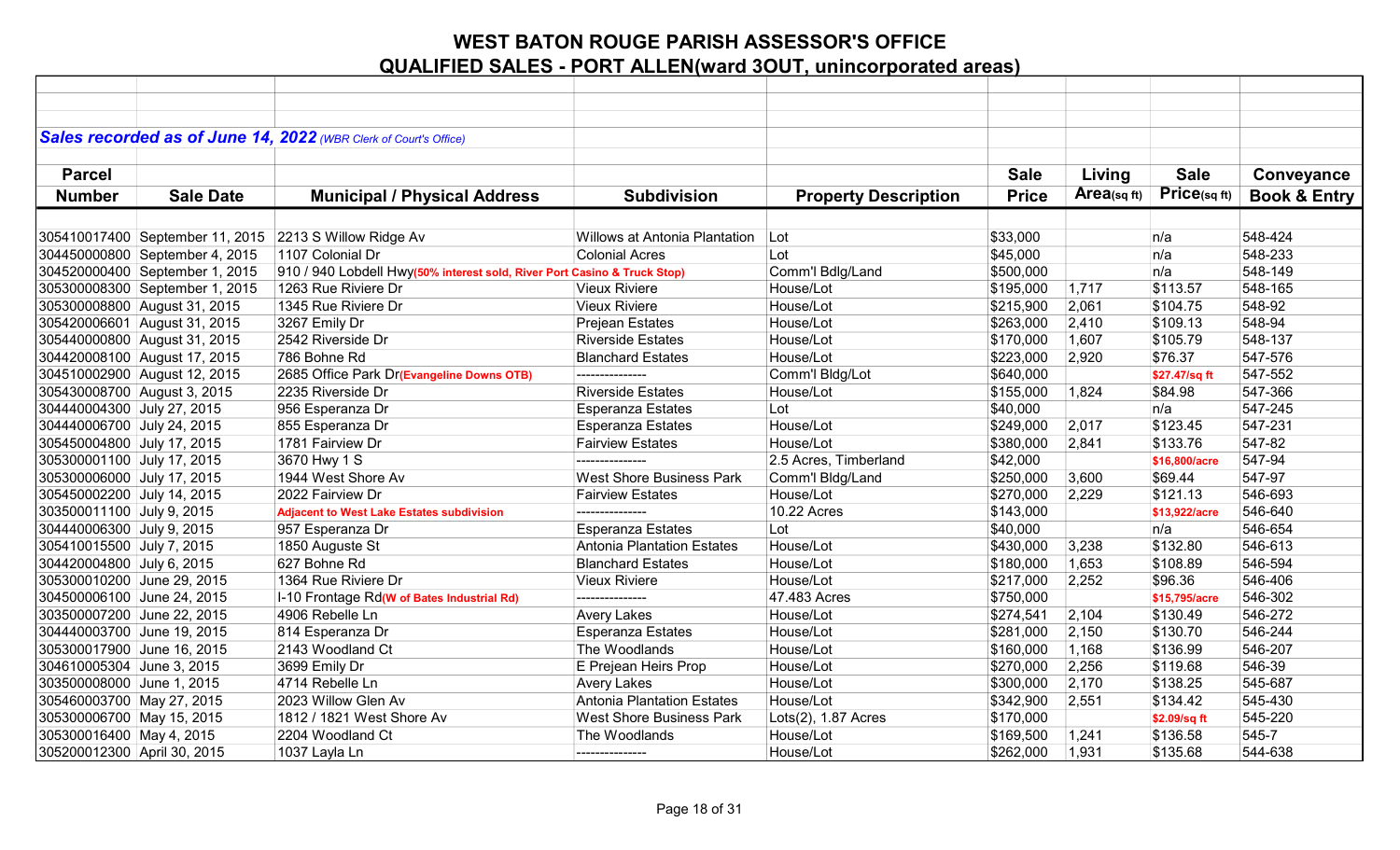|                             |                                | Sales recorded as of June 14, 2022 (WBR Clerk of Court's Office)      |                                     |                             |                    |             |               |                         |
|-----------------------------|--------------------------------|-----------------------------------------------------------------------|-------------------------------------|-----------------------------|--------------------|-------------|---------------|-------------------------|
|                             |                                |                                                                       |                                     |                             |                    |             |               |                         |
| <b>Parcel</b>               |                                |                                                                       |                                     |                             | <b>Sale</b>        | Living      | <b>Sale</b>   | Conveyance              |
| <b>Number</b>               | <b>Sale Date</b>               | <b>Municipal / Physical Address</b>                                   | <b>Subdivision</b>                  | <b>Property Description</b> | <b>Price</b>       | Area(sq ft) | Price(sq ft)  | <b>Book &amp; Entry</b> |
|                             |                                |                                                                       |                                     |                             |                    |             |               |                         |
|                             |                                |                                                                       |                                     |                             |                    |             |               |                         |
| 303500004000 April 24, 2015 |                                | 963 West Lake Dr                                                      | <b>West Lake Estates</b>            | 0.36 Acres(50' x 320')      | \$4,000            |             | \$4.00/sq ft  | 544-503                 |
| 305410007201 April 24, 2015 |                                | 4323 Greenleaf Av                                                     | Lynndale                            | House/Lot                   | \$144,000          | 1,404       | \$102.56      | 544-506                 |
| 305430005000 April 24, 2015 |                                | 2308 Riverside Dr                                                     | <b>Riverside Estates</b>            | House/Lot                   | \$225,000          | 1,893       | \$118.86      | 544-514                 |
| 304440004200 April 24, 2015 |                                | 936 Esperanza Dr                                                      | <b>Esperanza Estates</b>            | House/Lot                   | \$240,000          | 1,870       | \$128.34      | 544-517                 |
| 304440007100 April 24, 2015 |                                | 773 Esperanza Dr                                                      | <b>Esperanza Estates</b>            | House/Lot                   | \$242,000          | 1,875       | \$129.07      | 544-536                 |
| 305430012701 April 22, 2015 |                                | 2013 Forest Dr                                                        | <b>Greater B.R. Industrial Park</b> | 1.21 Acres, Comm'l Land     | \$235,000          |             | \$4.45/sq ft  | 544-331                 |
| 304440007900 April 20, 2015 |                                | 611 Esperanza Dr                                                      | <b>Esperanza Estates</b>            | House/Lot                   | \$224,500          | 1,742       | \$128.87      | 544-282                 |
| 305410001800 April 20, 2015 |                                | 1951 Lansdown Dr                                                      | Lynndale                            | House/Lot                   | \$85,000           | 1,950       | \$43.59       | 544-284                 |
| 304520000100 April 13, 2015 |                                | 2855 I-10 Frontage Rd                                                 | ---------------                     | Comm'l Bldg & 0.602 Acres   | \$300,000          | 2,295       | \$130.72      | 544-57                  |
| 305400000300 April 2, 2015  |                                | 4021 Hwy 1 S(Roadrunner Towing & Recovery, formerly Brusly Wrecker)   |                                     | Comm'l Bldg/10.28 Acres     | \$800,000          |             | n/a           | 543-622                 |
|                             | 305400003900 March 30, 2015    | 1702 Alayna Ln                                                        | <b>OakView</b>                      | Mobile Home/Lot             | \$90,000           | 1,283       | \$70.15       | 543-538                 |
|                             | 303500010200 March 30, 2015    | 448 Westwood Blvd                                                     | <b>Westover Plantation</b>          | Lot, 1.0 Acre               | \$75,000           |             | n/a           | 543-540                 |
|                             | 305220001201 March 25, 2015    | Larguier Ln                                                           | ---------------                     | 0.83 Acres                  | \$20,000           |             | n/a           | 543-468                 |
|                             | 303500009300 March 19, 2015    | 425 Westwood Blvd                                                     | <b>Westover Plantation</b>          | Lot, 1.0 Acre               | \$75,000           |             | n/a           | 543-386                 |
|                             | 305300007300 March 12, 2015    | 1933 West Shore Av                                                    | <b>West Shore Business Park</b>     | 0.52 Acres, Comm'l Land     | \$37,000           |             | \$1.65/sq ft  | 543-303                 |
| 304430000400 March 6, 2015  |                                | 906 Bohne Rd                                                          | <b>Blanchard Estates</b>            | House/Lot                   | \$120,000          | 1,160       | \$103.45      | 543-170                 |
| 305410000800 March 6, 2015  |                                | 2034 Lansdown Dr                                                      | Lynndale                            | House/Lot                   | \$175,000          | 3,470       | \$50.43       | 543-177                 |
| 305300009400 March 5, 2015  |                                | 1439 Rue Riviere Dr                                                   | <b>Vieux Riviere</b>                | House/Lot                   | \$419,900          | 2,585       | \$162.44      | 543-136                 |
|                             | 304440003100 February 27, 2015 | 690 Esperanza Dr                                                      | <b>Esperanza Estates</b>            | House/Lot                   | \$241,000          | 1,742       | \$138.35      | 543-14                  |
|                             | 304400001800 February 23, 2015 | 702 Lobdell Hwy(Retail w/10 Ste's & FamilyDollar Stol --------------- |                                     | Comm'l Bldg/Land            | \$1,700,000 20,600 |             | \$82.52/sq ft | 542-560                 |
|                             | 305200012800 February 13, 2015 | Commercial Dr(3/4 mile E of Lobdell Hwy)                              | ---------------                     | 34.157 Acres, Comm'l Land   | \$2,380,000        |             | \$69,678/acre | 542-498                 |
|                             | 305420004800 February 6, 2015  | 3150 Emily Dr                                                         | <b>WestSide Estates</b>             | House/Lot                   | \$177,000          | 1,521       | \$116.37      | 542-384                 |
|                             | 303500008200 February 3, 2015  | 4662 Rebelle Ln                                                       | <b>Avery Lakes</b>                  | House/Lot                   | \$279,000          | 2,059       | \$135.50      | 542-312                 |
|                             | 305410013601 January 27, 2015  | 1872 St Simon Ln                                                      | ---------------                     | 0.756 Ares                  | \$46,500           |             | n/a           | 542-218                 |
|                             | 305200005500 January 8, 2015   | 2553 Court St(Self Storage/Mini Storage Site)                         | ---------------                     | Comm'l Bldg/1.22 Acres      | \$460,000          |             | n/a           | 541-623                 |
|                             | 305200005501 January 8, 2015   | 2553 Court St(30 space RV Park)                                       | ---------------                     | RV Park /2.169 Acres        | \$155,000          |             | n/a           | 541-634                 |
|                             | 303500009600 December 29, 2014 | 483 Westwood Blvd                                                     | <b>Westover Plantation</b>          | Lot, 1.0 Acre               | \$85,000           |             | n/a           | 541-465                 |
|                             | 305300012000 December 24, 2014 | 2265 Woodland Ct                                                      | The Woodlands                       | House/Lot                   | \$224,000          | 1,759       | \$127.35      | 541-411                 |
|                             | 303500007200 December 10, 2014 | 4906 Rebelle Ln                                                       | <b>Avery Lakes</b>                  | Lot                         | \$52,000           |             | n/a           | 541-177                 |
|                             | 304440006600 December 1, 2014  | 875 Esperanza Dr                                                      | <b>Esperanza Estates</b>            | House/Lot                   | \$248,900          | 1,921       | \$129.57      | 541-15                  |
|                             | 305410006300 November 10, 2014 | 4359 Arlington Av                                                     | Lynndale                            | House/Lot                   | \$80,000           | 1,265       | \$63.24       | 540-405                 |
|                             |                                |                                                                       |                                     |                             |                    |             |               |                         |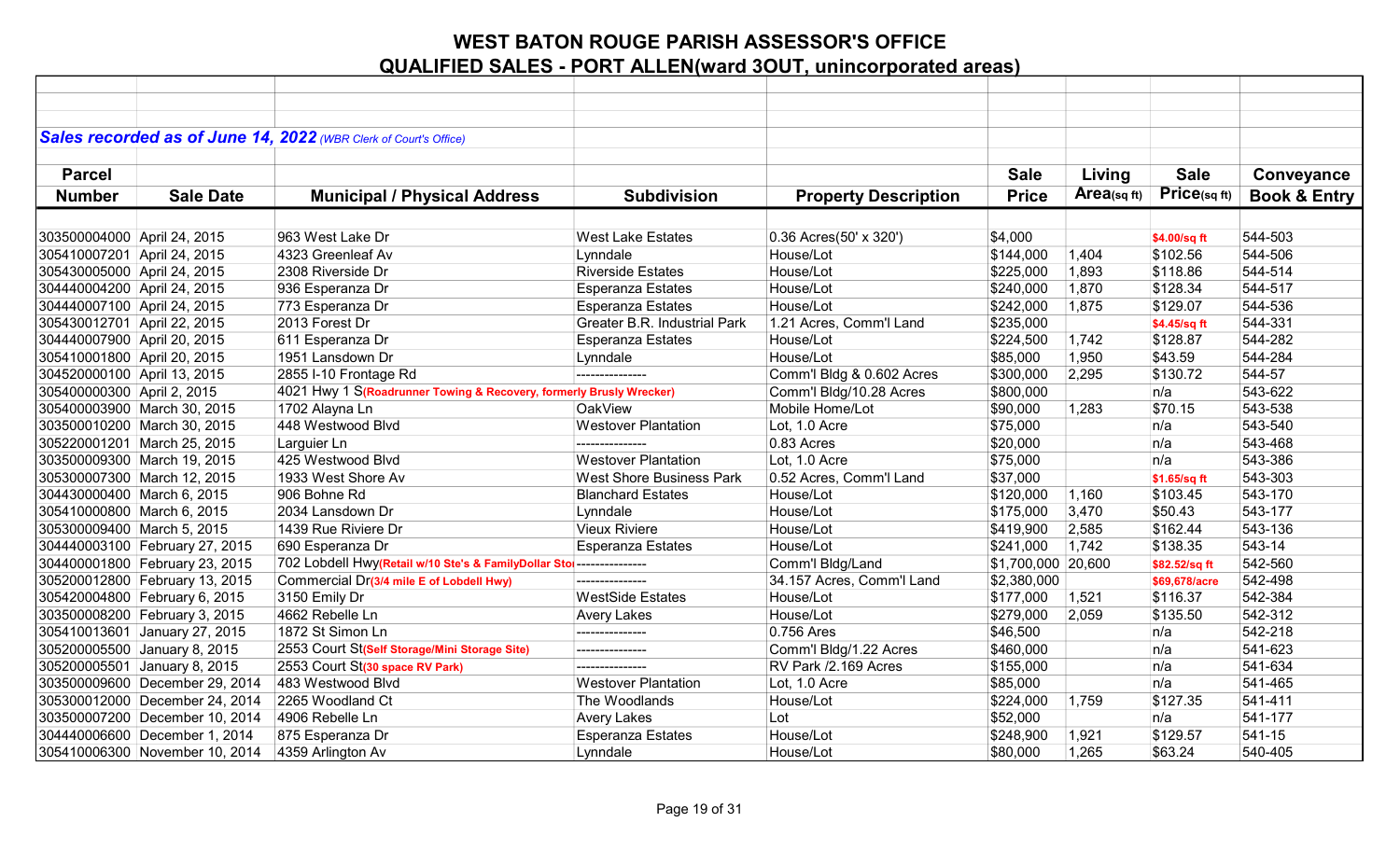|                              |                                                   | Sales recorded as of June 14, 2022 (WBR Clerk of Court's Office) |                                      |                             |              |             |                |                         |
|------------------------------|---------------------------------------------------|------------------------------------------------------------------|--------------------------------------|-----------------------------|--------------|-------------|----------------|-------------------------|
|                              |                                                   |                                                                  |                                      |                             |              |             |                |                         |
| <b>Parcel</b>                |                                                   |                                                                  |                                      |                             | <b>Sale</b>  | Living      | <b>Sale</b>    | Conveyance              |
| <b>Number</b>                | <b>Sale Date</b>                                  | <b>Municipal / Physical Address</b>                              | <b>Subdivision</b>                   | <b>Property Description</b> | <b>Price</b> | Area(sq ft) | Price(sq ft)   | <b>Book &amp; Entry</b> |
|                              |                                                   |                                                                  |                                      |                             |              |             |                |                         |
|                              |                                                   |                                                                  |                                      |                             |              |             |                |                         |
|                              | 305300018800 October 28, 2014                     | 2032 Forest Dr                                                   | <b>Woodlands Commercial</b>          | 0.738 Acres, Comm'l Lot     | \$145,884    |             | \$4.53/sq ft   | 540-190                 |
|                              | 305420002400 October 17, 2014                     | 2605 Emily Dr                                                    | <b>WestSide Estates</b>              | House/Lot                   | \$157,000    | 1,594       | \$98.49        | 540-88                  |
|                              | 305300017200 October 14, 2014                     | 2122 Woodland Ct                                                 | The Woodlands                        | House/Lot                   | \$197,500    | 1,429       | \$138.21       | 539-693                 |
| 305300015300 October 9, 2014 |                                                   | 2346 Woodland Ct                                                 | The Woodlands                        | House/Lot                   | \$238,000    | 1,783       | \$133.48       | 539-548                 |
| 305300012300 October 7, 2014 |                                                   | 2327 Woodland Ct                                                 | The Woodlands                        | House/Lot                   | \$209,900    | 1,536       | \$136.65       | 539-494                 |
|                              | 303500010400 October 7, 2014                      | 404 Westwood Blvd                                                | <b>Westover Plantation</b>           | Lot, 1.0 Acre               | \$75,500     |             | n/a            | 539-497                 |
|                              | 304430006300 October 6, 2014                      | 927 Vancouver Dr                                                 | <b>Silvery Estates</b>               | House/Lot                   | \$223,000    | 2,038       | \$109.42       | 539-434                 |
| 304420003400 October 2, 2014 |                                                   | 747 Vancouver Dr                                                 | <b>Silvery Estates</b>               | House/Lot                   | \$252,000    | 2,170       | \$116.13       | 539-414                 |
|                              | 304420004100 September 30, 2014                   | 4667 Rebelle Ln(Cajun Country Campground)                        | ---------------                      | 28.8 Acres, Campground      | \$1,600,000  |             | n/a            | 539-364                 |
|                              | 304420004102 September 30, 2014                   | 4637 Rebelle Ln(Cajun Country Campground)                        | ---------------                      | 3.912 Acres                 | \$400,000    |             | \$102,250/acre | 539-372                 |
|                              | 304420004000 September 26, 2014 4711 Rebelle Ln   |                                                                  | <b>Silvery Estates</b>               | House/Lot                   | \$230,000    | 2,456       | \$93.65        | 539-302                 |
|                              | 303500006800 September 26, 2014                   | 4986 Rebelle Ln                                                  | <b>Avery Lakes</b>                   | House/Lot                   | \$321,946    | 2,351       | \$136.94       | 539-312                 |
|                              | 305430000300 September 16, 2014 2302 Oak Alley    |                                                                  | Oak Alley                            | House/Lot                   | \$286,500    | 2,575       | \$111.26       | 539-160                 |
|                              | 305430008500 September 15, 2014 2247 Riverside Dr |                                                                  | <b>Riverside Estates</b>             | House/Lot                   | \$185,000    | 2,111       | \$87.64        | 539-140                 |
|                              | 305460004900 September 15, 2014                   | 4660 Golden Ridge Dr                                             | <b>Antonia Plantation Estates</b>    | House/Lot                   | \$355,000    | 2,582       | \$137.49       | 539-148                 |
|                              | 305400003600 September 8, 2014                    | Hwy 1 S(80' of Hwy 1 S frontage)                                 | ---------------                      | 0.27 Acres, Comm'l Lot      | \$100,000    |             | \$8.50/sq ft   | 538-656                 |
|                              | 305300011100 August 27, 2014                      | 1212 Rue Riviere Dr                                              | <b>Vieux Riviere</b>                 | House/Lot                   | \$203,000    | 1,940       | \$104.64       | 538-389                 |
|                              | 305410017900 August 21, 2014                      | 2210 S Willow Ridge Av                                           | <b>Willows at Antonia Plantation</b> | House/Lot                   | \$192,000    | 1,994       | \$96.29        | 538-240                 |
|                              | 304440006600 August 18, 2014                      | 875 Esperanza Dr                                                 | <b>Esperanza Estates</b>             | Lot                         | \$40,000     |             | n/a            | 538-142                 |
| 305410006201 August 4, 2014  |                                                   | 4349 Arlington Av                                                | Lynndale                             | House/Lot                   | \$220,000    | 2,095       | \$105.01       | 537-660                 |
| 305300002000 August 4, 2014  |                                                   | 3857 Hwy 1 S(Hwy 1 S @ American Way)                             | ---------------                      | 4.56 Acres                  | \$515,000    |             | \$2.60/sq ft   | 537-663                 |
| 304440007000 July 31, 2014   |                                                   | 793 Esperanza Dr                                                 | <b>Esperanza Estates</b>             | House/Lot                   | \$213,000    | 1,680       | \$126.79       | 537-588                 |
| 304440007400 July 31, 2014   |                                                   | 713 Esperanza Dr                                                 | Esperanza Estates                    | House/Lot                   | \$215,000    | 1,728       | \$124.42       | 537-595                 |
| 305200003700 July 29, 2014   |                                                   | 2461 Suggs Rd                                                    | <b>Burbridge Tract</b>               | House/Lot                   | \$170,000    | 1,983       | \$85.73        | 537-468                 |
| 305300011200 July 29, 2014   |                                                   | 1180 Rue Riviere Dr                                              | <b>Vieux Riviere</b>                 | House/Lot                   | \$225,000    | 2,114       | \$106.43       | 537-447                 |
| 304440006500 July 29, 2014   |                                                   | 917 Esperanza Dr                                                 | Esperanza Estates                    | House/Lot                   | \$230,000    | 1,779       | \$129.29       | 537-489                 |
| 305400003900 July 28, 2014   |                                                   | 1702 Alayna Ln                                                   | OakView                              | Mobile Home/Lot             | \$47,000     | 1,283       | \$36.63        | 537-456                 |
| 305300000804 July 16, 2014   |                                                   | 1355 Beaulieu Ln                                                 | ---------------                      | 7.91 Acres                  | \$130,000    |             |                | 537-208                 |
| 304440004000 July 15, 2014   |                                                   | 874 Esperanza Dr                                                 | <b>Esperanza Estates</b>             | House/Lot                   | \$233,000    | 1,801       | \$129.37       | 537-187                 |
| 303500010200 July 1, 2014    |                                                   | 425 / 448 Westwood Blvd                                          | <b>Westover Plantation</b>           | Lots(2), 1.0 Acre each      | \$133,000    |             | n/a            | 537-56                  |
| 304420008800 June 25, 2014   |                                                   | 742 Bohne Rd                                                     | <b>Blanchard Estates</b>             | House/Lot                   | \$117,000    | 1,314       | \$89.04        | 536-676                 |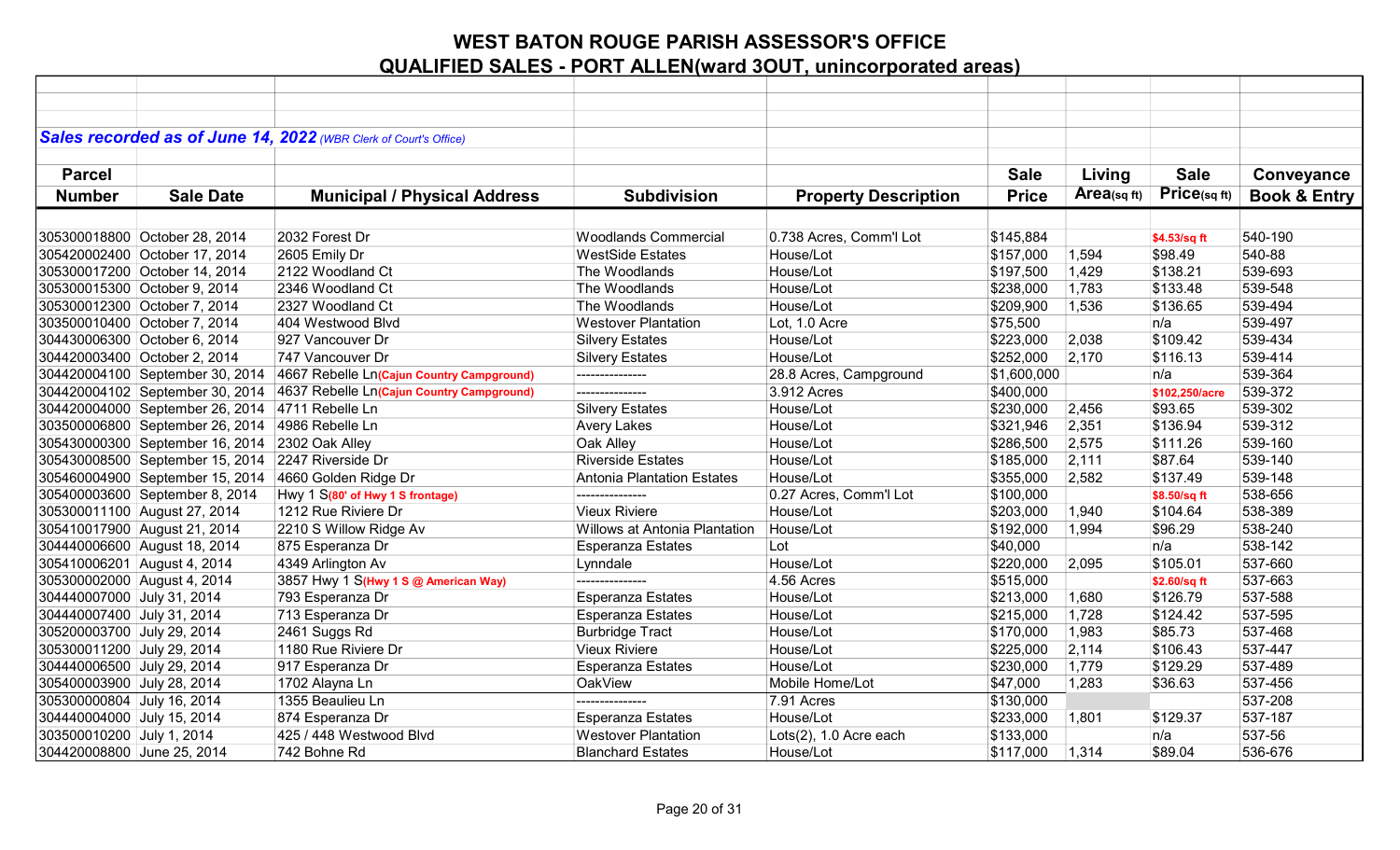|                             |                                | Sales recorded as of June 14, 2022 (WBR Clerk of Court's Office) |                                   |                               |              |             |              |                         |
|-----------------------------|--------------------------------|------------------------------------------------------------------|-----------------------------------|-------------------------------|--------------|-------------|--------------|-------------------------|
|                             |                                |                                                                  |                                   |                               |              |             |              |                         |
| <b>Parcel</b>               |                                |                                                                  |                                   |                               | <b>Sale</b>  | Living      | <b>Sale</b>  | Conveyance              |
| <b>Number</b>               | <b>Sale Date</b>               | <b>Municipal / Physical Address</b>                              | <b>Subdivision</b>                | <b>Property Description</b>   | <b>Price</b> | Area(sq ft) | Price(sqft)  | <b>Book &amp; Entry</b> |
|                             |                                |                                                                  |                                   |                               |              |             |              |                         |
|                             |                                |                                                                  |                                   |                               |              |             |              |                         |
| 303500009000 June 20, 2014  |                                | 371 Westwood Blvd                                                | <b>Westover Plantation</b>        | Lot, 1.0 Acre                 | \$73,500     |             | n/a          | 536-581                 |
| 303500009400 June 20, 2014  |                                | 447 Westwood Blvd                                                | <b>Westover Plantation</b>        | Lot, 1.0 Acre                 | \$68,000     |             | n/a          | 536-584                 |
|                             | 305430003100 June 16, 2014     | 2417 Oak Alley                                                   | Oak Alley                         | House/Lot                     | \$234,000    | 2,006       | \$116.65     | 536-525                 |
|                             | 303500009100 June 11, 2014     | 391 Westwood Blvd                                                | <b>Westover Plantation</b>        | Lot, 1.0 Acre                 | \$68,500     |             | n/a          | 536-348                 |
| 303500010300 May 23, 2014   |                                | 426 Westwood Blvd                                                | <b>Westover Plantation</b>        | Lot, 1.0 Acre                 | \$67,000     |             | n/a          | 535-614                 |
| 305460001100 May 21, 2014   |                                | 4814 Lafitte Ct                                                  | <b>Antonia Plantation Estates</b> | House/Lot                     | \$385,000    | 3,257       | \$118.21     | 535-594                 |
| 304440005400 May 16, 2014   |                                | 1121 Esperanza Dr                                                | <b>Esperanza Estates</b>          | Lot                           | \$38,500     |             | n/a          | 535-511                 |
| 304610003100 May 15, 2014   |                                | 3876 Emily Dr                                                    | <b>WestSide Estates</b>           | House/Lot                     | \$210,000    | 1,473       | \$142.57     | 535-499                 |
| 303500009200 May 8, 2014    |                                | 403 Westwood Blvd                                                | <b>Westover Plantation</b>        | Lot, 1.0 Acre                 | \$68,500     |             | n/a          | 535-383                 |
| 304420003300 May 5, 2014    |                                | 817 Vancouver Dr                                                 | <b>Silvery Estates</b>            | House/Lot                     | \$203,000    | 2,011       | \$100.94     | 535-273                 |
| 305300014900 April 30, 2014 |                                | 2386 Woodland Ct                                                 | The Woodlands                     | House/Lot                     | \$201,168    | 1,531       | \$131.40     | 535-215                 |
| 305450000200 April 28, 2014 |                                | 1620 Fairview Dr                                                 | <b>Fairview Estates</b>           | House/Lot                     | \$339,500    | 2,544       | \$133.45     | 535-152                 |
| 305300001500 April 28, 2014 |                                | 3724 Hwy 1 S                                                     | ---------------                   | 27.50 Acres                   | \$98,000     |             | \$3.565/acre | 535-163                 |
| 303500010800 April 25, 2014 |                                | 314 / 336 Westwood Blvd                                          | <b>Westover Plantation</b>        | Lots(2), 1.0 Acre & 2.0 Acres | \$158,500    |             | n/a          | 535-70                  |
| 305430013700 April 24, 2014 |                                | 2106 Brittany Dr                                                 | <b>Brittany Estates</b>           | House/Lot                     | \$257,900    | 1,972       | \$130.78     | 535-18                  |
|                             | 305460000900 March 21, 2014    | 4781 Missouri Dr                                                 | <b>Antonia Plantation Estates</b> | House/Lot                     | \$360,000    | 2,831       | \$127.16     | 533-163                 |
|                             | 303500008900 March 18, 2014    | 357 Westwood Blvd                                                | <b>Westover Plantation</b>        | Lot, 1.0 Acre                 | \$68,500     |             | n/a          | 532-627                 |
|                             | 305420003700 March 14, 2014    | 2906 Emily Dr                                                    | <b>WestSide Estates</b>           | House/Lot                     | \$230,000    | 2,071       | \$111.06     | 532-579                 |
|                             | 303500009900 March 11, 2014    | 4657 Westdale Dr                                                 | <b>Westover Plantation</b>        | Lot, 1.38 Acres               | \$70,000     |             | n/a          | 532-372                 |
|                             | 303500009800 March 11, 2014    | 4637 Westdale Dr                                                 | <b>Westover Plantation</b>        | Lot, 1.33 Acres               | \$70,000     |             | n/a          | 532-375                 |
|                             | 305310007300 March 11, 2014    | <b>Reverend Manual St</b>                                        | ---------------                   | 0.369 Acres                   | \$6,500      |             | n/a          | 532-381                 |
|                             | 305410001700 March 10, 2014    | 1941 Lansdown Dr                                                 | Lynndale                          | Lot, 1.0 Acre                 | \$60,000     | 1,215       | \$49.38      | 532-362                 |
|                             | 303500010700 March 6, 2014     | 358 Westwood Blvd                                                | <b>Westover Plantation</b>        | Lot, 1.0 Acre                 | \$68,500     |             | n/a          | 532-338                 |
|                             | 303500009500 February 28, 2014 | 461 Westwood Blvd                                                | <b>Westover Plantation</b>        | Lot, 1.0 Acre                 | \$68,500     |             | n/a          | 532-200                 |
|                             | 305430005400 February 28, 2014 | 2332 Riverside Dr                                                | <b>Riverside Estates</b>          | House/Lot                     | \$197,500    | 1,701       | \$116.11     | 532-270                 |
|                             | 303500009600 February 27, 2014 | 483 Westwood Blvd                                                | <b>Westover Plantation</b>        | Lot, 1.0 Acre                 | \$65,000     |             | n/a          | 532-189                 |
|                             | 303500009700 February 27, 2014 | 4603 Westdale Dr                                                 | <b>Westover Plantation</b>        | Lot, 1.44 Acres               | \$80,000     |             | n/a          | 532-192                 |
|                             | 303500010400 February 27, 2014 | 404 Westwood Blvd                                                | <b>Westover Plantation</b>        | Lot, 1.0 Acre                 | \$68,500     |             | n/a          | 532-195                 |
|                             | 303500010500 February 20, 2014 | 392 Westwood Blvd                                                | <b>Westover Plantation</b>        | Lot, 1.0 Acre                 | \$71,000     |             | n/a          | 532-72                  |
|                             | 305430013100 February 19, 2014 | 3851 Chatelain Dr                                                | <b>Brittany Estates</b>           | House/Lot                     | \$310,000    | 2,045       | \$151.59     | 532-51                  |
|                             | 303500008700 February 18, 2014 | 313 Westwood Blvd                                                | <b>Westover Plantation</b>        | Lot, 1.7 Acres                | \$85,000     |             | n/a          | 531-697                 |
|                             |                                |                                                                  |                                   |                               |              |             |              |                         |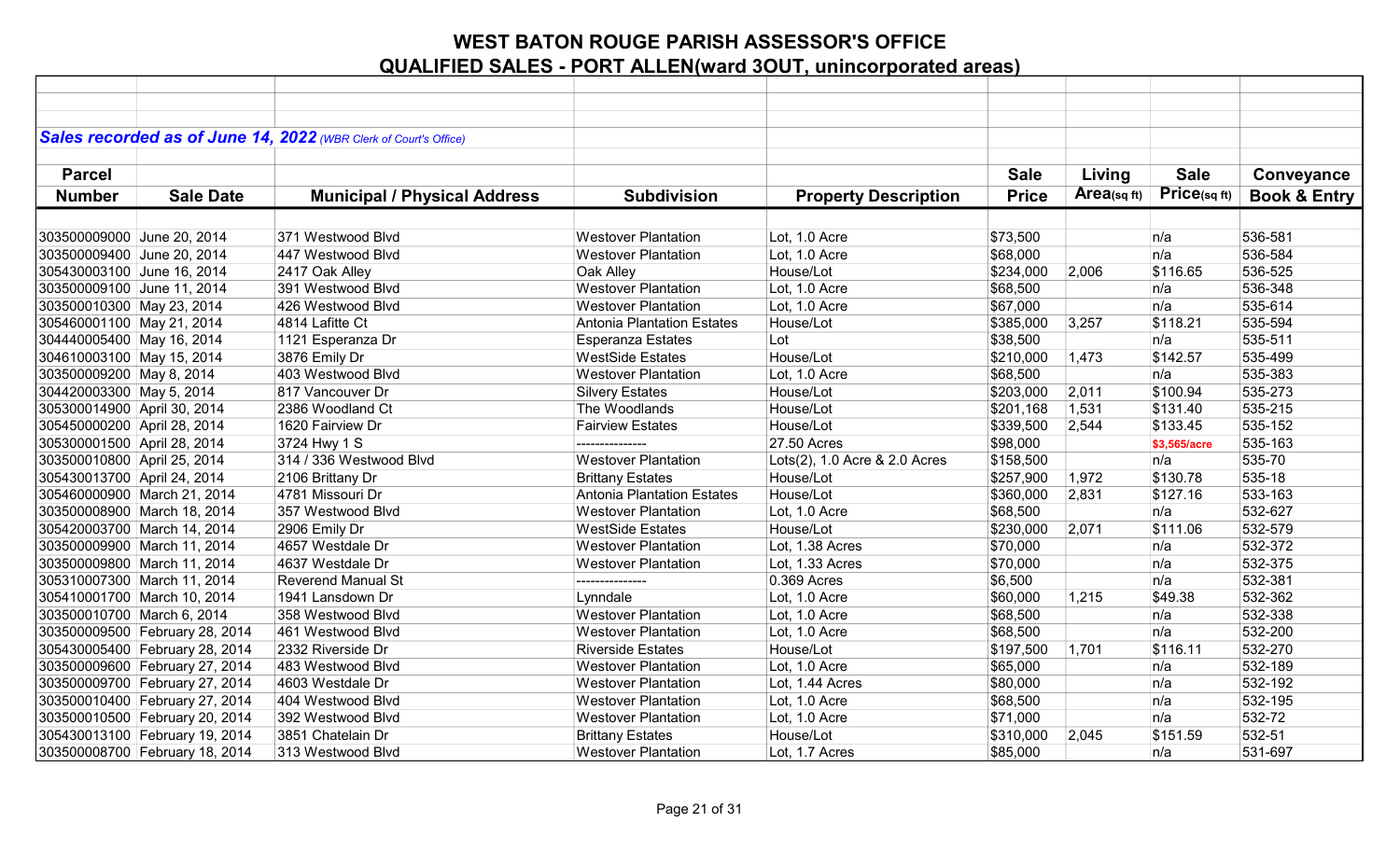|               |                                                                  | Sales recorded as of June 14, 2022 (WBR Clerk of Court's Office) |                                       |                                     |              |                |                          |                         |
|---------------|------------------------------------------------------------------|------------------------------------------------------------------|---------------------------------------|-------------------------------------|--------------|----------------|--------------------------|-------------------------|
|               |                                                                  |                                                                  |                                       |                                     |              |                |                          |                         |
| <b>Parcel</b> |                                                                  |                                                                  |                                       |                                     | <b>Sale</b>  | Living         | <b>Sale</b>              | Conveyance              |
| <b>Number</b> | <b>Sale Date</b>                                                 | <b>Municipal / Physical Address</b>                              | <b>Subdivision</b>                    | <b>Property Description</b>         | <b>Price</b> | Area(sq ft)    | Price(sqft)              | <b>Book &amp; Entry</b> |
|               |                                                                  |                                                                  |                                       |                                     |              |                |                          |                         |
|               |                                                                  | 460 / 482 Westwood Blvd                                          | <b>Westover Plantation</b>            |                                     | \$142,000    |                |                          | $532 - 1$               |
|               | 303500010000 February 18, 2014<br>303500007000 February 18, 2014 | 4946 Rebelle Ln                                                  | <b>Avery Lakes</b>                    | Lots(2), 1.0 Acre each<br>House/Lot | \$250,000    | 2,081          | \$71,000/lot<br>\$120.13 | 532-23                  |
|               | 305450003500 February 11, 2014                                   | 2023 Fairview Dr                                                 | <b>Fairview Estates</b>               | House/Lot                           | \$335,000    | 2,826          | \$118.54                 | 531-562                 |
|               |                                                                  |                                                                  | ---------------                       |                                     |              |                |                          | 531-517                 |
|               | 305200012700 February 7, 2014                                    | Commercial Dr(3/4 mile E of Lobdell Hwy)                         |                                       | 10.02 Acres, Comm'l Land            | \$550,000    |                | \$55,000/acre            | 531-371                 |
|               | 305410000300 February 3, 2014                                    | 2146 Lansdown Dr                                                 | Lynndale<br>---------------           | House/Lot                           | \$119,900    | 1,170          | \$102.48                 |                         |
|               | 305300019100 January 30, 2014                                    | 3259 Hwy 1 S(Hardee's)                                           |                                       | Comm'l Bldg/Lot                     | \$1,900,000  |                | n/a<br>n/a               | 531-305                 |
|               | 303500006800 January 8, 2014                                     | 4986 Rebelle Ln                                                  | <b>Avery Lakes</b><br>--------------- | Lot                                 | \$43,000     |                |                          | 530-510<br>529-572      |
|               | 305200008001 January 2, 2014                                     | <b>Office Park Dr &amp; Commercial Dr intersection</b>           |                                       | 3.0 Acres, Comm'l Land              | \$425,000    |                | \$141,667/acre           | 529-507                 |
|               | 305410009300 December 27, 2013                                   | 4334 Dunleith Av                                                 | Lynndale                              | House/Lot                           | \$90,000     | 2,297          | \$39.18                  |                         |
|               | 304430005500 December 23, 2013                                   | 950 Vancouver Dr                                                 | <b>Silvery Estates</b>                | House/Lot                           | \$175,000    | 1,883          | \$92.94                  | 529-398<br>529-411      |
|               | 304510000200 December 23, 2013                                   | 347 Lobdell Hwy(Goldmine Casino/Amoco/Domino's) ---------------  | ---------------                       | Comm'l Bldg/Land                    | \$1,500,000  |                | n/a                      |                         |
|               | 304510000301 December 12, 2013                                   | Lobdell Hwy<br>2067 Willow Glen Av                               | Antonia Plantation Estates            | 0.706 Acres<br>House/Lot            | \$50,000     |                | n/a<br>\$122.16          | 529-186<br>529-157      |
|               | 305460003900 December 11, 2013                                   |                                                                  | Vieux Riviere                         |                                     | \$290,000    | 2,374<br>2,998 |                          |                         |
|               | 305300009300 December 5, 2013                                    | 1419 Rue Riviere Dr                                              |                                       | House/Lot                           | \$370,000    |                | \$123.42                 | 529-53                  |
|               | 305200012600 November 13, 2013                                   | 2179 Commercial Dr(1/4 Mile W of Wilson Warehous --------------- | ---------------                       | 5.0 Acres, Comm'l Land              | \$670,000    |                | \$134,000/acre           | 528-436                 |
|               | 303500000802 November 12, 2013                                   | 5338 Rebelle Ln                                                  |                                       | House/Lot                           | \$225,000    | 1,732          | \$129.91                 | 528-383                 |
|               | 304440007300 November 12, 2013                                   | 733 Esperanza Dr                                                 | <b>Esperanza Estates</b>              | House/Lot                           | \$239,900    | 1,845          | \$130.03                 | 528-394                 |
|               | 305300015100 October 25, 2013                                    | 2366 Woodland Ct                                                 | The Woodlands                         | House/Lot                           | \$239,975    | 1,724          | \$139.20                 | 528-147                 |
|               | 304440007200 October 17, 2013                                    | 753 Esperanza Dr                                                 | <b>Esperanza Estates</b>              | Lot                                 | \$40,000     |                | n/a                      | 528-17                  |
|               | 305300003600 October 17, 2013                                    | 2421 N Line Rd(formerly Edgen Murray)                            | ---------------                       | Comm'l Bldg/Land/Equipment          | \$4,850,000  |                | n/a                      | 528-34                  |
|               | 305410012100 October 16, 2013                                    | 1884 Lansdown Dr                                                 | <b>Lynndale Estates</b>               | House/Lot                           | \$175,000    | 1,824          | \$95.94                  | 528-7                   |
|               | 305300006300 October 15, 2013                                    | 1914 West Shore Av                                               | <b>West Shore Business Park</b>       | 0.52 Acres, Comm'l Land             | \$67,000     |                | \$2.96/sq ft             | 527-699                 |
|               | 304440001600 October 7, 2013                                     | 907 Colonial Dr                                                  | <b>Colonial Acres</b>                 | House/Lot                           | \$145,000    | 1,867          | \$77.66                  | 527-576                 |
|               | 303500004400 October 4, 2013                                     | 841 West Lake Dr                                                 | <b>West Lake Estates</b>              | Lot                                 | \$56,385     |                | n/a                      | 527-540                 |
|               | 304610002900 September 27, 2013 3848 Emily Dr                    |                                                                  | <b>WestSide Estates</b>               | House/Lot                           | \$260,000    | 2,115          | \$122.93                 | 527-427                 |
|               | 304440003800 September 25, 2013 834 Esperanza Dr                 |                                                                  | <b>Esperanza Estates</b>              | House/Lot                           | \$299,000    | 2,370          | \$126.16                 | 527-389                 |
|               | 303500007300 September 20, 2013 4884 Rebelle Ln                  |                                                                  | <b>Avery Lakes</b>                    | House/Lot                           | \$280,500    | 2,193          | \$127.91                 | 527-233                 |
|               | 305300012400 September 19, 2013 2337 Woodland Ct                 |                                                                  | The Woodlands                         | House/Lot                           | \$214,417    | 1,556          | \$137.80                 | 527-210                 |
|               | 303500007600 September 17, 2013 4824 Rebelle Ln                  |                                                                  | <b>Avery Lakes</b>                    | House/Lot                           | \$292,700    | 2,102          | \$139.25                 | 527-173                 |
|               | 305300017800 September 17, 2013 2133 Woodland Ct                 |                                                                  | The Woodlands                         | House/Lot                           | \$200,000    | 1,580          | \$126.58                 | 527-176                 |
|               | 305460005300 September 12, 2013 2160 Levert Av                   |                                                                  | Antonia Plantation Estates            | House/Lot                           | \$330,000    | 2,837          | \$116.32                 | 527-87                  |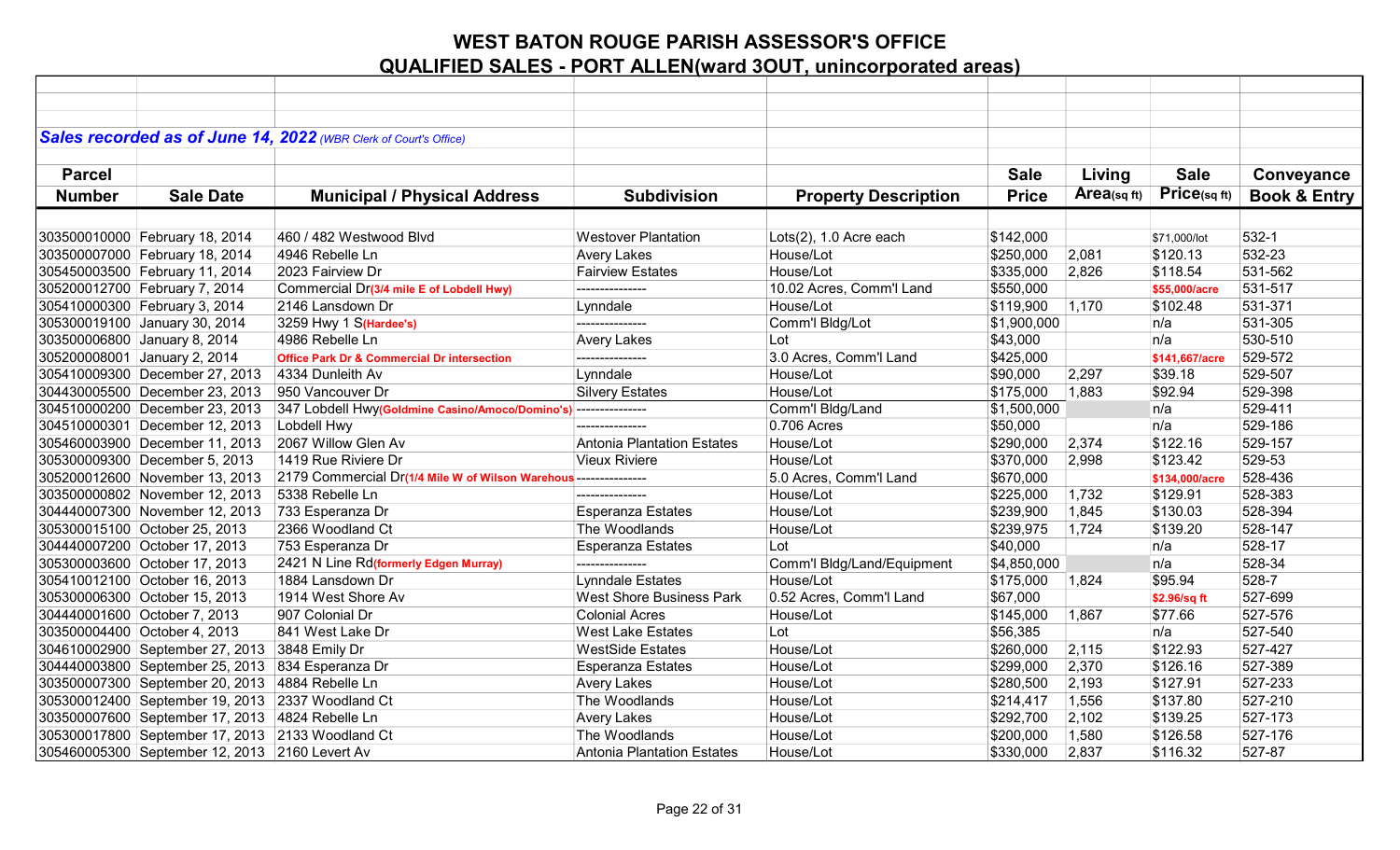|                             |                                | Sales recorded as of June 14, 2022 (WBR Clerk of Court's Office)   |                                      |                                |              |                |               |                         |
|-----------------------------|--------------------------------|--------------------------------------------------------------------|--------------------------------------|--------------------------------|--------------|----------------|---------------|-------------------------|
|                             |                                |                                                                    |                                      |                                |              |                |               |                         |
| <b>Parcel</b>               |                                |                                                                    |                                      |                                | <b>Sale</b>  | Living         | <b>Sale</b>   | Conveyance              |
| <b>Number</b>               | <b>Sale Date</b>               | <b>Municipal / Physical Address</b>                                | <b>Subdivision</b>                   | <b>Property Description</b>    | <b>Price</b> | Area(sqft)     | Price(sq ft)  | <b>Book &amp; Entry</b> |
|                             |                                |                                                                    |                                      |                                |              |                |               |                         |
|                             | 305300019100 September 9, 2013 | 3259 Hwy 1 S(Hardees's)                                            | ---------------                      | 0.90 Acres, Comm'l Land        | \$430,150    |                | \$10.97/sq ft | 527-22                  |
|                             | 304440006900 August 29, 2013   | 815 Esperanza Dr                                                   | <b>Esperanza Estates</b>             | House/Lot                      | \$199,800    | 1,527          | \$130.84      | 526-602                 |
|                             | 303500004000 August 16, 2013   | 963 West Lake Dr                                                   | <b>West Lake Estates</b>             | Lot                            | \$75,000     |                | n/a           | 526-235                 |
|                             |                                |                                                                    |                                      |                                |              |                |               | 526-229                 |
|                             | 304520001500 August 15, 2013   | Lobdell Hwy S(fractional sale w/1000'/IntraCoastal Canal frontage) |                                      | 19.53 Acres(1/2 interest sold) | \$400,000    |                | n/a           | 526-155                 |
|                             | 303500001900 August 13, 2013   | 5230 Genre Rd<br>1927 Fairview Dr                                  | <b>Fairview Estates</b>              | House/Lot                      | \$167,500    | 1,913<br>3,510 | \$87.56       | 526-95                  |
|                             | 305450003900 August 6, 2013    |                                                                    |                                      | House/Lot                      | \$385,000    |                | \$109.69      |                         |
|                             | 305450003900 August 6, 2013    | 1927 Fairview Dr                                                   | <b>Fairview Estates</b>              | House/Lot                      | \$385,000    | 3,510          | \$109.69      | 526-99                  |
|                             | 305430008800 August 1, 2013    | 2229 Riverside Dr                                                  | <b>Riverside Estates</b>             | House/Lot                      | \$238,000    | 1,935          | \$123.00      | 526-36                  |
| 303500005800 July 17, 2013  |                                | 415 Silvery Ln                                                     | <b>Avery Lakes</b>                   | Lot                            | \$56,000     |                | n/a           | 525-505                 |
| 304440007000 July 16, 2013  |                                | 793 Esperanza Dr                                                   | <b>Esperanza Estates</b>             | Lot                            | \$38,500     |                | n/a           | 525-470                 |
| 303500003900 July 12, 2013  |                                | 964 West Lake Dr                                                   | <b>West Lake Estates</b>             | Lot                            | \$120,000    |                | n/a           | 525-426                 |
| 305410017400 July 9, 2013   |                                | 2213 S Willow Ridge Av                                             | <b>Willows at Antonia Plantation</b> | Lot                            | 33,000       |                | n/a           | 525-395                 |
| 303500007200 July 8, 2013   |                                | 4906 / 4946 Rebelle Ln                                             | <b>Avery Lakes</b>                   | Lots(2)                        | \$113,000    |                | \$56,500/lot  | 525-382                 |
| 303500000802 July 3, 2013   |                                | 5338 Rebelle Ln                                                    | ---------------                      | Mobile Home/Lot                | \$10,000     |                | n/a           | 525-323                 |
| 304440005100 July 3, 2013   |                                | 1088 Esperanza Dr                                                  | <b>Esperanza Estates</b>             | Lot                            | \$40,000     |                | n/a           | 525-352                 |
| 304440006800 June 28, 2013  |                                | 835 Esperanza Dr                                                   | <b>Esperanza Estates</b>             | Lot                            | \$40,000     |                | n/a           | 525-237                 |
| 303500007500 June 28, 2013  |                                | 4844 Rebelle Ln                                                    | <b>Avery Lakes</b>                   | House/Lot                      | \$277,000    | 2,157          | \$128.42      | 525-240                 |
| 304440007300 June 24, 2013  |                                | 733Esperanza Dr                                                    | <b>Esperanza Estates</b>             | Lot                            | \$38,500     |                | n/a           | 525-190                 |
| 305220002400 June 21, 2013  |                                | 2423 Larguier Ln                                                   | Larguier                             | House/Lot                      | \$69,900     | 1,423          | \$49.12       | 525-152                 |
| 305250000100 June 20, 2013  |                                | 1844 Commercial Dr                                                 | ---------------                      | Comm'l Bldg/Land               | \$6,200,000  |                | n/a           | 525-127                 |
| 304610000500 June 13, 2013  |                                | 3496 Emily Dr                                                      | <b>WestSide Estates</b>              | House/Lot                      | \$225,000    | 1,691          | \$133.06      | 525-4                   |
| 305300007500 June 5, 2013   |                                | 1953 West Shore Av                                                 | <b>West Shore Business Park</b>      | Comm'l Bldg/Lot                | \$450,000    |                | n/a           | 524-609                 |
| 305460002100 May 28, 2013   |                                | 1944 Safford Blvd                                                  | <b>Antonia Plantation Estates</b>    | House/Lot                      | \$442,487    | 3,938          | \$112.36      | 524-359                 |
| 304610006200 May 24, 2013   |                                | 4031 Emily Dr                                                      | <b>Emily Estates</b>                 | House/Lot                      | \$225,000    | 2,004          | \$112.28      | 524-274                 |
| 303500007700 May 16, 2013   |                                | 4804 Rebelle Ln                                                    | <b>Avery Lakes</b>                   | Lot                            | \$55,000     |                | n/a           | 523-675                 |
| 305430009800 May 15, 2013   |                                | 2203 American Way                                                  | <b>Greater B.R. Industrial Park</b>  | Comm'l Bldg/Land               | \$400,000    |                | n/a           | 523-599                 |
| 305410019100 May 15, 2013   |                                | 1878 St Simon Ln                                                   | <b>Lynndale Estates</b>              | House/Lot                      | \$308,000    | 2,496          | \$123.40      | 523-663                 |
| 304440005100 May 6, 2013    |                                | 1088 Esperanza Dr                                                  | <b>Esperanza Estates</b>             | Lot                            | \$40,000     |                | n/a           | 523-436                 |
| 305300009600 May 1, 2013    |                                | 1456 Rue Riviere Dr                                                | <b>Vieux Riviere</b>                 | House/Lot                      | \$183,700    | 1,720          | \$106.80      | 523-346                 |
| 304440003500 April 26, 2013 |                                | 772 Esperanza Dr                                                   | <b>Esperanza Estates</b>             | House/Lot                      | \$270,000    | 2,308          | \$116.98      | 523-254                 |
| 304440006900 April 22, 2013 |                                | 815 Esperanza Dr                                                   | <b>Esperanza Estates</b>             | Lot                            | \$38,500     |                | n/a           | 523-143                 |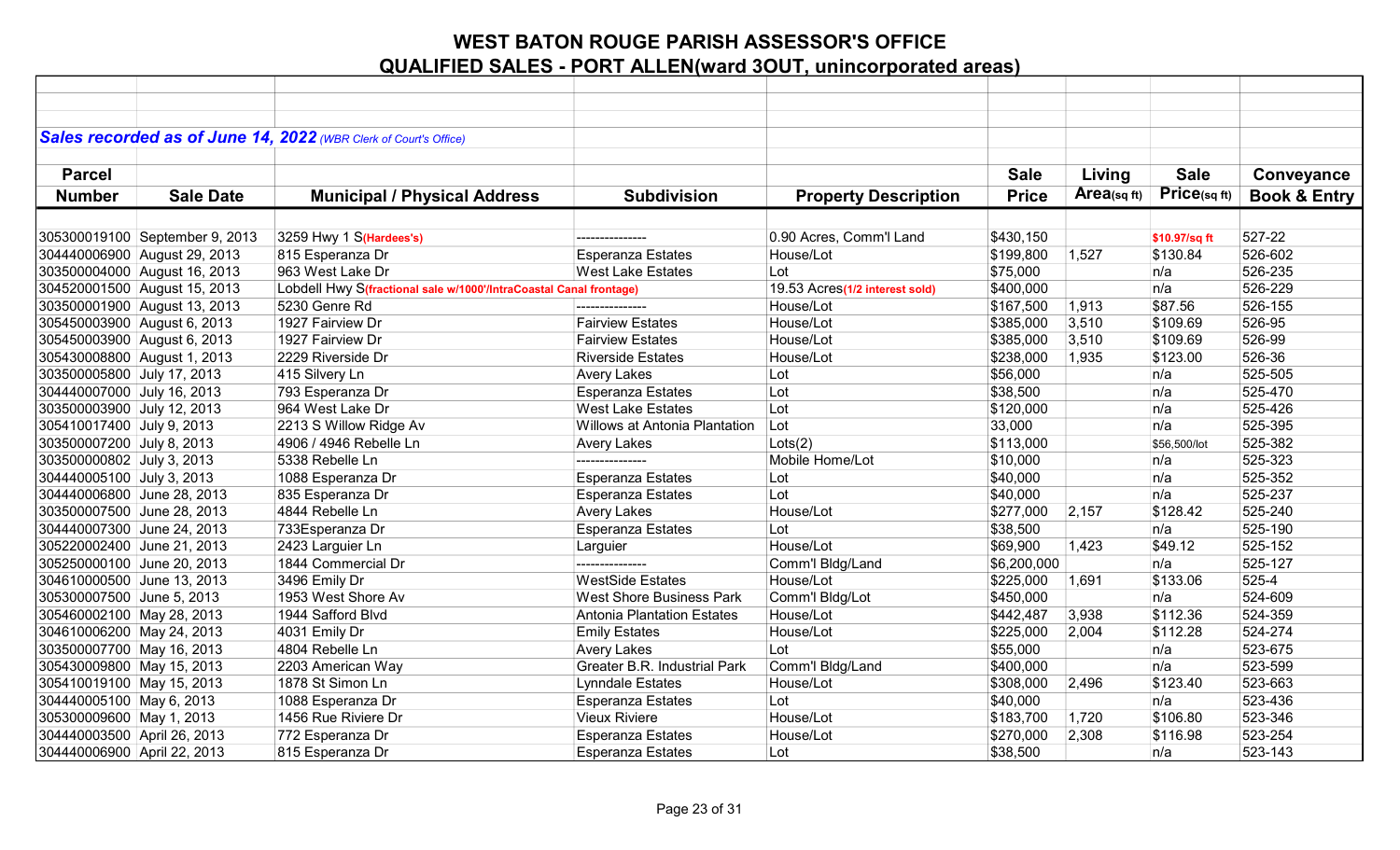|                             |                                | Sales recorded as of June 14, 2022 (WBR Clerk of Court's Office) |                                      |                               |              |             |                      |                         |
|-----------------------------|--------------------------------|------------------------------------------------------------------|--------------------------------------|-------------------------------|--------------|-------------|----------------------|-------------------------|
|                             |                                |                                                                  |                                      |                               |              |             |                      |                         |
| <b>Parcel</b>               |                                |                                                                  |                                      |                               | <b>Sale</b>  | Living      | <b>Sale</b>          | Conveyance              |
| <b>Number</b>               | <b>Sale Date</b>               | <b>Municipal / Physical Address</b>                              | <b>Subdivision</b>                   | <b>Property Description</b>   | <b>Price</b> | Area(sq ft) | Price(sq ft)         | <b>Book &amp; Entry</b> |
|                             |                                |                                                                  |                                      |                               |              |             |                      |                         |
| 305200008000 April 17, 2013 |                                | 1181 Rue Riviere Dr                                              | <b>Vieux Riviere</b>                 | House/Lot                     | \$202,000    | 2,247       | \$89.90              | 523-22                  |
| 305440004801 April 10, 2013 |                                |                                                                  | <b>Greater B.R. Industrial Park</b>  | 4.45 Acres                    | \$180,000    |             |                      | 522-641                 |
|                             |                                | American Way(Corrent's Trucking)<br>2530 American Way            | <b>Greater B.R. Industrial Park</b>  | Comm'l Bldg/Land              | \$125,000    |             | \$40.450/acre<br>n/a | 522-647                 |
| 305440003900 April 10, 2013 |                                |                                                                  |                                      |                               |              |             |                      |                         |
| 305300015500 April 8, 2013  |                                | 2326 Woodland Ct                                                 | The Woodlands                        | House/Lot                     | \$200,255    | 1,447       | \$138.39             | 522-581                 |
|                             | 305300015400 March 28, 2013    | 2336 Woodland Ct                                                 | The Woodlands                        | House/Lot                     | \$229,000    | 1,661       | \$137.87             | 522-477                 |
|                             | 303500006900 March 27, 2013    | 4966 Rebelle Ln                                                  | <b>Avery Lakes</b>                   | Lot                           | \$54,500     |             | n/a                  | 522-453                 |
|                             | 305220001700 March 21, 2013    | 2465 Larguier Ln                                                 | Larguier                             | House/Lot                     | \$99,500     | 1,396       |                      | 522-332                 |
|                             | 303500005301 March 19, 2013    | Rosedale Rd(adjacent to Avery Lakes)                             | ---------------                      | 30.0 Acres, Agricultural Land | \$315,000    |             | \$10,500/acre        | 522-294                 |
|                             | 305410011901 March 14, 2013    | Antonio Rd                                                       | ---------------                      | 1.723 Acres                   | \$115,000    |             | n/a                  | 522-199                 |
|                             | 305430008900 March 14, 2013    | 2223 Riverside Dr                                                | <b>Riverside Estates</b>             | House/Lot                     | \$220,000    | 1,710       | \$128.65             | 522-213                 |
|                             | 304420002600 March 12, 2013    | 4735 Windsor Av                                                  | <b>Silvery Estates</b>               | House/Lot                     | \$236,000    | 2,287       | \$103.19             | 522-126                 |
|                             | 304440003100 March 8, 2013     | 690 Esperanza Dr                                                 | <b>Esperanza Estates</b>             | House/Lot                     | \$224,000    | 1,742       | \$128.59             | 522-52                  |
|                             | 304610005106 March 6, 2013     | Emily Dr                                                         | E Prejean Heirs Prop                 | Lot                           | \$52,000     |             | n/a                  | 521-690                 |
|                             | 302700000800 March 4, 2013     | 7693 Rosedale Rd                                                 | <b>Tower Place</b>                   | Mobile Home/Lot               | \$90,000     | 960         | \$93.75              | 521-663                 |
|                             | 303500004900 March 1, 2013     | 687 West Lake Dr                                                 | <b>West Lake Estates</b>             | Lot                           | \$62,500     |             | n/a                  | 521-595                 |
|                             | 305300010900 February 28, 2013 | 1252 Rue Riviere Dr                                              | <b>Vieux Riviere</b>                 | House/Lot                     | \$189,000    | 2,046       | \$92.38              | 521-571                 |
|                             | 305300007900 February 26, 2013 | 1161 Rue Riviere Dr                                              | <b>Vieux Riviere</b>                 | House/Lot                     | \$192,094    | 2,494       | \$77.02              | 521-517                 |
|                             | 303500007400 February 26, 2013 | 4864 Rebelle Ln                                                  | <b>Avery Lakes</b>                   | House/Lot                     | \$298,671    | 2,329       | \$128.24             | 521-528                 |
|                             | 305300011000 February 6, 2013  | 1232 Rue Riviere Dr                                              | <b>Vieux Riviere</b>                 | House/Lot                     | \$202,200    | 2,273       | \$88.96              | 521-202                 |
|                             | 305430006200 January 28, 2013  | 2428 Riverside Dr                                                | <b>Riverside Estates</b>             | House/Lot                     | \$253,000    | 2,454       | \$103.10             | 521-91                  |
|                             | 305410017500 January 8, 2013   | 2223 S Willow Ridge Av                                           | <b>Willows at Antonia Plantation</b> | House/Lot                     | \$223,500    | 1,966       | \$113.68             | 520-468                 |
|                             | 304440006100 January 2, 2013   | 997 Esperanza Dr                                                 | <b>Esperanza Estates</b>             | House/Lot                     | \$221,739    | 1,786       | \$124.15             | 520-351                 |
|                             | 305300015600 January 2, 2013   | 2316 Woodland Ct                                                 | The Woodlands                        | House/Lot                     | \$238,500    | 1,799       | \$132.57             | 520-354                 |
|                             | 304510001200 January 2, 2013   | 222 Lobdell Hwy(Exxon Gas Station)                               | ---------------                      | Comm'l Bld/Land               | \$1,719,500  |             | n/a                  | 520-357                 |
|                             | 304440007400 December 27, 2012 | 713 Esperanza Dr                                                 | <b>Esperanza Estates</b>             | Lot                           | \$40,000     |             | n/a                  | 520-259                 |
|                             | 305300010500 December 3, 2012  | 1314 Rue Riviere Dr                                              | <b>Vieux Riviere</b>                 | House/Lot                     | \$189,000    | 1,953       | \$96.77              | 519-273                 |
|                             | 305300005200 November 30, 2012 | 3465 Hwy 1 S(adjacent to AT&T Wireless)                          | ---------------                      | 0.85 Acres, Comm'l Land       | \$200,000    |             | \$5.40/sq ft         | 519-257                 |
|                             | 304440003400 November 29, 2012 | 752 Esperanza Dr                                                 | <b>Esperanza Estates</b>             | House/Lot                     | \$269,500    | 2,304       | \$116.97             | 519-215                 |
|                             | 303500002700 November 29, 2012 | 628 West Lake Dr                                                 | <b>West Lake Estates</b>             | Lot                           | \$115,000    |             | n/a                  | 519-219                 |
|                             | 305430007500 November 28, 2012 | 2403 Riverside Dr                                                | <b>Riverside Estates</b>             | House/Lot                     | \$192,000    | 1,651       | \$116.29             | 519-206                 |
|                             | 304440007700 November 27, 2012 | 651 Esperanza Dr                                                 | <b>Esperanza Estates</b>             | House/Lot                     | \$226,000    | 1,910       | \$118.32             | 519-183                 |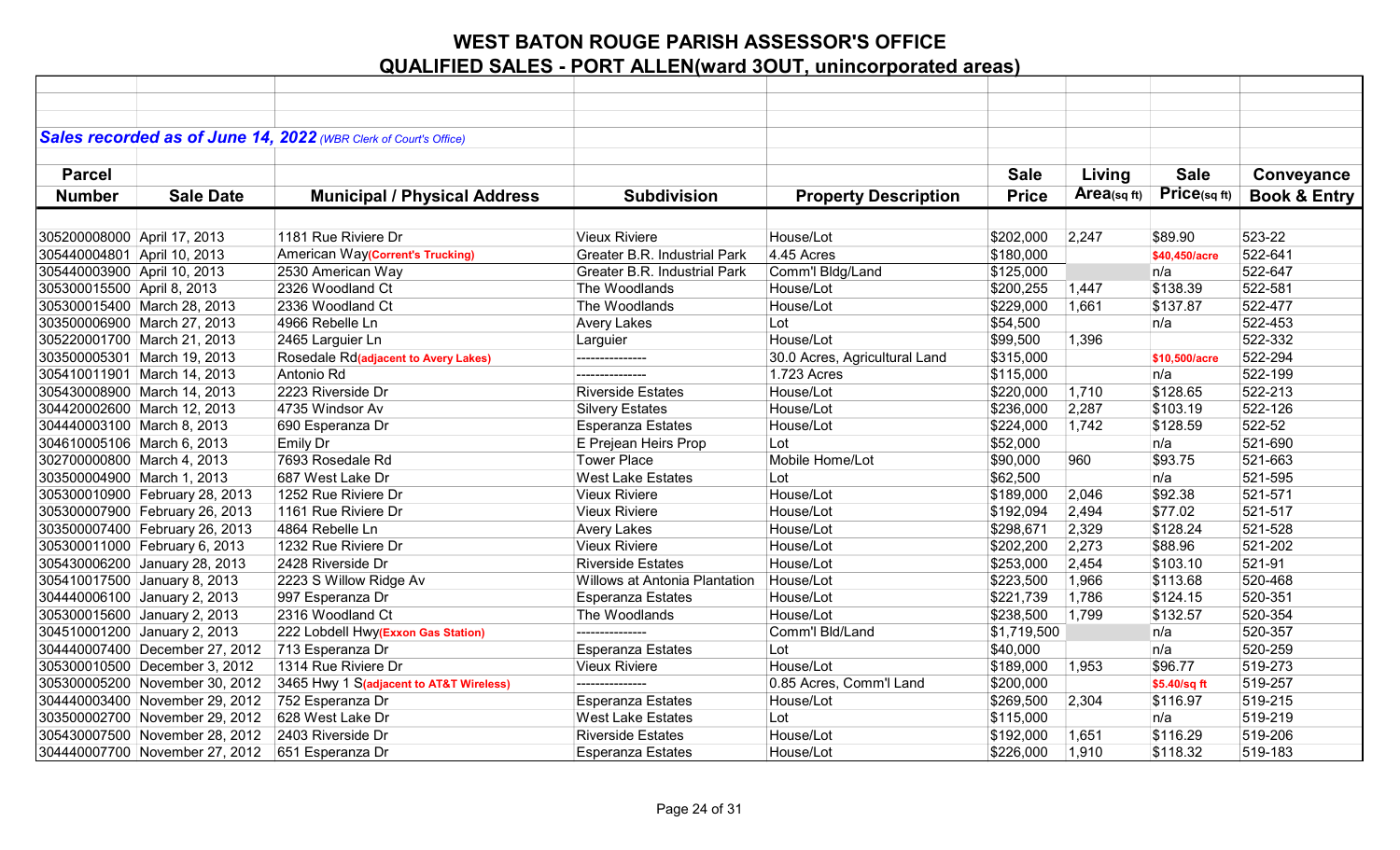|               |                                                   | Sales recorded as of June 14, 2022 (WBR Clerk of Court's Office) |                                     |                               |              |             |               |                         |
|---------------|---------------------------------------------------|------------------------------------------------------------------|-------------------------------------|-------------------------------|--------------|-------------|---------------|-------------------------|
|               |                                                   |                                                                  |                                     |                               |              |             |               |                         |
| <b>Parcel</b> |                                                   |                                                                  |                                     |                               | <b>Sale</b>  | Living      | <b>Sale</b>   | Conveyance              |
| <b>Number</b> | <b>Sale Date</b>                                  | <b>Municipal / Physical Address</b>                              | <b>Subdivision</b>                  | <b>Property Description</b>   | <b>Price</b> | Area(sq ft) | Price(sq ft)  | <b>Book &amp; Entry</b> |
|               |                                                   |                                                                  |                                     |                               |              |             |               |                         |
|               | 305460003000 November 20, 2012                    | 4615 Shelter Ct                                                  | Antonia Plantation Estates          | House/Lot                     | \$436,000    | 3,299       | \$132.16      | 519-150                 |
|               | 305220000300 November 16, 2012                    | 2265 Court St                                                    | ---------------                     | Comm'l Bld/Land               | \$118,000    | 1,589       | \$74.26       | 519-93                  |
|               | 305220001700 November 13, 2012                    | 2465 Larguier Ln                                                 | Larguier                            | House/Lot                     | \$62,000     | 1,396       | \$44.41       | 519-39                  |
|               | 305450002000 November 7, 2012                     | 1958 Fairview Dr                                                 | <b>Fairview Estates</b>             | House/Lot                     | \$327,500    | 3,210       | \$102.02      | 518-656                 |
|               | 304440007900 November 5, 2012                     | 611 Esperanza Dr                                                 | <b>Esperanza Estates</b>            | House/Lot                     | \$213,790    | 1,742       | \$122.73      | 518-548                 |
|               | 305300012000 November 5, 2012                     | 2265 Woodland Ct                                                 | The Woodlands                       | House/Lot                     | \$240,000    | 1,759       | \$136.44      | 519-562                 |
|               | 304610006900 November 2, 2012                     | 3587 Emily Dr                                                    | Prejean Heirs Property              | Lot                           | \$52,000     |             | n/a           | 518-538                 |
|               | 305410017200 November 2, 2012                     | 2171 S Willow Ridge Av                                           | Willows at Antonia Plantation       | Lot                           | \$28,000     |             | n/a           | 518-545                 |
|               | 305300010400 October 31, 2012                     | 1334 Rue Riviere Dr                                              | <b>Vieux Riviere</b>                | House/Lot                     | \$202,200    | 2,249       | \$89.91       | 518-485                 |
|               | 305300012200 October 31, 2012                     | 2317 Woodland Ct                                                 | The Woodlands                       | House/Lot                     | \$184,900    | 1,411       | \$131.04      | 518-510                 |
|               | 304440003100 October 30, 2012                     | 690 Esperanza Dr                                                 | Esperanza Estates                   | Lot                           | \$40,000     |             | n/a           | 518-479                 |
|               | 305300010200 October 30, 2012                     | 1364 Rue Riviere Dr                                              | <b>Vieux Riviere</b>                | House/Lot                     | \$200,200    | 2,252       | \$88.90       | 518-475                 |
|               | 305300009900 October 26, 2012                     | 1394 Rue Riviere Dr                                              | <b>Vieux Riviere</b>                | House/Lot                     | \$176,100    | 1,692       | \$104.08      | 518-436                 |
|               | 305410018200 October 23, 2012                     | 2065 N Willow Ridge Av                                           | Willows at Antonia Plantation       | Lot                           | \$40,000     |             | ∣n/a          | 518-382                 |
|               | 304440003200 October 23, 2012                     | 712 Esperanza Dr                                                 | <b>Esperanza Estates</b>            | House/Lot                     | \$216,000    | 1,850       | \$116.76      | 518-386                 |
|               | 303500007400 October 22, 2012                     | 4864 Rebelle Ln                                                  | <b>Avery Lakes</b>                  | Lot                           | \$55,000     |             | n/a           | 518-365                 |
|               | 305300009100 October 17, 2012                     | 1397 Rue Riviere Dr                                              | <b>Vieux Riviere</b>                | House/Lot                     | \$200,300    | 2,246       | \$89.18       | 518-301                 |
|               | 305300010600 October 15, 2012                     | 1292 Rue Riviere Dr                                              | <b>Vieux Riviere</b>                | House/Lot                     | \$200,300    | 2,261       | \$88.59       | 518-220                 |
|               | 305309000400 October 1, 2012                      | N Line Rd(Port of Greater Baton Rouge)                           | ---------------                     | 134.0 Acres, Industrial Land  | \$3,094,328  |             | \$23,090/acre | 517-556                 |
|               | 304430005700 September 18, 2012 4731 Welland Av   |                                                                  | <b>Silvery Estates</b>              | House/Lot                     | \$197,500    | 2,158       | \$91.52       | 517-287                 |
|               | 305430013000 September 14, 2012 3854 Chatelain Dr |                                                                  | <b>Brittany Estates</b>             | House/Lot                     | \$235,000    | 2,033       | \$115.59      | 517-220                 |
|               | 304440004100 September 10, 2012 916 Esperanza Dr  |                                                                  | <b>Esperanza Estates</b>            | House/Lot                     | \$209,000    | 1,718       | \$121.65      | 517-150                 |
|               | 304430000400 September 10, 2012 906 Bohne Rd      |                                                                  | <b>Blanchard Estates</b>            | House/Lot                     | \$109,900    | 1,160       | \$94.74       | 517-167                 |
|               | 305410006200 September 6, 2012                    | 4339 Arlington Av                                                | Lynndale                            | House/Lot                     | \$145,000    | 1,336       | \$108.53      | 517-124                 |
|               | 305440004100 September 5, 2012                    | 2630 American Way                                                | <b>Greater B.R. Industrial Park</b> | Comm'l Bld/Land               | \$185,000    |             | n/a           | 516-635                 |
|               | 305300010700 September 5, 2012                    | 1282 Rue Riviere Dr                                              | <b>Vieux Riviere</b>                | House/Lot                     | \$186,700    | 1,907       | \$97.90       | 516-669                 |
|               | 304450001200 September 4, 2012                    | 917 Colonial Dr                                                  | <b>Colonial Acres</b>               | House/Lot                     | \$248,000    | 2,423       | \$102.35      | 516-540                 |
|               | 305300008800 September 4, 2012                    | 1345 Rue Riviere Dr                                              | <b>Vieux Riviere</b>                | House/Lot                     | \$185,900    | 2,061       | \$90.20       | 516-571                 |
|               | 303500005300 September 4, 2012                    | Rosedale Rd(adjacent to Avery Lakes)                             | ---------------                     | 91.0 Acres, Agricultural Land | \$910,000    |             | \$10,000/acre | 516-604                 |
|               | 305420006602 August 17, 2012                      | 3247 Emily Dr                                                    | Prejean Estates                     | House/Lot                     | \$238,000    | 3,023       | \$78.73       | 516-278                 |
|               | 305220002000 August 15, 2012                      | 2451 Larguier Ln                                                 | Larguier                            | House/Lot                     | \$120,700    | 1,447       | \$83.41       | 515-630                 |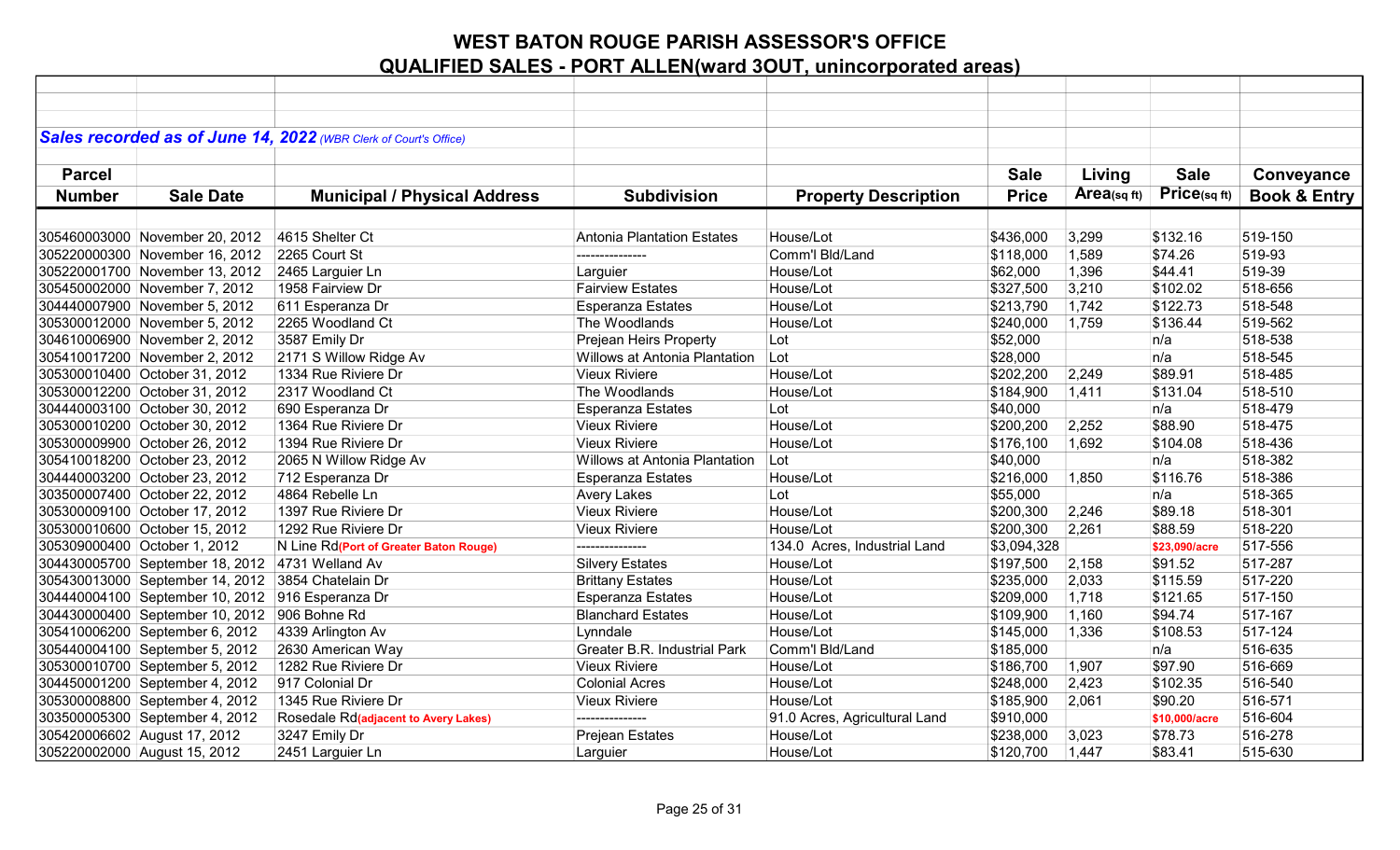|                            |                              | Sales recorded as of June 14, 2022 (WBR Clerk of Court's Office) |                                   |                             |                   |            |              |                         |
|----------------------------|------------------------------|------------------------------------------------------------------|-----------------------------------|-----------------------------|-------------------|------------|--------------|-------------------------|
|                            |                              |                                                                  |                                   |                             |                   |            |              |                         |
| <b>Parcel</b>              |                              |                                                                  |                                   |                             | <b>Sale</b>       | Living     | <b>Sale</b>  | Conveyance              |
|                            |                              |                                                                  |                                   |                             |                   |            |              |                         |
| <b>Number</b>              | <b>Sale Date</b>             | <b>Municipal / Physical Address</b>                              | <b>Subdivision</b>                | <b>Property Description</b> | <b>Price</b>      | Area(sqft) | Price(sq ft) | <b>Book &amp; Entry</b> |
|                            |                              |                                                                  |                                   |                             |                   |            |              |                         |
|                            | 305300012100 August 15, 2012 | 2307 Woodland Ct                                                 | The Woodlands                     | House/Lot                   | \$185,624         | 1,421      | \$130.63     | 515-697                 |
|                            | 303500007500 August 8, 2012  | 4844 Rebelle Ln                                                  | <b>Avery Lakes</b>                | House/Lot                   | \$279,000         | 2,157      | \$129.35     | 515-363                 |
|                            | 305300010300 August 8, 2012  | 1354 Rue Riviere Dr                                              | <b>Vieux Riviere</b>              | House/Lot                   | \$181,400         | 1,880      | \$96.49      | 515-392                 |
|                            | 304510002801 August 7, 2012  | 2830 N Westport Dr(Taco Bell/KFC)                                | ---------------                   | Comm'l Bld/Land             | \$1,045,809 2,869 |            | \$364.52     | 515-259                 |
|                            | 304510002801 August 7, 2012  | 2830 N Westport Dr(Taco Bell/KFC)                                | ---------------                   | Comm'l Bld/Land             | \$1,045,809 2,869 |            | \$364.52     | 515-266                 |
|                            | 305410009501 August 7, 2012  | 2117 Rowcliff Dr                                                 | Lynndale                          | House/Lot                   | \$189,000         | 1,788      | \$105.70     | 515-332                 |
|                            | 305300015700 August 1, 2012  | 2306 Woodland Ct                                                 | The Woodlands                     | House/Lot                   | \$219,831         | 1,636      | \$134.37     | 514-430                 |
|                            | 305430013200 August 1, 2012  | 3869 Chatelain Dr                                                | <b>Brittany Estates</b>           | House/Lot                   | \$352,000         | 3,126      | \$112.60     | 514-468                 |
| 304440003900 July 20, 2012 |                              | 854 Esperanza Dr                                                 | Esperanza Estates                 | House/Lot                   | \$220,822         | 1,819      | \$121.40     | 514-148                 |
| 305300010100 July 17, 2012 |                              | 1374 Rue Riviere Dr                                              | <b>Vieux Riviere</b>              | House/Lot                   | \$181,400         | 1,723      | \$105.28     | 514-83                  |
| 305300008700 July 13, 2012 |                              | 1335 Rue Riviere Dr                                              | <b>Vieux Riviere</b>              | House/Lot                   | \$181,400         | 1,894      | \$95.78      | 514-15                  |
| 305300010000 July 10, 2012 |                              | 1384 Rue Riviere Dr                                              | <b>Vieux Riviere</b>              | House/Lot                   | \$200,100         | 2,252      | \$88.85      | 513-679                 |
| 305300008400 July 5, 2012  |                              | 1273 Rue Riviere Dr                                              | <b>Vieux Riviere</b>              | House/Lot                   | \$185,900         | 2,076      | \$89.55      | 513-629                 |
| 304440003600 July 5, 2012  |                              | 792 Esperanza Dr                                                 | Esperanza Estates                 | Lot                         | \$40,000          |            | n/a          | 513-655                 |
| 304440006100 June 29, 2012 |                              | 997 Esperanza Dr                                                 | Esperanza Estates                 | Lot                         | \$40,000          |            | n/a          | 513-524                 |
| 305300008500 June 27, 2012 |                              | 1283 Rue Riviere Dr                                              | <b>Vieux Riviere</b>              | House/Lot                   | \$200,300         | 2,248      | \$89.10      | 513-482                 |
| 302700000900 June 25, 2012 |                              | 7711 Rosedale Rd                                                 | <b>Tower Place</b>                | Mobile Home/Lot             | \$99,000          | 1,232      | \$80.36      | 513-442                 |
| 305420004100 June 22, 2012 |                              | 3008 Emily Dr                                                    | <b>WestSide Estates</b>           | House/Lot                   | \$225,000         | 1,645      | \$136.78     | 513-412                 |
| 305300009800 June 14, 2012 |                              | 1416 Rue Riviere Dr                                              | <b>Vieux Riviere</b>              | House/Lot                   | \$186,900         | 1,937      | \$96.49      | 513-237                 |
| 305300008600 June 14, 2012 |                              | 1293 Rue Riviere Dr                                              | <b>Vieux Riviere</b>              | House/Lot                   | \$200,100         | 2,255      | \$88.74      | 513-242                 |
| 305300011000 June 11, 2012 |                              | 1232 Rue Riviere Dr                                              | <b>Vieux Riviere</b>              | Lot                         | \$33,000          |            | n/a          | 513-186                 |
| 305400003700 June 6, 2012  |                              | 1620 Alayna Ln                                                   | OakView                           | Lot                         | \$45,000          |            | n/a          | 513-74                  |
| 305430005300 May 31, 2012  |                              | 2326 Riverside Dr                                                | <b>Riverside Estates</b>          | House/Lot                   | \$200,000         | 1,688      | \$118.48     | 512-543                 |
| 305460003400 May 31, 2012  |                              | 4710 Shelter Ct                                                  | <b>Antonia Plantation Estates</b> | House/Lot                   | \$275,000         | 2,120      | \$129.72     | 512-535                 |
| 305450001700 May 17, 2012  |                              | 1906 Fairview Dr                                                 | <b>Fairview Estates</b>           | House/Lot                   | \$293,500         | 2,476      | \$118.54     | 512-254                 |
| 305300008100 May 16, 2012  |                              | 1213 Rue Riviere Dr                                              | <b>Vieux Riviere</b>              | House/Lot                   | \$183,500         | 1,816      | \$101.05     | 512-250                 |
| 305300009900 May 14, 2012  |                              | 1394 Rue Riviere Dr                                              | <b>Vieux Riviere</b>              | Lot                         | \$30,000          |            |              | 512-163                 |
| 305300011900 May 12, 2012  |                              | 2255 Woodland Ct                                                 | The Woodlands                     | House/Lot                   | \$189,500         | 1,412      | \$134.21     | 512-333                 |
| 305230000500 May 10, 2012  |                              | 2069 Commercial Dr(formerly Glynn Construction)                  | ---------------                   | Comm'l Bldg/3.412 Acres     | \$328,600         | 2,400      | n/a          | 512-98                  |
| 305300008300 May 8, 2012   |                              | 1263 Rue Riviere Dr                                              | <b>Vieux Riviere</b>              | House/Lot                   | \$181,400         | 1,717      | \$105.65     | 512-59                  |
| 305300016000 May 8, 2012   |                              | 2244 Woodland Ct                                                 | The Woodlands                     | House/Lot                   | \$168,500         | 1,243      | \$135.56     | 512-84                  |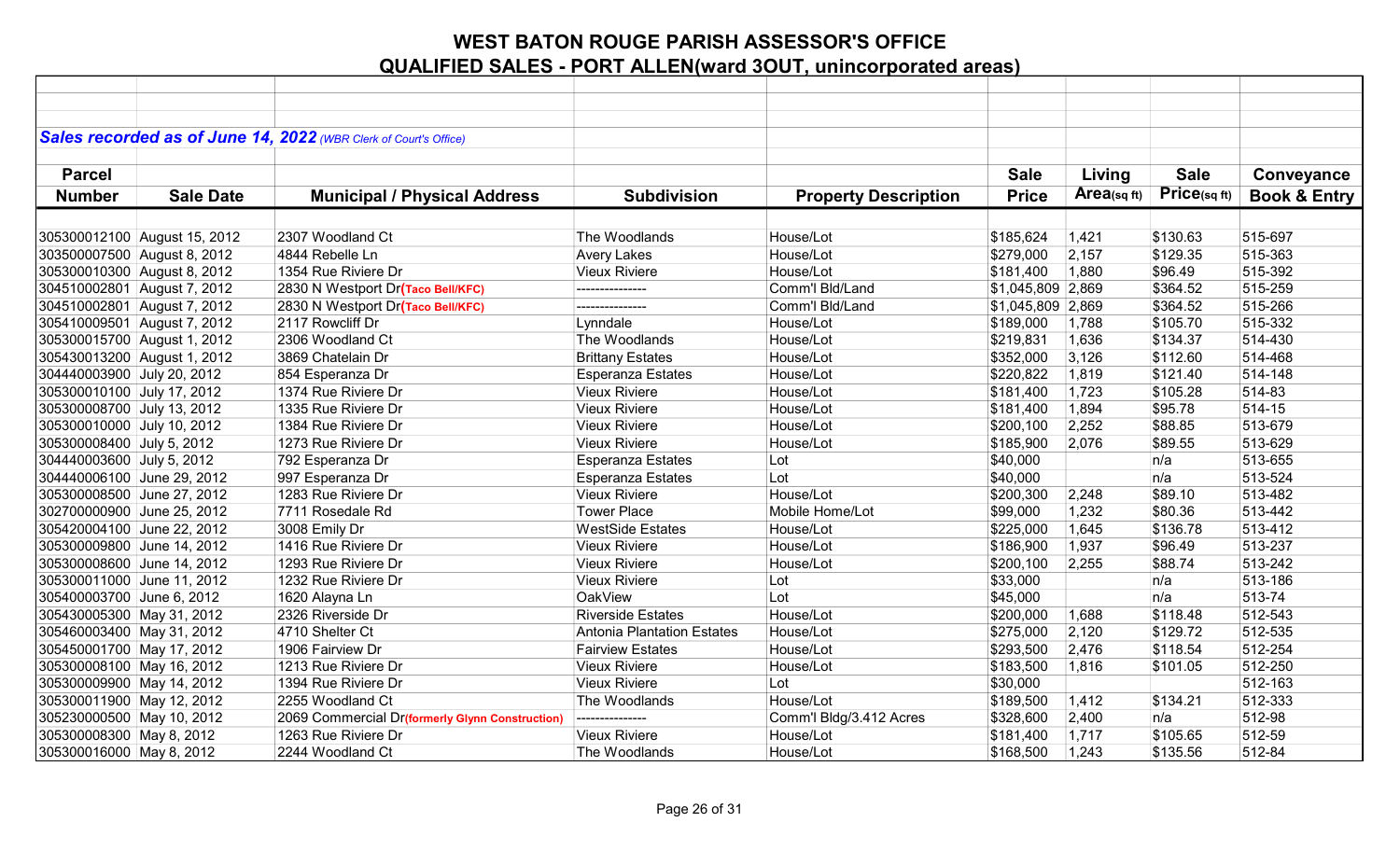| Sales recorded as of June 14, 2022 (WBR Clerk of Court's Office)                                                                                                |                         |
|-----------------------------------------------------------------------------------------------------------------------------------------------------------------|-------------------------|
|                                                                                                                                                                 |                         |
| <b>Sale</b><br><b>Parcel</b><br><b>Sale</b><br>Living                                                                                                           | Conveyance              |
| Price(sq ft)<br>Area(sqft)<br><b>Number</b><br><b>Sale Date</b><br><b>Subdivision</b><br><b>Price</b>                                                           | <b>Book &amp; Entry</b> |
| <b>Municipal / Physical Address</b><br><b>Property Description</b>                                                                                              |                         |
|                                                                                                                                                                 |                         |
| 303500005900 April 27, 2012<br>\$54,000<br>511-476<br>435 Silvery Ln<br><b>Avery Lakes</b><br>n/a<br>Lot                                                        |                         |
| 1233 Rue Riviere Dr<br><b>Vieux Riviere</b><br>House/Lot<br>\$186,700<br>\$100.65<br>511-436<br>305300008200 April 24, 2012<br>1,855                            |                         |
| 511-371<br>303500005400 April 19, 2012<br>323 Silvery Ln<br><b>Avery Lakes</b><br>Lot<br>\$56,000<br>n/a                                                        |                         |
| 4658 Missouri Dr<br><b>Antonia Plantation Estates</b><br>\$82,000<br>511-368<br>305410016400 April 19, 2012<br>Lot<br>n/a                                       |                         |
| 1397 Rue Riviere Dr<br><b>Vieux Riviere</b><br>\$30,000<br>511-323<br>305300009200 April 16, 2012<br>Lot<br>n/a                                                 |                         |
| 511-269<br>305300011300 April 11, 2012<br>1160 Rue Riviere Dr<br><b>Vieux Riviere</b><br>House/Lot<br>\$186,700<br>1,876<br>\$99.52                             |                         |
| 303500004400 April 5, 2012<br>841 West Lake Dr<br><b>West Lake Estates</b><br>\$58,000<br>511-164<br>Lot<br>n/a                                                 |                         |
| House/Lot<br>\$129.22<br>510-696<br>305300011800 March 26, 2012<br>2245 Woodland Ct<br>The Woodlands<br>\$184,400<br>1,427                                      |                         |
| 304440003200 March 26, 2012<br>\$40,000<br>$511 - 7$<br>712 Esperanza Dr<br><b>Esperanza Estates</b><br>Lot<br>n/a                                              |                         |
| 2800 I-10 Frontage Rd(Motel 6)<br>Comm'l Bldg/Land<br>510-674<br>304520000200 March 23, 2012<br>\$4,828,421<br>n/a<br>---------------                           |                         |
| Antonia Plantation Estates<br>510-636<br>305460001000 March 21, 2012<br>4793 Missouri Dr<br>House/Lot<br>\$375,000<br>\$107.63<br>3,484                         |                         |
| 305300011100 March 16, 2012<br>1212 Rue Riviere Dr<br><b>Vieux Riviere</b><br>House/Lot<br>\$185,900<br>\$95.82<br>510-566<br>1,940                             |                         |
| 510-522<br>304440007700 March 14, 2012<br><b>Esperanza Estates</b><br>\$40,000<br>651 Esperanza Dr<br>Lot<br>n/a                                                |                         |
| 510-403<br>303500005800 March 6, 2012<br>415 Silvery Ln<br><b>Avery Lakes</b><br>Lot<br>\$54,000<br>n/a                                                         |                         |
| 305450003400 March 6, 2012<br>2047 Fairview Dr<br><b>Fairview Estates</b><br>House/Lot<br>\$127.98<br>510-409<br>\$297,300<br>2,323                             |                         |
| 305450003400 March 6, 2012<br>2047 Fairview Dr<br><b>Fairview Estates</b><br>2,323<br>\$121.83<br>510-413<br>House/Lot<br>\$283,000                             |                         |
| 304440002700 March 2, 2012<br>610 Esperanza Dr<br><b>Esperanza Estates</b><br>House/Lot<br>\$224,000<br>1,868<br>\$119.91<br>510-385                            |                         |
| 3,030<br>\$122.77<br>510-329<br>305460001800 February 29, 2012<br>1854 Safford Blvd<br><b>Antonia Plantation Estates</b><br>\$372,000<br>House/Lot              |                         |
| 305300011200 February 24, 2012<br>1180 Rue Riviere Dr<br><b>Vieux Riviere</b><br>2,114<br>\$94.75<br>510-248<br>House/Lot<br>\$200,300                          |                         |
| 303500003000 February 23, 2012<br><b>West Lake Estates</b><br>\$125,000<br>510-177<br>688 West Lake Dr<br>Lot<br>n/a                                            |                         |
| $510-1$<br>304440003900 February 8, 2012<br>854 Esperanza Dr<br><b>Esperanza Estates</b><br>Lot<br>\$40,000<br>n/a                                              |                         |
| 510-5<br>304440004100 February 8, 2012<br>\$40,000<br>916 Esperanza Dr<br><b>Esperanza Estates</b><br>Lot<br>n/a                                                |                         |
| 648 West Lake Dr<br><b>West Lake Estates</b><br>509-453<br>303500002800 January 23, 2012<br>Lot<br>\$135,000<br>n/a                                             |                         |
| 509-364<br>304440002900 January 19, 2012<br>650 Esperanza Dr<br><b>Esperanza Estates</b><br>House/Lot<br>1,776<br>\$121.06<br>\$215,000                         |                         |
| 304520000100 January 19, 2012<br>2855 I-10 Frontage Rd(former LA Assn of Chiefs of Police site)<br>Comm'l Bldg/Lot<br>\$276,000<br>2,295<br>\$120.26<br>509-370 |                         |
| 305420003100 December 22, 2011<br>2741 Emily Dr<br>1,739<br>\$135.14<br>509-96<br><b>Prejean Estates</b><br>House/Lot<br>\$235,000                              |                         |
| 4313 Greenleaf Av<br>1,402<br>\$121.26<br>508-627<br>305410007200 December 16, 2011<br>Lynndale<br>House/Lot<br>\$170,000                                       |                         |
| 305440001800 December 13, 2011<br>2704 Riverside Dr<br><b>Riverside Estates</b><br>House/Lot<br>2,155<br>\$115.78<br>508-545<br>\$249,500                       |                         |
| 508-534<br>304430003800 December 13, 2011<br>913 Bohne Rd<br><b>Blanchard Estates</b><br>House/Lot<br>\$155,000<br>2,264<br>\$68.46                             |                         |
| 305300010800 December 5, 2011<br>1262 Rue Riviere Dr<br>2,294<br>508-311<br><b>Vieux Riviere</b><br>House/Lot<br>\$218,000<br>\$95.03                           |                         |
| 303500003800 November 29, 2011<br>\$105,000<br>508-135<br>944 West Lake Dr<br><b>West Lake Estates</b><br>Lot<br>n/a                                            |                         |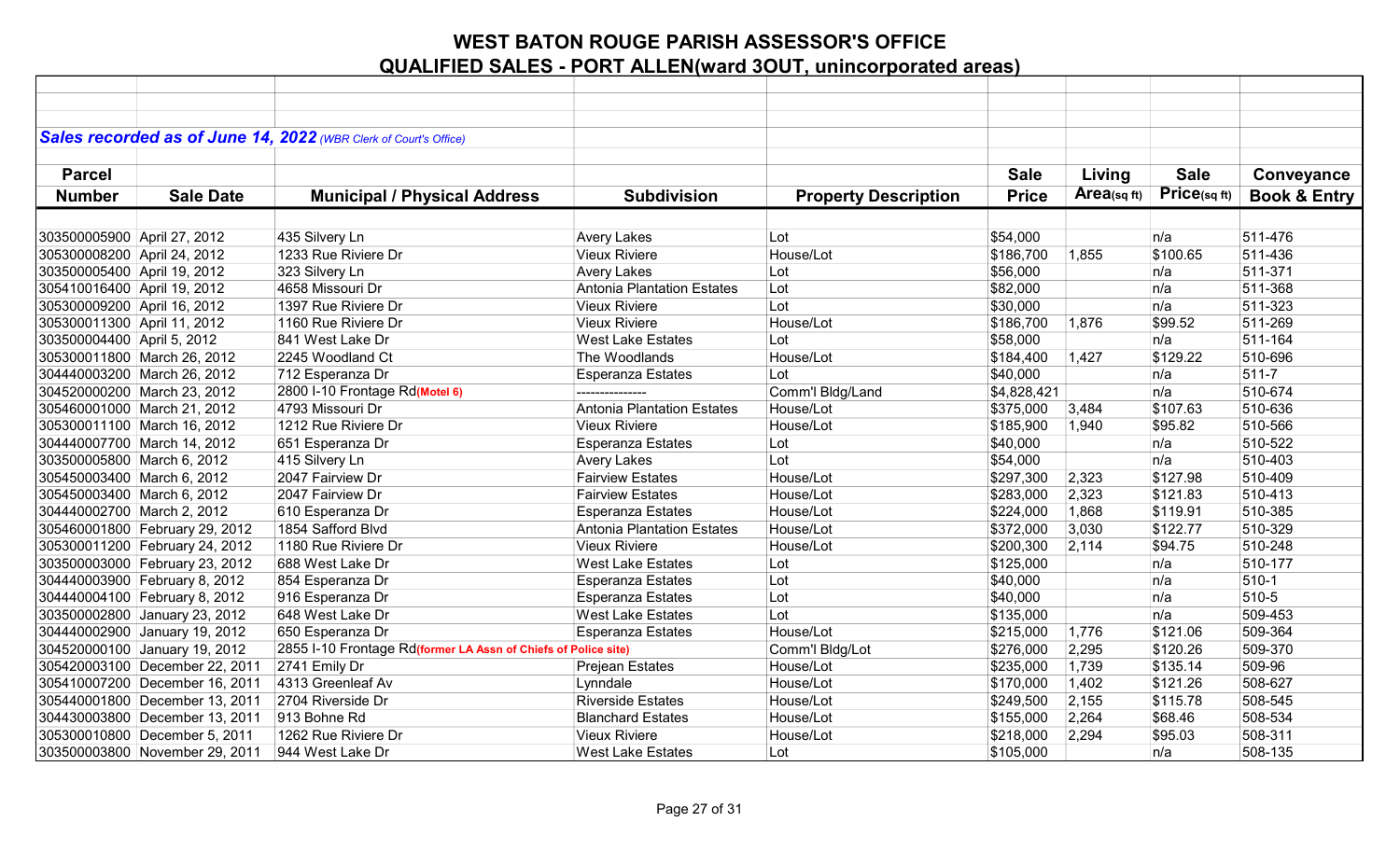|                             |                                 | Sales recorded as of June 14, 2022 (WBR Clerk of Court's Office) |                                   |                             |              |            |               |                         |
|-----------------------------|---------------------------------|------------------------------------------------------------------|-----------------------------------|-----------------------------|--------------|------------|---------------|-------------------------|
|                             |                                 |                                                                  |                                   |                             |              |            |               |                         |
| <b>Parcel</b>               |                                 |                                                                  |                                   |                             |              |            | <b>Sale</b>   |                         |
|                             |                                 |                                                                  |                                   |                             | <b>Sale</b>  | Living     |               | Conveyance              |
| <b>Number</b>               | <b>Sale Date</b>                | <b>Municipal / Physical Address</b>                              | <b>Subdivision</b>                | <b>Property Description</b> | <b>Price</b> | Area(sqft) | Price(sq ft)  | <b>Book &amp; Entry</b> |
|                             |                                 |                                                                  |                                   |                             |              |            |               |                         |
|                             | 305430009600 November 22, 2011  | 2133 American Way                                                | <b>Brittany Estates</b>           | <b>Commercial Land</b>      | \$65,000     |            | n/a           | 508-80                  |
|                             | 305300015800 November 10, 2011  | 2264 Woodland Ct                                                 | The Woodlands                     | House/Lot                   | \$188,463    | 1,423      | \$132.44      | 507-606                 |
|                             | 304440002700 November 3, 2011   | 610 Esperanza Dr                                                 | <b>Esperanza Estates</b>          | Lot                         | \$40,000     |            | n/a           | 507-342                 |
|                             | 304610000600 November 2, 2011   | 3514 Emily Dr                                                    | <b>WestSide Estates</b>           | House/Lot                   | \$179,000    | 1,742      | \$102.76      | 507-316                 |
|                             | 305430001000 November 2, 2011   | 2370 Oak Alley                                                   | Oak Alley                         | House/Lot                   | \$210,000    | 2,015      | \$104.22      | 507-319                 |
|                             | 305200004700 October 24, 2011   | 2573 Rosedale Rd                                                 | <b>Burbridge Tract</b>            | House/Lot                   | \$180,000    | 2,083      | \$86.41       | 507-91                  |
|                             | 304430000200 October 21, 2011   | 1033 Acadian Ln                                                  | ---------------                   | 2.632 Acres                 | \$39,480     |            | \$15,000/acre | 507-76                  |
|                             | 305460002600 October 18, 2011   | 4772 Missouri Dr                                                 | Antonia Plantation Estates        | House/Lot                   | \$415,000    | 3,697      | \$112.25      | 506-696                 |
|                             | 304440007800 October 18, 2011   | 631 Esperanza Dr                                                 | <b>Esperanza Estates</b>          | House/Lot                   | \$198,700    | 1,637      | \$121.38      | 507-1                   |
|                             | 304430005200 October 17, 2011   | 920 Vancouver Dr                                                 | <b>Silvery Estates</b>            | House/Lot                   | \$220,000    | 1,910      | \$115.18      | 506-668                 |
|                             | 305300007900 October 7, 2011    | 1611 Rue Riviere Dr                                              | <b>Vieux Riviere</b>              | 24 Lots                     | \$720,000    |            | n/a           | 506-529                 |
|                             | 304440007500 September 26, 2011 | 691 Esperanza Dr                                                 | <b>Esperanza Estates</b>          | House/Lot                   | \$199,900    | 1,703      | \$117.38      | 506-223                 |
|                             | 304610005500 September 26, 2011 | 3887 Emily Dr                                                    | <b>Emily Drive</b>                | House/Lot                   | \$250,000    | 1,796      | \$139.20      | 506-226                 |
|                             | 305200011900 September 9, 2011  | Commercial Dr(1/4 Mile W of Wilson Warehouse)                    | <b>Westport Industrial Park</b>   | 3.0 Acres, Comm'l Land      | \$270,000    |            | \$2.07/sq ft  | 505-676                 |
|                             | 305200012600 September 9, 2011  | Commercial Dr(1/4 Mile W of Wilson Warehouse)                    | <b>Westport Industrial Park</b>   | 2.0 Acres, Comm'l Land      | \$170,000    |            | \$1.95/sq ft  | 505-683                 |
|                             | 304440006500 September 2, 2011  | 917 Esperanza Dr                                                 | Esperanza Estates                 | Lot                         | \$40,000     |            | n/a           | 505-614                 |
|                             | 305410016400 August 29, 2011    | 4658 Missouri Dr                                                 | <b>Antonia Plantation Estates</b> | Lot                         | \$82,000     |            | n/a           | 505-528                 |
|                             | 305300015000 August 18, 2011    | 2376 Woodland Ct                                                 | The Woodlands                     | House/Lot                   | \$220,220    | 1,380      | \$159.58      | 505-292                 |
|                             | 304610004400 August 16, 2011    | 4080 Emily Dr                                                    | <b>WestSide Estates</b>           | House/Lot                   | \$225,000    | 1,936      | \$116.22      | 505-183                 |
| 304420004700 August 4, 2011 |                                 | 4841 Rebelle Ln                                                  | <b>Blanchard Estates</b>          | House/Lot                   | \$195,760    | 2,777      | \$70.49       | 505-23                  |
| 305300015900 July 1, 2011   |                                 | 2254 Woodland Ct                                                 | The Woodlands                     | House/Lot                   | \$191,041    | 1,443      | \$132.39      | 504-234                 |
| 304610004300 July 1, 2011   |                                 | 4066 Emily Dr                                                    | <b>WestSide Estates</b>           | House/Lot                   | \$98,617     | 1,597      | \$61.75       | 504-246                 |
| 305430008000 June 30, 2011  |                                 | 2325 Riverside Dr                                                | <b>Riverside Estates</b>          | House/Lot                   | \$200,000    | 1,702      | \$117.51      | 504-228                 |
| 305410007201 June 28, 2011  |                                 | 4323 Greenleaf Av                                                | Lynndale                          | House/Lot                   | \$142,000    | 1,404      | \$101.14      | 504-156                 |
| 304440007600 June 28, 2011  |                                 | 671 Esperanza Dr                                                 | <b>Esperanza Estates</b>          | House/Lot                   | \$205,000    | 1,701      | \$120.52      | 504-144                 |
| 305300017500 June 20, 2011  |                                 | 2103 Woodland Ct                                                 | The Woodlands                     | House/Lot                   | \$169,900    | 1,304      | \$130.29      | 504-14                  |
| 304440003300 June 3, 2011   |                                 | 732 Esperanza Dr                                                 | <b>Esperanza Estates</b>          | House/Lot                   | \$187,900    | 1,658      | \$113.33      | 503-390                 |
| 305300011700 May 19, 2011   |                                 | 2235 Woodland Ct                                                 | The Woodlands                     | House/Lot                   | \$201,665    | 1,544      | \$130.61      | 503-188                 |
| 304440005900 May 5, 2011    |                                 | 1029 Esperanza Dr                                                | <b>Esperanza Estates</b>          | House/Lot                   | \$193,500    | 1,616      | \$119.74      | 503-83                  |
| 305300005700 May 2, 2011    |                                 | 3741 Hwy 1 S                                                     | <b>West Shore Business Park</b>   | 1.14 Acres, Comm'l Land     | \$275,000    |            | \$5.53/sq ft  | 503-35                  |
| 303500007100 May 2, 2011    |                                 | 4926 Rebelle Ln                                                  | Avery Lakes                       | House/Lot                   | \$339,235    | 2,774      | \$122.29      | 503-32                  |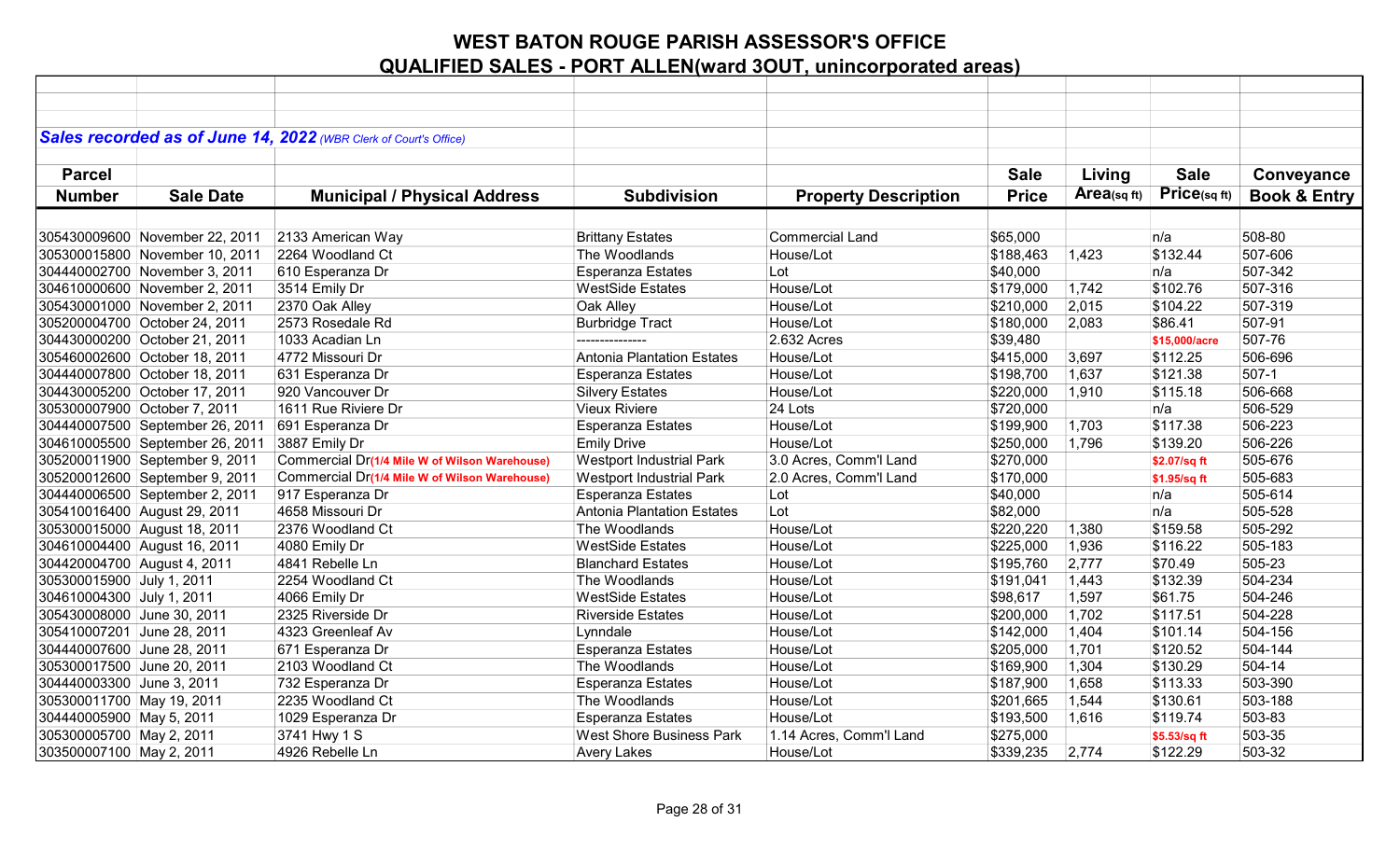|                             |                                                  | Sales recorded as of June 14, 2022 (WBR Clerk of Court's Office)   |                                   |                                |              |                |                |                         |
|-----------------------------|--------------------------------------------------|--------------------------------------------------------------------|-----------------------------------|--------------------------------|--------------|----------------|----------------|-------------------------|
|                             |                                                  |                                                                    |                                   |                                |              |                |                |                         |
| <b>Parcel</b>               |                                                  |                                                                    |                                   |                                | <b>Sale</b>  | Living         | <b>Sale</b>    | Conveyance              |
| <b>Number</b>               | <b>Sale Date</b>                                 | <b>Municipal / Physical Address</b>                                | <b>Subdivision</b>                | <b>Property Description</b>    | <b>Price</b> | Area(sq $ft$ ) | Price(sq ft)   | <b>Book &amp; Entry</b> |
|                             |                                                  |                                                                    |                                   |                                |              |                |                |                         |
| 303500004500 April 21, 2011 |                                                  | 821 West Lake Dr                                                   | <b>West Lake Estates</b>          | Lot                            | \$73,000     |                | n/a            | 502-636                 |
| 305450000100 April 12, 2011 |                                                  | 1610 Fairview Dr                                                   | <b>Fairview Estates</b>           | House/Lot                      | \$310,000    | 2,746          | \$112.89       | 502-518                 |
| 304610005400 April 4, 2011  |                                                  | Emily Dr                                                           | Emile Prejean Heirs               | Lot                            | \$40,000     |                | n/a            | 502-404                 |
|                             | 305300011500 February 18, 2011                   | 1120 Rue Riviere Dr                                                | <b>Vieux Riviere</b>              | Lot                            | \$65,000     |                | n/a            | 501-184                 |
|                             | 305450000800 January 28, 2011                    | 1758 Fairview Dr                                                   | <b>Fairview Estates</b>           | House/Lot                      | \$340,000    | 2,953          | \$115.14       | 500-657                 |
|                             | 305300010800 January 19, 2011                    | 1262 Rue Riviere Dr                                                | <b>Vieux Riviere</b>              | Lot                            | \$29,000     |                | n/a            | 500-549                 |
|                             | 304440003700 January 14, 2011                    | 814 Esperanza Dr                                                   | <b>Esperanza Estates</b>          | Lot                            | \$40,000     |                | n/a            | 500-526                 |
|                             | 305400004200 January 12, 2011                    | <b>Quatrevingt Blvd</b>                                            |                                   | 0.96 Acres                     | \$15,000     |                | \$12,600/acre  | 500-476                 |
|                             | 305400004300 January 12, 2011                    | <b>Quatrevingt Blvd</b>                                            | ---------------                   | 0.95 Acres                     | \$12,000     |                | \$12,600/acre  | 500-480                 |
|                             | 305400004400 January 12, 2011                    | <b>Quatrevingt Blvd</b>                                            | ---------------                   | 0.95 Acres                     | \$12,000     |                | \$12,600/acre  | 500-488                 |
|                             | 305400004500 January 12, 2011                    | <b>Quatrevingt Blvd</b>                                            | ---------------                   | 0.95 Acres                     | \$12,000     |                | \$12,600/acre  | 500-492                 |
|                             | 305400004600 January 12, 2011                    | Quatrevingt Blvd                                                   | ---------------                   | 1.03 Acres                     | \$12,000     |                | \$12,600/acre  | 500-484                 |
|                             | 304509003801 January 5, 2011                     | N Line Rd                                                          | ---------------                   | Comm'l Land, 24.0 Acres        | \$720,000    |                | \$30,000/acre  | 500-385                 |
|                             | 304500002900 December 29, 2010                   | West of S Lobdell Hwy & between I-10 and the Intracoastal Waterway |                                   | Timberland, 53.0 Acres         | \$130,000    |                | \$2,453/acre   | 500-279                 |
|                             | 305300019000 December 23, 2010                   | Hwy 1 S(Wal-Mart outparcel, Neighbors FCU)                         | ---------------                   | Comm'l Land, 1.08 Acres        | \$524,799    |                | \$11.15/sq ft  | 500-234                 |
|                             | 305300016200 December 17, 2010                   | 2224 Woodland Ct                                                   | The Woodlands                     | House/Lot                      | \$184,900    | 1,427          | \$129.57       | 500-154                 |
|                             | 303500007100 December 17, 2010                   | 4926 Rebelle Ln+C712                                               | <b>Avery Lakes</b>                | Lot                            | \$56,500     |                | n/a            | 500-144                 |
|                             | 305430005400 December 6, 2010                    | 2332 Riverside Dr                                                  | <b>Riverside Estates</b>          | House/Lot                      | \$190,000    | 1,701          | \$111.70       | 499-556                 |
|                             | 305460004700 November 29, 2010                   | 4728 Golden Ridge Dr                                               | <b>Antonia Plantation Estates</b> | House/Lot                      | \$276,000    | 2,033          | \$135.76       | 499-434                 |
|                             | 305300016100 November 24, 2010                   | 2234 Woodland Ct                                                   | The Woodlands                     | House/Lot                      | \$189,498    | 1,427          | \$132.79       | 499-431                 |
|                             | 304430002600 October 29, 2010                    | 1029 Bohne Rd                                                      | <b>Blanchard Estates</b>          | House/Lot                      | \$200,000    | 2,379          | \$84.07        | 498-314                 |
|                             | 305300009500 October 20, 2010                    | 1466 Rue Riviere Dr                                                | <b>Vieux Riviere</b>              | Lot                            | \$33,500     |                | n/a            | 498-12                  |
|                             | 305460001600 October 18, 2010                    | 4760 S River Rd                                                    | Antonia Plantation Estates        | Lot                            | \$85,000     |                | n/a            | 497-666                 |
|                             | 304400001000 October 15, 2010                    | 1086 Lobdell Hwy(fractional sale w/Lobdell Hwy front               | ---------------                   | 0.040 Acres                    | \$75,000     |                | n/a            | 497-661                 |
|                             | 304610000300 October 14, 2010                    | 3456 Emily Dr                                                      | <b>WestSide Estates</b>           | House/Lot                      | \$213,000    | 1,459          | \$145.99       | 497-633                 |
|                             | 305430008100 September 27, 2010                  | 2319 Riverside Dr                                                  | <b>Riverside Estates</b>          | House/Lot                      | \$179,000    | 1,617          | \$110.70       | 497-405                 |
|                             | 305300016300 September 13, 2010 2214 Woodland Ct |                                                                    | The Woodlands                     | House/Lot                      | \$190,000    | 1,427          | \$133.15       | 497-202                 |
|                             | 305420005100 September 1, 2010                   | 3212 Emily Dr                                                      | <b>WestSide Estates</b>           | House/Lot                      | \$242,000    | 2,655          | \$91.15        | 497-18                  |
|                             | 304440003300 August 24, 2010                     | Esperanza Dr                                                       | <b>Esperanza Estates</b>          | Lots(5)                        | \$210,000    |                | \$42,000/lot   | 496-536                 |
|                             | 304440006900 August 24, 2010                     | Esperanza Dr                                                       | <b>Esperanza Estates</b>          | Lots(5)                        | \$210,000    |                | \$42,000/lot   | 496-530                 |
|                             | 305300018500 August 20, 2010                     | <b>Woodland Park Dr</b>                                            | ---------------                   | 3.1 Acres(3 lots), Comm'l Land | \$375,000    |                | \$125,000/acre | 496-477                 |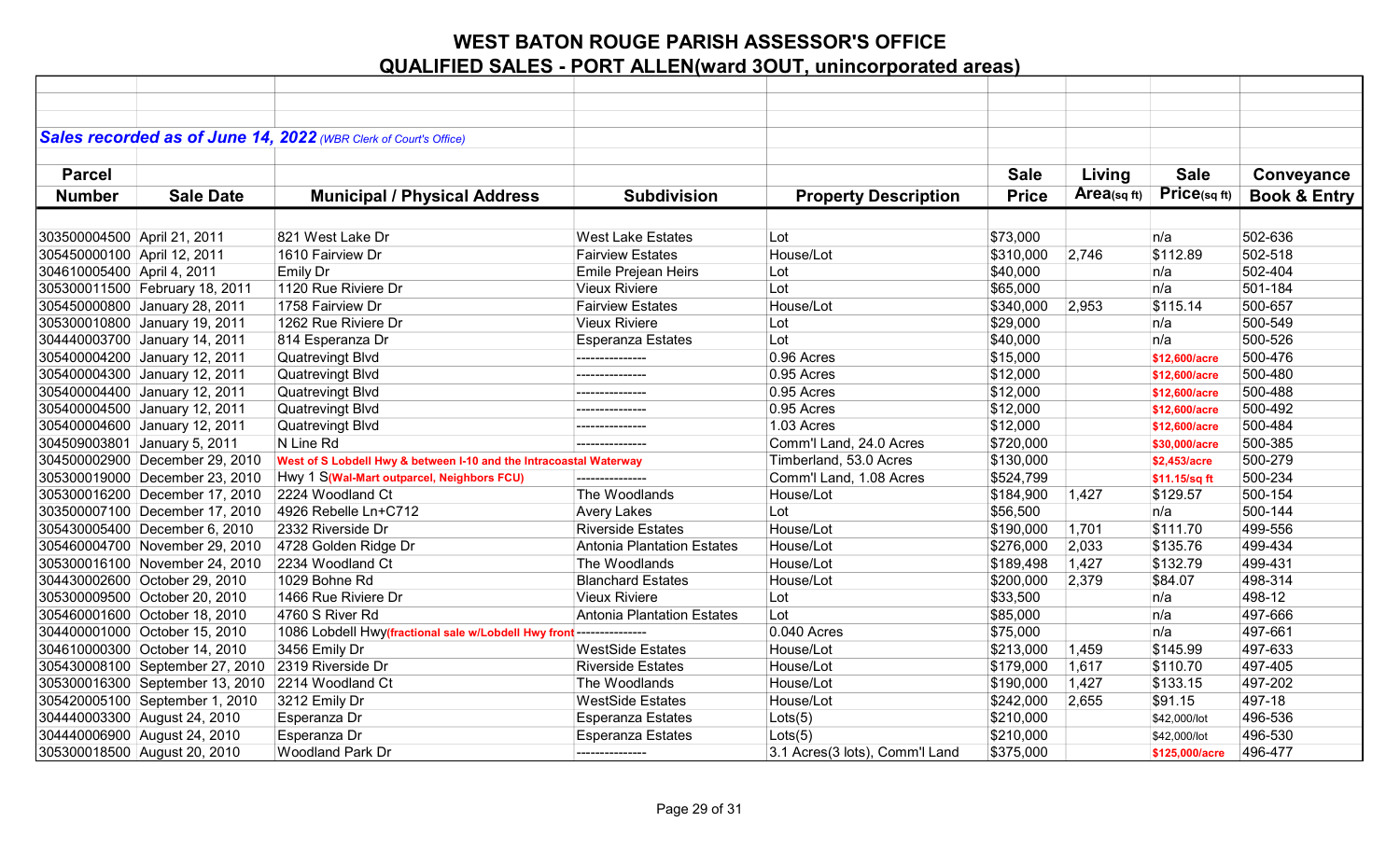| Sales recorded as of June 14, 2022 (WBR Clerk of Court's Office) |                                               |                                   |                             |              |            |              |                         |
|------------------------------------------------------------------|-----------------------------------------------|-----------------------------------|-----------------------------|--------------|------------|--------------|-------------------------|
|                                                                  |                                               |                                   |                             |              |            |              |                         |
| <b>Parcel</b>                                                    |                                               |                                   |                             | <b>Sale</b>  | Living     | <b>Sale</b>  | Conveyance              |
| <b>Number</b><br><b>Sale Date</b>                                | <b>Municipal / Physical Address</b>           | <b>Subdivision</b>                | <b>Property Description</b> | <b>Price</b> | Area(sqft) | Price(sq ft) | <b>Book &amp; Entry</b> |
|                                                                  |                                               |                                   |                             |              |            |              |                         |
|                                                                  | <b>Woodland Ct</b>                            | The Woodlands                     |                             |              |            |              | 496-474                 |
| 305300011700 August 20, 2010                                     |                                               |                                   | Lots(47)                    | \$1,500,000  |            | \$31.915/lot |                         |
| 305300017200 August 13, 2010                                     | 2122 Woodland Ct                              | The Woodlands                     | House/Lot                   | \$184,900    | 1,429      | \$129.39     | 496-413                 |
| 305430003000 July 23, 2010                                       | 2429 Oak Alley                                | Oak Alley                         | House/Lot                   | \$230,000    | 1,922      | \$119.67     | 496-113                 |
| 304610005500 July 23, 2010                                       | 3887 Emily Dr                                 | <b>Emily Drive</b>                | Lot                         | \$47,000     |            | n/a          | 496-140                 |
| 304440003000 July 22, 2010                                       | 670 Esperanza Dr                              | <b>Esperanza Estates</b>          | House/Lot                   | \$260,000    | 2,252      | \$115.45     | 496-52                  |
| 305300009300 July 22, 2010                                       | 1419 Rue Riviere Dr                           | <b>Vieux Riviere</b>              | Lot                         | \$37,000     |            | n/a          | 496-97                  |
| 305460004300 July 19, 2010                                       | 4667 Golden Ridge Dr                          | <b>Antonia Plantation Estates</b> | House/Lot                   | \$261,000    | 2,098      | \$124.40     | 495-697                 |
| 305300017700 July 16, 2010                                       | 2123 Woodland Ct                              | The Woodlands                     | House/Lot                   | \$181,400    | 1,422      | \$127.57     | 495-691                 |
| 304440007500 July 14, 2010                                       | 691 Esperanza Dr                              | Esperanza Estates                 | Lot                         | \$45,000     |            | n/a          | 495-547                 |
| 304440006000 July 2, 2010                                        | 1009 Esperanza Dr                             | <b>Esperanza Estates</b>          | House/Lot                   | \$220,000    | 1,679      | \$131.03     | 495-368                 |
| 304440007600 July 1, 2010                                        | 671 Esperanza Dr                              | <b>Esperanza Estates</b>          | Lot                         | \$45,000     |            | n/a          | 495-338                 |
| 305410007800 June 24, 2010                                       | 4352 Greenleaf Av                             | Lynndale                          | House/Lot                   | \$132,000    | 1,260      | \$104.76     | 495-212                 |
| 305460000400 June 17, 2010                                       | 1845 Safford Blvd                             | Antonia Plantation Estates        | House/Lot                   | \$425,000    | 2,961      | \$143.53     | 495-43                  |
| 305430006800 June 14, 2010                                       | 2445 Riverside Dr                             | <b>Riverside Estates</b>          | House/Lot                   | \$210,000    | 1,702      | \$123.38     | 495-29                  |
| 305200003300 June 7, 2010                                        | 1052 Suggs Rd                                 |                                   | House/Lot                   | \$238,500    | 2,137      | \$111.61     | 495-1                   |
| 305410017100 June 7, 2010                                        | 2151 S Willow Ridge Dr                        | Willows at Antonia Plantation     | House/Lot                   | \$216,000    | 1,847      | \$116.95     | 495-3                   |
| 305410003300 May 28, 2010                                        | 2034 Rowcliff Dr                              | Lynndale                          | House/Lot                   | \$182,000    | 1,758      | \$103.53     | 494-219                 |
| 305300017300 May 20, 2010                                        | 2112 Woodland Ct                              | The Woodlands                     | House/Lot                   | \$184,900    | 1,441      | \$128.31     | 494-173                 |
| 305410008500 May 20, 2010                                        | 4345 Dunleith Av                              | Lynndale                          | House/Lot                   | \$125,000    | 1,012      | \$123.52     | 494-135                 |
| 303500000500 May 7, 2010                                         | 667 West Lake Dr                              | <b>West Lake Estates</b>          | Lot                         | \$65,000     |            | n/a          | 494-83                  |
| 305410017800 April 28, 2010                                      | 2220 S Willow Ridge Av                        | Willows at Antonia Plantation     | Lot                         | \$30,000     |            | n/a          | 494-44                  |
| 304440002600 April 26, 2010                                      | 600 Esperanza Dr                              | Esperanza Estates                 | Lot                         | \$45,000     |            | n/a          | 494-38                  |
| 305410000400 April 23, 2010                                      | 2136 Lansdown Dr                              | Lynndale                          | House/Lot                   | \$135,000    | 1,249      | \$108.09     | 494-24                  |
| 305440001700 April 14, 2010                                      | 2650 Riverside Dr                             | <b>Riverside Estates</b>          | House/Lot                   | \$254,900    | 2,357      | \$108.15     | 494-1                   |
| 304420002300 April 11, 2010                                      | 4811 Rebelle Ln                               | <b>Silvery Estates</b>            | House/Lot                   | \$215,000    | 2,179      | \$98.67      | 493-152                 |
| 305300017600 April 7, 2010                                       | 2113 Woodland Ct                              | The Woodlands                     | House/Lot                   | \$213,465    | 1,524      | \$140.07     | 493-167                 |
| 303500007800 March 29, 2010                                      | 4764 Rebelle Ln                               | <b>Avery Lakes</b>                | Lot                         | \$55,000     |            | n/a          | 493-138                 |
| 304610001400 March 25, 2010                                      | 3634 Emily Dr                                 | <b>WestSide Estates</b>           | House/Lot                   | \$160,000    | 1,447      | \$110.57     | 493-128                 |
| 305210001600 March 23, 2010                                      | 1441 Clark St                                 | Burcham                           | Lot                         | \$8,500      |            | n/a          | 493-119                 |
| 303500008400 March 22, 2010                                      | 4626 Rebelle Ln                               | <b>Avery Lakes</b>                | Lot                         | \$50,000     |            | n/a          | 493-115                 |
| 305200012600 March 22, 2010                                      | <b>Commercial Dr(adjacent to WorkBox LLC)</b> | <b>Westport Industrial Park</b>   | 2.0 Acres                   | \$150,000    |            | \$1.72/sq ft | 493-113                 |